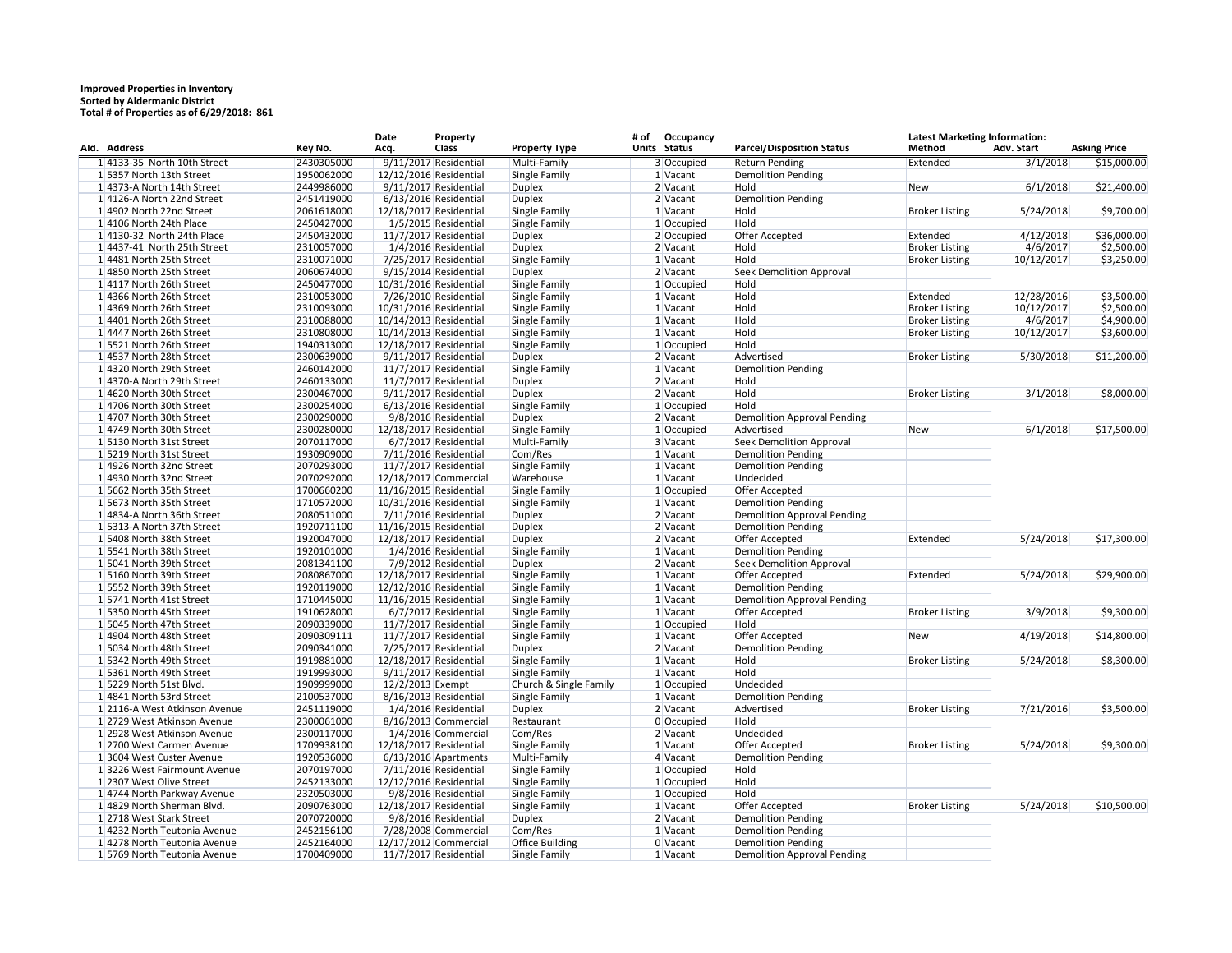| U Vacant     | Transfer                           |                       |            |              |
|--------------|------------------------------------|-----------------------|------------|--------------|
| 0 Vacant     | Transfer                           |                       |            |              |
| 0 Vacant     | Advertised                         | Commercial            | 2/22/2017  | \$20,000.00  |
| 3 Vacant     | <b>Demolition Pending</b>          |                       |            |              |
| 1 Vacant     | Advertised                         | Commercial            | 5/7/2015   | \$10,000.00  |
| 1 Vacant     | <b>Demolition Pending</b>          |                       |            |              |
| 2 Vacant     | Advertised                         | Commercial            | 2/27/2018  | \$30,000.00  |
| 1 Vacant     | Advertised                         | <b>Broker Listing</b> | 2/22/2018  | \$48,300.00  |
| 1 Vacant     | <b>Demolition Pending</b>          |                       |            |              |
| 1 Vacant     | Advertised                         | <b>Broker Listing</b> | 9/14/2017  | \$31,000.00  |
| 1 Vacant     | <b>Demolition Pending</b>          |                       |            |              |
| 2 Occupied   | <b>Return Pending</b>              |                       |            |              |
| 1 Occupied   | Hold                               |                       |            |              |
| $1$ Occupied | Advertised                         | <b>Broker Listing</b> | 5/25/2017  | \$38,000.00  |
| 1 Vacant     | Advertised                         | <b>Broker Listing</b> | 10/4/2017  | \$44,600.00  |
| 2 Occupied   | Hold                               | <b>New</b>            | 10/9/2014  | \$63,000.00  |
| 0 Occupied   | Advertised                         | <b>RFP</b>            | 12/17/2008 | \$250,000.00 |
| 0 Vacant     | Advertised                         | <b>RFP</b>            | 12/17/2008 | \$250,000.00 |
|              | Advertised                         |                       | 6/1/2018   | \$25,900.00  |
| 1 Occupied   |                                    | <b>New</b>            |            |              |
| 1 Occupied   | Hold                               |                       |            |              |
| 1 Vacant     | <b>Demolition Approval Pending</b> |                       |            |              |
| 2 Vacant     | Advertised                         | <b>Broker Listing</b> | 8/3/2015   | \$2,500.00   |
| 6 Occupied   | <b>Return Pending</b>              |                       |            |              |
| 2 Vacant     | Advertised                         | <b>Broker Listing</b> | 12/3/2015  | \$2,500.00   |
| 2 Vacant     | <b>Demolition Approval Pending</b> |                       |            |              |
| 4 Vacant     | Hold                               | <b>Broker Listing</b> | 10/13/2016 | \$9,800.00   |
| 2 Vacant     | <b>Demolition Approval Pending</b> |                       |            |              |
| 0 Vacant     | To be Marketed                     |                       |            |              |
| 2 Vacant     | <b>Demolition Approval Pending</b> |                       |            |              |
| 3 Occupied   | Hold                               |                       |            |              |
| 3 Vacant     | To be Marketed                     |                       |            |              |
| 4 Vacant     | Advertised                         | <b>Broker Listing</b> | 4/27/2015  | \$5,200.00   |
| 2 Vacant     | <b>Offer Accepted</b>              | <b>Broker Listing</b> | 10/13/2016 | \$8,100.00   |
| 1 Vacant     | Advertised                         | Commercial            | 12/7/2015  | \$10,000.00  |
| 1 Vacant     | Offer Accepted                     | <b>Broker Listing</b> | 5/24/2018  | \$10,000.00  |
| 3 Vacant     | <b>Demolition Pending</b>          |                       |            |              |
| 4 Vacant     | <b>Demolition Approval Pending</b> |                       |            |              |
| 4∣Vacant     | Advertised                         | <b>Broker Listing</b> | 1/8/2016   | \$5,000.00   |
| 0 N/A        | Hold                               |                       |            |              |
| 1 Vacant     | Offer Accepted                     | <b>New</b>            | 4/19/2018  | \$15,200.00  |
| 2 Occupied   | Undecided                          |                       |            |              |
| 1 Vacant     | Offer Accepted                     | <b>Broker Listing</b> | 5/11/2017  | \$28,500.00  |
| 1 Vacant     | <b>Demolition Pending</b>          |                       |            |              |
|              |                                    |                       |            |              |
| 1 Vacant     | <b>Demolition Pending</b>          |                       |            |              |
| 2 Vacant     | <b>Offer Accepted</b>              | <b>Broker Listing</b> | 1/5/2018   | \$21,200.00  |
| 2 Vacant     | Advertised                         | <b>Broker Listing</b> | 7/24/2017  | \$5,000.00   |
| 1 Vacant     | Offer Accepted                     | <b>Broker Listing</b> | 2/22/2018  | \$11,500.00  |
| 3 Vacant     | <b>Demolition Approval Pending</b> |                       |            |              |
| 1 Vacant     | To be Marketed                     | <b>New</b>            | 7/12/2018  | \$46,300.00  |
| 0 Vacant     | Hold                               |                       |            |              |
| 2 Vacant     | Advertised                         | Commercial            | 3/28/2018  | \$10,000.00  |
| 0 N/A        | Hold                               |                       |            |              |
| 0 Vacant     | Advertised                         | Commercial            | 1/17/2018  | \$100,000.00 |
| 0 Vacant     | Advertised                         | Commercial            | 2/15/2018  | \$200,000.00 |
| 2 Vacant     | Hold                               |                       |            |              |
| 2 Vacant     | Advertised                         | Extended              | 3/22/2018  | \$2,500.00   |
| 1 Vacant     | <b>Demolition Approval Pending</b> |                       |            |              |
| 2 Vacant     | Advertised                         | <b>Broker Listing</b> | 2/22/2018  | \$8,100.00   |
| 1 Vacant     | <b>Seek Restoration Approval</b>   |                       |            |              |
| 2 Vacant     | <b>Offer Received</b>              |                       |            |              |
| 2 Vacant     | Hold                               | <b>New</b>            | 1/6/2015   | \$8,000.00   |
| 3 Vacant     | <b>Demolition Approval Pending</b> |                       |            |              |
| 1 Vacant     | <b>Demolition Pending</b>          |                       |            |              |
| 3 Vacant     | <b>Seek Demolition Approval</b>    | <b>Broker Listing</b> | 11/4/2014  | \$6,000.00   |
|              |                                    |                       |            |              |

| 1 6600 North Teutonia Avenue    | 1360022100 | $6/29/2011$ Commercial  | Social Services        | 0 Vacant     | Transfer                           |                       |            |              |
|---------------------------------|------------|-------------------------|------------------------|--------------|------------------------------------|-----------------------|------------|--------------|
| 1 6618 North Teutonia Avenue    | 1360021000 | $6/29/2011$ Commercial  | Commercial Mixed-Use   | 0 Vacant     | Transfer                           |                       |            |              |
| 1 3608 West Villard Avenue      | 1920312000 | 6/8/2015 Commercial     | Church                 | 0 Vacant     | Advertised                         | Commercial            | 2/22/2017  | \$20,000.00  |
| 13621-25 West Villard Avenue    | 2080014100 | $6/2/2014$ Special      | Com/Res                | 3 Vacant     | <b>Demolition Pending</b>          |                       |            |              |
| 13721 West Villard Avenue       | 2080017000 | 10/8/2012 Residential   | Com/Res                | $1$ Vacant   | Advertised                         | Commercial            | 5/7/2015   | \$10,000.00  |
| 1 4400 West Villard Avenue      | 1910028000 | $9/11/2017$ Residential | Single Family          | $1$ Vacant   | Demolition Pending                 |                       |            |              |
| 1 5200 West Villard Avenue      | 1909945000 | 7/25/2017 Commercial    | Com/Res                | 2 Vacant     | Advertised                         | Commercial            | 2/27/2018  | \$30,000.00  |
| 24141 North 60th Street         | 2509986000 | 6/7/2017 Residential    | Single Family          | 1 Vacant     | Advertised                         | <b>Broker Listing</b> | 2/22/2018  | \$48,300.00  |
| 2 5321 North 62nd Street        | 1890178000 | 7/26/2010 Residential   | Single Family          | 1 Vacant     | <b>Demolition Pending</b>          |                       |            |              |
| 2 5268 North 63rd Street        |            |                         |                        |              |                                    |                       |            |              |
|                                 | 1890169110 | 6/7/2017 Residential    | Single Family          | 1 Vacant     | Advertised                         | <b>Broker Listing</b> | 9/14/2017  | \$31,000.00  |
| 2 4314 North 65th Street        | 2261109000 | 11/7/2017 Residential   | Single Family          | 1 Vacant     | <b>Demolition Pending</b>          |                       |            |              |
| $2 4054-56$ North 68th Street   | 2500432000 | 11/7/2017 Residential   | <b>Duplex</b>          | 2 Occupied   | <b>Return Pending</b>              |                       |            |              |
| 2 5049 North 69th Street        | 2120232000 | 1/4/2016 Residential    | Single Family          | $1$ Occupied | Hold                               |                       |            |              |
| 2 5915 North 69th Street        | 1750643000 | 10/31/2016 Residential  | Single Family          | 1 Occupied   | Advertised                         | <b>Broker Listing</b> | 5/25/2017  | \$38,000.00  |
| 24502 North 73rd Street         | 2250089000 | 7/25/2017 Residential   | Single Family          | 1 Vacant     | Advertised                         | <b>Broker Listing</b> | 10/4/2017  | \$44,600.00  |
| 2 5731-33 North 90th Street     | 1770026000 | $6/2/2014$ Residential  | <b>Duplex</b>          | 2 Occupied   | Hold                               | <b>New</b>            | 10/9/2014  | \$63,000.00  |
| 2 7222 West Fond du Lac Avenue  | 2120286110 | 4/13/1983 Commercial    | <b>Public Facility</b> | 0 Occupied   | Advertised                         | <b>RFP</b>            | 12/17/2008 | \$250,000.00 |
| 2 7318 West Fond du Lac Avenue  | 2120292111 | 9/26/1986 Commercial    | <b>Public Facility</b> | 0 Vacant     | Advertised                         | <b>RFP</b>            | 12/17/2008 | \$250,000.00 |
| 2 6954 West Hampton Avenue      | 2120686100 | 12/18/2017 Residential  | Single Family          | 1 Occupied   | Advertised                         | New                   | 6/1/2018   | \$25,900.00  |
| 2 6604 West Silver Spring Drive | 1740818110 | 12/18/2017 Residential  | Single Family          | $1$ Occupied | Hold                               |                       |            |              |
| 4 1129 North 13th Street        | 3900544000 | 7/25/2017 Residential   | <b>Single Family</b>   | $1$ Vacant   | <b>Demolition Approval Pending</b> |                       |            |              |
|                                 |            |                         |                        |              |                                    |                       |            |              |
| 4 1236-38 North 14th Street     | 3630502000 | 7/20/2009 Residential   | <b>Duplex</b>          | 2 Vacant     | Advertised                         | <b>Broker Listing</b> | 8/3/2015   | \$2,500.00   |
| 4924-26 North 16th Street       | 3900257000 | 11/7/2017 Apartments    | Multi-Family           | 6 Occupied   | <b>Return Pending</b>              |                       |            |              |
| 4 1330-32 North 23rd Street     | 3641339100 | 7/13/2015 Residential   | <b>Duplex</b>          | 2 Vacant     | Advertised                         | <b>Broker Listing</b> | 12/3/2015  | \$2,500.00   |
| 4 1124 North 24th Place         | 3890783000 | 1/5/2015 Residential    | <b>Duplex</b>          | 2 Vacant     | <b>Demolition Approval Pending</b> |                       |            |              |
| 4 1123-25 North 24th Street     | 3890784000 | $6/13/2016$ Apartments  | Multi-Family           | $4$ Vacant   | Hold                               | <b>Broker Listing</b> | 10/13/2016 | \$9,800.00   |
| $4 1221-23$ North 24th Street   | 3641472000 | 8/16/2013 Residential   | <b>Duplex</b>          | 2 Vacant     | <b>Demolition Approval Pending</b> |                       |            |              |
| 4 1104-10 North 26th Street     | 3890842000 | 11/7/2017 Apartments    | Multi-Family           | 10 Vacant    | To be Marketed                     |                       |            |              |
| 4 1118-20 North 26th Street     | 3890841000 | 7/25/2017 Residential   | <b>Duplex</b>          | 2 Vacant     | <b>Demolition Approval Pending</b> |                       |            |              |
| 4 540-42 North 28th Street      | 4010997000 | 10/31/2016 Residential  | Duplex & Single Family | 3 Occupied   | Hold                               |                       |            |              |
| 4 500-02 North 29th Street      | 4010960000 | 7/25/2017 Commercial    | Com/Res                | 3 Vacant     | To be Marketed                     |                       |            |              |
|                                 |            |                         |                        |              | Advertised                         |                       | 4/27/2015  | \$5,200.00   |
| $4 1231-33$ North 32nd Street   | 3651445000 | $12/17/2012$ Apartments | Multi-Family           | 4 Vacant     |                                    | <b>Broker Listing</b> |            |              |
| 4 1348 North 32nd Street        | 3650055000 | $6/13/2016$ Residential | <b>Duplex</b>          | 2 Vacant     | Offer Accepted                     | <b>Broker Listing</b> | 10/13/2016 | \$8,100.00   |
| 4 964-66 North 35th Street      | 3880650000 | 12/2/2013 Commercial    | Com/Res                | 1 Vacant     | Advertised                         | Commercial            | 12/7/2015  | \$10,000.00  |
| 4 2915 West Highland Blvd.      | 3881702000 | 12/18/2017 Residential  | Single Family          | $1$ Vacant   | <b>Offer Accepted</b>              | <b>Broker Listing</b> | 5/24/2018  | \$10,000.00  |
| 4 1201-07 West Juneau Avenue    | 3910248100 | 6/8/2015 Residential    | Duplex & Single Family | 3 Vacant     | <b>Demolition Pending</b>          |                       |            |              |
| 4 2336 West Juneau Avenue       | 3641536000 | $1/4/2016$ Apartments   | Multi-Family           | 4 Vacant     | <b>Demolition Approval Pending</b> |                       |            |              |
| 4 3024-26 West Juneau Avenue    | 3651479000 | $1/5/2015$ Apartments   | Multi-Family           | 4 Vacant     | Advertised                         | <b>Broker Listing</b> | 1/8/2016   | \$5,000.00   |
| 4 131 East Kilbourn Avenue      | 3922402000 | 7/25/2005 Commercial    | Common Area            | 0 N/A        | Hold                               |                       |            |              |
| 4 2813 West Kilbourn Avenue     | 3880811000 | 10/31/2016 Residential  | Single Family          | 1 Vacant     | Offer Accepted                     | New                   | 4/19/2018  | \$15,200.00  |
| 4 2939 West Kilbourn Avenue     | 3880034100 | 1/4/2016 Commercial     | Child Day Care Center  | 2 Occupied   | Undecided                          |                       |            |              |
| 4 3005 West Kilbourn Avenue     | 3880033000 | $9/14/2015$ Residential | Single Family          | $1$ Vacant   | Offer Accepted                     | <b>Broker Listing</b> | 5/11/2017  | \$28,500.00  |
|                                 |            |                         |                        |              |                                    |                       |            |              |
| 4 1234 West McKinley Avenue     | 3630337110 | $1/30/2012$ Residential | Single Family          | 1 Vacant     | <b>Demolition Pending</b>          |                       |            |              |
| 4 1315 West McKinley Avenue     | 3630372100 | 7/9/2012 Residential    | Single Family          | $1$ Vacant   | <b>Demolition Pending</b>          |                       |            |              |
| 4 3330-32 West McKinley Blvd    | 3651380000 | 6/8/2015 Residential    | <b>Duplex</b>          | 2 Vacant     | Offer Accepted                     | <b>Broker Listing</b> | 1/5/2018   | \$21,200.00  |
| 4 3307-09 West McKinley Blvd.   | 3651392000 | 1/4/2016 Residential    | <b>Duplex</b>          | 2 Vacant     | Advertised                         | <b>Broker Listing</b> | 7/24/2017  | \$5,000.00   |
| 43125 West Michigan Street      | 4012051000 | 7/11/2016 Residential   | Single Family          | $1$ Vacant   | Offer Accepted                     | <b>Broker Listing</b> | 2/22/2018  | \$11,500.00  |
| 43215 West Michigan Street      | 4010601000 | $7/11/2016$ Residential | Multi-Family           | 3 Vacant     | <b>Demolition Approval Pending</b> |                       |            |              |
| 4 2833 West State Street        | 3881808000 | 12/12/2016 Residential  | Multi-Family           | $1$ Vacant   | To be Marketed                     | New                   | 7/12/2018  | \$46,300.00  |
| 4 2001 West Vliet Street        | 3641201111 | 7/11/2016 Commercial    | Day Care Center        | 0 Vacant     | Hold                               |                       |            |              |
| 4 2713-17 West Vliet Street     | 3650003100 | 1/5/2015 Commercial     | Com/Res                | 2 Vacant     | Advertised                         | Commercial            | 3/28/2018  | \$10,000.00  |
| 4 122 East Wells Street         | 3922343200 | 7/25/2005 Commercial    | Common Area            | $0 \mid N/A$ | Hold                               |                       |            |              |
| 5 3953 North 76th Street        | 2630416110 | $11/14/2011$ Commercial | <b>Office Building</b> | 0 Vacant     | Advertised                         | Commercial            | 1/17/2018  | \$100,000.00 |
|                                 |            |                         |                        |              |                                    |                       |            |              |
| 5 4473-A North 76th Street      | 2240699000 | 9/8/2016 Special        | Child Day Care Center  | 0 Vacant     | Advertised                         | Commercial            | 2/15/2018  | \$200,000.00 |
| 6 2936-38 North 1st Street      | 3130548000 | 1/4/2016 Residential    | <b>Duplex</b>          | $2$ Vacant   | Hold                               |                       |            |              |
| 6 3051-53 North 1st Street      | 3131642000 | 10/8/2012 Residential   | <b>Duplex</b>          | $2$ Vacant   | Advertised                         | Extended              | 3/22/2018  | \$2,500.00   |
| 63128 North 1st Street          | 2820510000 | 9/8/2016 Residential    | Single Family          | $1$ Vacant   | <b>Demolition Approval Pending</b> |                       |            |              |
| 6 3321 North 1st Street         | 2820345000 | 12/12/2016 Residential  | <b>Duplex</b>          | $2$ Vacant   | Advertised                         | <b>Broker Listing</b> | 2/22/2018  | \$8,100.00   |
| 6 2430 North 2nd Street         | 3220810000 | 7/11/2016 Residential   | Single Family          | $1$ Vacant   | <b>Seek Restoration Approval</b>   |                       |            |              |
| 6 2762-64 North 2nd Street      | 3131226000 | 11/7/2017 Residential   | <b>Duplex</b>          | 2 Vacant     | <b>Offer Received</b>              |                       |            |              |
| 6 2973-75 North 2nd Street      | 3130504100 | $7/14/2014$ Residential | <b>Duplex</b>          | 2 Vacant     | Hold                               | New                   | 1/6/2015   | \$8,000.00   |
| 6 3117 North 2nd Street         | 2821505000 | 9/8/2016 Residential    | Duplex & Single Family | 3 Vacant     | <b>Demolition Approval Pending</b> |                       |            |              |
| 6 3243 North 2nd Street         | 2821541000 | 1/5/2015 Residential    | Single Family          | 1 Vacant     | <b>Demolition Pending</b>          |                       |            |              |
|                                 |            |                         |                        |              |                                    |                       | 11/4/2014  |              |
| 6 3297-99 North 2nd Street      | 2821564100 | $12/2/2013$ Apartments  | Multi-Family           | 3 Vacant     | <b>Seek Demolition Approval</b>    | <b>Broker Listing</b> |            | \$6,000.00   |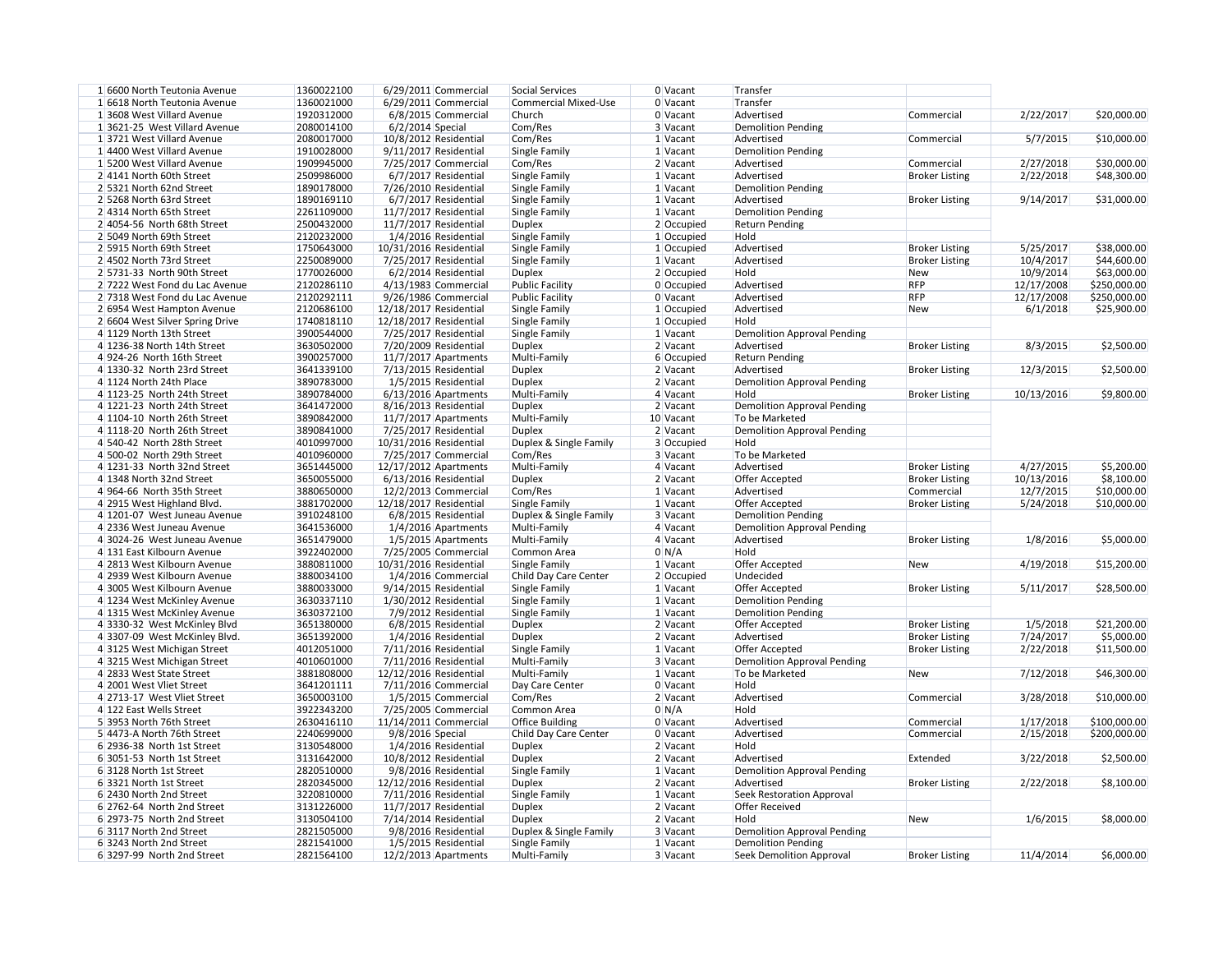| 63406A North 2nd Street                                 | 2820005100               | $7/14/2014$ Residential                       | Single Family                  | 3 Vacant             | To be Marketed                                   |
|---------------------------------------------------------|--------------------------|-----------------------------------------------|--------------------------------|----------------------|--------------------------------------------------|
| 6 3432 North 2nd Street                                 | 2822122000               | 9/8/2016 Residential                          | <b>Duplex</b>                  | 2 Vacant             | Advertised                                       |
| 6 3222 North 3rd Street                                 | 2821534000               | 7/11/2016 Residential                         | Single Family                  | $1$ Occupied         | Hold                                             |
| 6 3354 North 3rd Street                                 | 2821305000               | 12/18/2017 Residential                        | <b>Duplex</b>                  | 2 Vacant             | Advertised                                       |
| 6 3358-60 North 3rd Street                              | 2821306100               | 10/14/2013 Residential                        | <b>Duplex</b>                  | 2 Vacant             | <b>Seek Demolition Approval</b>                  |
| 6 3460 North 3rd Street                                 | 2822313000               | 12/17/2012 Residential                        | <b>Duplex</b>                  | $2$ Vacant           | <b>Demolition Approval Pending</b>               |
| 6 3538 North 3rd Street                                 | 2730640000               | 1/5/2015 Residential                          | <b>Duplex</b>                  | 2 Vacant             | Advertised                                       |
| 6 3620 North 3rd Street                                 | 2730633100               | 9/11/2017 Residential                         | Single Family                  | $1$ Occupied         | Advertised                                       |
| 6 2345-47 North 4th Street                              | 3221193000               | $6/13/2016$ Residential                       | <b>Duplex</b>                  | 2 Vacant             | Hold                                             |
| 6 2361-63 North 4th Street                              | 3221190100               | 7/11/2016 Residential                         | <b>Duplex</b>                  | 2 Vacant             | To be Marketed                                   |
|                                                         |                          |                                               |                                |                      |                                                  |
| 6 2619 North 4th Street                                 | 3220950000               | 10/31/2016 Residential                        | Duplex & Single Family         | 3 Vacant             | <b>Demolition Approval Pending</b>               |
| 6 2646 North 4th Street                                 | 3220929111               | $7/11/2016$ Residential                       | Single Family                  | $1$ Vacant           | Hold                                             |
| 6 2729 North 4th Street                                 | 3130051100               | $7/11/2016$ Residential                       | Single Family                  | 1 Vacant             | Hold                                             |
| 6 2950-52 North 4th Street                              | 3132003000               | $1/4/2016$ Residential                        | <b>Duplex</b>                  | 2 Vacant             | Hold                                             |
| 6 3348-50 North 4th Street                              | 2821316000               | $9/11/2017$ Residential                       | <b>Duplex</b>                  | 2 Vacant             | <b>Demolition Approval Pending</b>               |
| 6 3427 North 4th Street                                 | 2822217000               | 6/13/2016 Residential                         | Single Family                  | 1 Vacant             | <b>Demolition Approval Pending</b>               |
| 6 3521 North 4th Street                                 | 2731328000               | 10/31/2016 Residential                        | <b>Duplex</b>                  | 2 Vacant             | <b>Demolition Approval Pending</b>               |
| 6 3879 North 4th Street                                 | 2731574000               | 12/12/2016 Residential                        | Single Family                  | 1 Vacant             | Offer Accepted                                   |
| 6 2322 North 5th Street                                 | 3221203000               | 9/8/2016 Residential                          | Duplex & Single Family         | 3 Vacant             | <b>Seek Demolition Approval</b>                  |
| 6 2360-62 North 5th Street                              | 3221212100               | 9/8/2016 Residential                          | <b>Duplex</b>                  | 2 Vacant             | Hold                                             |
| 6 2449 North 5th Street                                 | 3221160000               | 1/4/2016 Residential                          | Duplex & Single Family         | 3 Vacant             | <b>Demolition Approved</b>                       |
| 6 2464-66 North 5th Street                              | 3221148000               | 9/8/2016 Residential                          | Multi-Family & Single          | 5 Vacant             | <b>Seek Demolition Approval</b>                  |
|                                                         |                          |                                               |                                |                      |                                                  |
| 6 2534-36 North 5th Street                              | 3221041110               | 7/13/2015 Residential                         | <b>Duplex</b>                  | 2 Occupied           | Hold                                             |
| 6 2565-67 North 5th Street                              | 3220997110               | 11/16/2015 Residential                        | Duplex & Single Family         | 3 Vacant             | <b>Demolition Pending</b>                        |
| 6 2633 North 5th Street                                 | 3220982000               | 9/8/2016 Residential                          | Single Family                  | 1 Vacant             | <b>Demolition Approved</b>                       |
| 6 2867 North 5th Street                                 | 3130131000               | 9/8/2016 Residential                          | Single Family - 2              | 2 Vacant             | <b>Seek Demolition Approval</b>                  |
| 6 2351 North 6th Street                                 | 3230668111               | 1/4/2016 Residential                          | Single Family                  | 1 Vacant             | <b>Demolition Pending</b>                        |
| 6 2365-67 North 6th Street                              | 3230671000               | 11/16/2015 Residential                        | <b>Duplex</b>                  | 2 Vacant             | Hold                                             |
| 6 2421A North 6th Street                                | 3230587100               | 6/13/2016 Residential                         | <b>Duplex</b>                  | 2 Vacant             | Hold                                             |
| 6 2759-61 North 6th Street                              | 3123001000               | $6/2/2014$ Residential                        | <b>Duplex</b>                  | 2 Vacant             | Hold                                             |
| 6 2763 North 6th Street                                 | 3120925000               | 8/16/2013 Residential                         | Single Family                  | 1 Vacant             | Hold                                             |
| 6 2839 North 6th Street                                 | 3120913000               | $9/21/2015$ Residential                       | Single Family                  | 1 Vacant             | Hold                                             |
| 6 2912-14 North 6th Street                              | 3121717000               | 10/14/2013 Residential                        | <b>Duplex</b>                  | $2$ Vacant           | Hold                                             |
| 6 2921-23 North 6th Street                              | 3121673000               | 7/25/2017 Residential                         |                                | 2 Vacant             |                                                  |
|                                                         |                          |                                               | <b>Duplex</b>                  |                      | <b>Demolition Approval Pending</b>               |
| 6 2938 North 6th Street                                 | 3121710100               | 9/8/2016 Residential                          | Duplex & Single Family         | 3 Vacant             | <b>Demolition Approval Pending</b>               |
| 6 2946 North 6th Street                                 | 3121708000               | 7/13/2015 Residential                         | Single Family                  | 1 Vacant             | Hold                                             |
| 6 2950 North 6th Street                                 | 3121707000               | 10/14/2013 Residential                        | Single Family                  | 1 Vacant             | Demolition Approval Pending                      |
| 6 3041-43 North 6th Street                              | 3121532000               | $6/29/2011$ Residential                       | <b>Duplex</b>                  | 2 Vacant             | <b>Demolition Pending</b>                        |
| 63212-14 North 6th Street                               | 2831132000               | 12/18/2017 Residential                        | <b>Duplex</b>                  | 2 Vacant             | Offer Accepted                                   |
| 6 4042 North 6th Street                                 | 2430722000               | 12/18/2017 Residential                        | Single Family                  | $1$ Occupied         | To be Marketed                                   |
| 6 2208-10 North 7th Street                              | 3520602000               | 9/8/2016 Residential                          | <b>Duplex</b>                  | 2 Vacant             | Hold                                             |
| 6 2338-40 North 7th Street                              | 3230647000               | 9/8/2016 Residential                          | <b>Duplex</b>                  | 2 Vacant             | Hold                                             |
| 6 2660-62 North 7th Street                              | 3230441000               | 11/16/2015 Residential                        | <b>Duplex</b>                  | 2 Vacant             | Hold                                             |
| 6 2948 North 7th Street                                 | 3121692000               | 6/7/2017 Residential                          | Single Family                  | 1 Vacant             | <b>Demolition Approval Pending</b>               |
| 6 3046 North 7th Street                                 | 3121554000               | 7/25/2017 Residential                         | Single Family                  | 1 Vacant             | <b>Demolition Approval Pending</b>               |
| 6 3730 North 7th Street                                 | 2720324000               | $1/22/2018$ Residential                       | <b>Duplex</b>                  | 2 Occupied           | <b>Return Pending</b>                            |
| 6 3733 North 7th Street                                 | 2720335000               | 12/18/2017 Commercial                         | Com/Res                        | 4 Vacant             | Undecided                                        |
| 6 4086 North 7th Street                                 | 2430120000               | $11/7/2017$ Residential                       | Single Family                  | 1 Vacant             |                                                  |
|                                                         |                          |                                               |                                |                      | Offer Accepted                                   |
| 6 3343 North 8th Street                                 | 2831272000               | 1/4/2016 Residential                          | Single Family                  | 1 Vacant             | <b>Demolition Approval Pending</b>               |
| 6 3633 North 8th Street                                 | 2722204000               | 7/25/2017 Residential                         | <b>Duplex</b>                  | 2 Vacant             | Advertised                                       |
| 6 3020-22 North 9th Street                              | 3121313000               | 8/16/2013 Residential                         | Multi-Family                   | 2 Vacant             | <b>Seek Demolition Approval</b>                  |
| 6 3218-20 North 9th Street                              | 2830020000               | 12/18/2017 Residential                        | <b>Duplex</b>                  | 2 Vacant             | Advertised                                       |
| 6 3242-44 North 9th Street                              | 2830025000               | $9/11/2017$ Residential                       | <b>Duplex</b>                  | 2 Vacant             | <b>Return Pending</b>                            |
| 6 3028 North 10th Lane                                  | 3120126000               | 11/16/2015 Residential                        | Single Family                  | 1 Vacant             | <b>Seek Demolition Approval</b>                  |
| 6 3058 North 10th Lane                                  | 3120131110               | $6/2/2014$ Residential                        | Single Family                  | 1 Vacant             | <b>Seek Demolition Approval</b>                  |
| 6 3031 North 10th Street                                | 3120332000               | 7/14/2014 Residential                         | <b>Duplex</b>                  | 2 Vacant             | <b>Demolition Approval Pending</b>               |
| 6 3041 North 10th Street                                | 3120330000               | 9/8/2016 Residential                          | Single Family                  | 1 Vacant             | <b>Seek Demolition Approval</b>                  |
| 6 3043 North 10th Street                                | 3120329000               | 1/5/2015 Residential                          | Single Family                  | 1 Vacant             | <b>Seek Demolition Approval</b>                  |
| 6 3047 North 10th Street                                | 3120328000               | $6/13/2016$ Residential                       | <b>Duplex</b>                  | 2 Vacant             | <b>Demolition Approval Pending</b>               |
| 6 3054 North 10th Street                                | 3120305100               | 6/13/2016 Residential                         | Single Family                  | 1 Vacant             | <b>Demolition Approval Pending</b>               |
|                                                         |                          |                                               |                                |                      |                                                  |
| 6 3061 North 10th Street                                | 3120325000               | 10/31/2016 Residential                        | Single Family                  | 1 Vacant             | <b>Demolition Approval Pending</b>               |
| 6 3122-24 North 10th Street                             |                          |                                               |                                |                      |                                                  |
|                                                         | 2830698110               | 9/11/2017 Residential                         | <b>Duplex</b>                  | 2 Vacant             | Advertised                                       |
| 6 3127 North 10th Street<br>6 3143-45 North 10th Street | 2830639000<br>2830635000 | 6/8/2015 Residential<br>7/25/2017 Residential | <b>Duplex</b><br><b>Duplex</b> | 2 Vacant<br>2 Vacant | Advertised<br><b>Demolition Approval Pending</b> |

| 3 Vacant    | To be Marketed                     |                       |            |             |
|-------------|------------------------------------|-----------------------|------------|-------------|
| 2 Vacant    | Advertised                         | Extended              | 3/24/2017  | \$2,500.00  |
| 1 Occupied  | Hold                               | <b>New</b>            | 2/20/2017  | \$6,000.00  |
| 2 Vacant    | Advertised                         | <b>Broker Listing</b> | 5/24/2018  | \$4,600.00  |
| 2 Vacant    | <b>Seek Demolition Approval</b>    | <b>Broker Listing</b> | 8/21/2014  | \$3,650.00  |
| 2 Vacant    | <b>Demolition Approval Pending</b> |                       |            |             |
| 2 Vacant    | Advertised                         | Extended              | 4/3/2018   | \$4,300.00  |
| 1 Occupied  | Advertised                         | <b>New</b>            | 6/1/2018   | \$12,800.00 |
| 2 Vacant    | Hold                               |                       |            |             |
| 2 Vacant    | To be Marketed                     | <b>New</b>            | 7/12/2018  | \$5,400.00  |
| 3 Vacant    | <b>Demolition Approval Pending</b> |                       |            |             |
| 1 Vacant    | Hold                               |                       |            |             |
| 1 Vacant    | Hold                               |                       |            |             |
| 2 Vacant    | Hold                               |                       |            |             |
| 2 Vacant    | <b>Demolition Approval Pending</b> |                       |            |             |
| 1 Vacant    | <b>Demolition Approval Pending</b> |                       |            |             |
| 2 Vacant    | <b>Demolition Approval Pending</b> |                       |            |             |
| 1 Vacant    | Offer Accepted                     | <b>New</b>            | 4/20/2017  | \$8,100.00  |
| 3 Vacant    | <b>Seek Demolition Approval</b>    |                       |            |             |
| 2 Vacant    | Hold                               |                       |            |             |
| 3 Vacant    | <b>Demolition Approved</b>         |                       |            |             |
| 5 Vacant    | <b>Seek Demolition Approval</b>    |                       |            |             |
| 2 Occupied  | Hold                               |                       |            |             |
| 3 Vacant    | <b>Demolition Pending</b>          |                       |            |             |
| 1 Vacant    | <b>Demolition Approved</b>         |                       |            |             |
| 2 Vacant    | <b>Seek Demolition Approval</b>    |                       |            |             |
| 1 Vacant    | <b>Demolition Pending</b>          |                       |            |             |
| 2 Vacant    | Hold                               | <b>New</b>            | 1/29/2016  | \$3,000.00  |
|             | Hold                               |                       |            |             |
| 2 Vacant    |                                    |                       |            |             |
| 2 Vacant    | Hold                               | Extended              | 5/25/2016  | \$5,000.00  |
| 1 Vacant    | Hold                               | Extended              | 3/3/2016   | \$7,700.00  |
| 1 Vacant    | Hold                               |                       |            |             |
| 2 Vacant    | Hold                               | <b>Broker Listing</b> | 6/11/2015  | \$4,000.00  |
| 2 Vacant    | <b>Demolition Approval Pending</b> |                       |            |             |
| 3 Vacant    | <b>Demolition Approval Pending</b> |                       |            |             |
| 1 Vacant    | Hold                               | <b>Broker Listing</b> | 12/3/2015  | \$3,300.00  |
| 1 Vacant    | <b>Demolition Approval Pending</b> |                       |            |             |
| 2 Vacant    | <b>Demolition Pending</b>          |                       |            |             |
| 2 Vacant    | Offer Accepted                     | <b>New</b>            | 4/19/2018  | \$8,000.00  |
| 1 Occupied  | To be Marketed                     | <b>New</b>            | 7/12/2018  | \$25,000.00 |
| 2 Vacant    | Hold                               |                       |            |             |
| 2 Vacant    | Hold                               |                       |            |             |
| 2 Vacant    | Hold                               |                       |            |             |
| 1 Vacant    | <b>Demolition Approval Pending</b> |                       |            |             |
| 1 Vacant    | <b>Demolition Approval Pending</b> |                       |            |             |
| 2 Occupied  | <b>Return Pending</b>              |                       |            |             |
| 4 Vacant    | Undecided                          |                       |            |             |
| 1 Vacant    | Offer Accepted                     | Extended              | 5/16/2018  | \$26,700.00 |
| 1 Vacant    | <b>Demolition Approval Pending</b> |                       |            |             |
| 2 Vacant    | Advertised                         | <b>Broker Listing</b> | 11/8/2017  | \$3,000.00  |
| 2 Vacant    | <b>Seek Demolition Approval</b>    |                       |            |             |
| 2 Vacant    | Advertised                         | <b>New</b>            | 6/1/2018   | \$5,600.00  |
| 2 Vacant    | <b>Return Pending</b>              | Extended              | 3/1/2018   | \$2,500.00  |
| 1 Vacant    | <b>Seek Demolition Approval</b>    |                       |            |             |
| 1 Vacant    | <b>Seek Demolition Approval</b>    |                       |            |             |
| 2 Vacant    | <b>Demolition Approval Pending</b> | <b>Broker Listing</b> | 9/3/2015   | \$2,500.00  |
| 1 Vacant    | <b>Seek Demolition Approval</b>    |                       |            |             |
| 1 Vacant    | <b>Seek Demolition Approval</b>    |                       |            |             |
| 2 Vacant    | <b>Demolition Approval Pending</b> |                       |            |             |
| 1 Vacant    | <b>Demolition Approval Pending</b> |                       |            |             |
| 1 Vacant    | <b>Demolition Approval Pending</b> |                       |            |             |
| 2 Vacant    | Advertised                         | <b>Broker Listing</b> | 1/25/2018  | \$2,700.00  |
| 2 Vacant    | Advertised                         | <b>Broker Listing</b> | 10/22/2015 | \$3,000.00  |
| $2\sqrt{2}$ | Domolition Annroual Donding        |                       |            |             |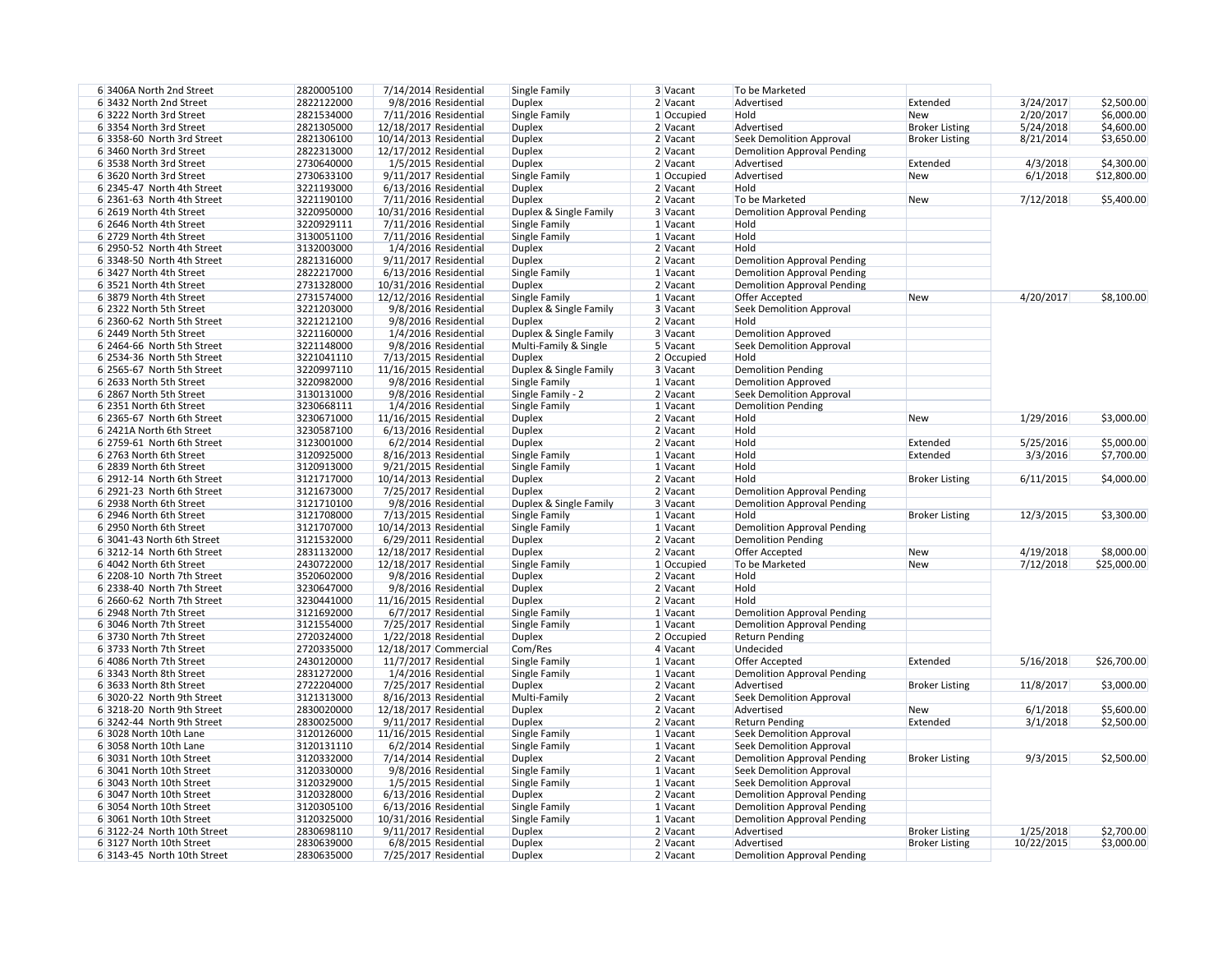| 63286 North 10th Street     | 2830406000 | 12/2/2013 Residential   | Single Family          | $1$ Vacant   | <b>Demolition Approval Pending</b> |
|-----------------------------|------------|-------------------------|------------------------|--------------|------------------------------------|
| 6 3328 North 10th Street    | 2830350000 | 1/4/2016 Residential    | Single Family          | $1$ Vacant   | <b>Demolition Approval Pending</b> |
| 6 3332 North 10th Street    | 2830349000 | 7/13/2015 Exempt        | <b>Duplex</b>          | $2$ Vacant   | <b>Demolition Approval Pending</b> |
| 6 3566 North 10th Street    | 2720807000 | $7/14/2014$ Residential | Single Family          | 1 Vacant     | Advertised                         |
|                             | 2720503000 | $9/14/2015$ Residential |                        |              |                                    |
| 6 3751 North 10th Street    |            |                         | <b>Duplex</b>          | $2$ Vacant   | <b>Demolition Approval Pending</b> |
| 6 2961 North 11th Lane      | 3120180100 | 9/11/2017 Residential   | Single Family          | $1$ Vacant   | Advertised                         |
| 6 3040 North 11th Street    | 3122320100 | $11/7/2017$ Residential | Single Family          | 1 Vacant     | Advertised                         |
| 6 3115 North 11th Street    | 2830580000 | 10/31/2016 Residential  | Single Family          | $1$ Vacant   | <b>Demolition Approval Pending</b> |
| 63252 North 11th Street     | 2830424000 | 9/8/2016 Residential    | Single Family          | 1 Vacant     | Advertised                         |
| 6 3260 North 11th Street    | 2830426000 | $7/11/2016$ Residential | <b>Duplex</b>          | $1$ Vacant   | <b>Demolition Approval Pending</b> |
| 6 3299 North 11th Street    | 2830437000 | 12/17/2012 Commercial   | Com/Res                | $1$ Vacant   | To be Marketed                     |
| 6 3332 North 11th Street    | 2830287000 | 12/18/2017 Residential  | Single Family          | $1$ Occupied | <b>Demolition Approval Pending</b> |
| 6 3438 North 11th Street    | 2830271000 | 6/8/2015 Residential    | <b>Duplex</b>          | 2 Vacant     | <b>Demolition Approval Pending</b> |
| 63552 North 11th Street     | 2722820000 | 12/18/2017 Residential  | Single Family          | $1$ Vacant   | <b>Seek Demolition Approval</b>    |
| 6 2948-50 North 12th Street | 3122520000 | 7/13/2015 Residential   | <b>Duplex</b>          | 2 Vacant     | <b>Demolition Approval Pending</b> |
| 6 2963-65 North 12th Street | 3122501000 | 12/18/2017 Residential  | <b>Duplex</b>          | 2 Vacant     | Hold                               |
| 6 2975-79 North 12th Street |            |                         | Com/Res                |              |                                    |
|                             | 3129954000 | 7/20/2009 Commercial    |                        | 2 Vacant     | To be Marketed                     |
| 6 3018 North 12th Street    | 3123325100 | 12/18/2017 Residential  | <b>Duplex</b>          | 2 Vacant     | <b>Demolition Approval Pending</b> |
| 6 3036-38 North 12th Street | 3123329100 | 9/8/2016 Residential    | <b>Duplex</b>          | 2 Vacant     | <b>Demolition Approval Pending</b> |
| 6 3270 North 12th Street    | 2830456000 | 10/14/2013 Residential  | <b>Duplex</b>          | 2 Vacant     | <b>Demolition Pending</b>          |
| 6 3312 North 12th Street    | 2830229000 | $12/2/2013$ Residential | Single Family          | 1 Vacant     | <b>Seek Demolition Approval</b>    |
| 6 3321-23 North 12th Street | 2830177200 | 12/18/2017 Residential  | Duplex & Single Family | 3 Vacant     | <b>Demolition Approval Pending</b> |
| 6 3329-31 North 12th Street | 2830179000 | 7/11/2016 Residential   | Duplex - 2             | 4 Vacant     | <b>Demolition Approval Pending</b> |
| 6 3342 North 12th Street    | 2830222000 | 12/17/2012 Residential  | Single Family          | $1$ Vacant   | Hold                               |
| 6 3359 North 12th Street    | 2830186000 | $6/2/2014$ Residential  | Duplex & Single Family | 3 Vacant     | Advertised                         |
| 6 3409 North 12th Street    | 2830189100 | 9/8/2016 Residential    | Single Family          | 1 Vacant     | Advertised                         |
| 6 3418 North 12th Street    | 2830214000 | 9/14/2015 Residential   | Child Day Care         | 0 Vacant     | <b>Demolition Approval Pending</b> |
| 6 3445 North 12th Street    | 2830197000 | 12/17/2012 Residential  | Single Family          | 1 Vacant     | <b>Demolition Approval Pending</b> |
|                             |            |                         |                        |              |                                    |
| 6 3626 North 12th Street    | 2722726000 | 12/18/2017 Residential  | Single Family          | $1$ Vacant   | Advertised                         |
| 6 3649 North 12th Street    | 2722739000 | $6/13/2016$ Residential | Single Family          | $1$ Vacant   | <b>Demolition Approval Pending</b> |
| 6 3787 North 12th Street    | 2722409000 | 12/18/2017 Residential  | Single Family          | 1 Occupied   | Advertised                         |
| 6 3927 North 12th Street    | 2720219000 | $11/7/2017$ Residential | Single Family          | $1$ Occupied | <b>Return Pending</b>              |
| 6 3163 North 13th Street    | 2840505000 | 12/2/2013 Residential   | Single Family          | $1$ Vacant   | <b>Demolition Approval Pending</b> |
| 6 3205 North 13th Street    | 2841111000 | 9/11/2017 Residential   | <b>Duplex</b>          | 2 Vacant     | Advertised                         |
| 6 3211 North 13th Street    | 2841110000 | 10/31/2016 Residential  | <b>Duplex</b>          | 2 Vacant     | Advertised                         |
| 6 3270 North 13th Street    | 2830483100 | 12/12/2016 Residential  | Single Family          | $1$ Vacant   | Advertised                         |
| 6 3321-23 North 13th Street | 2840101000 | 10/31/2016 Residential  | <b>Duplex</b>          | 2 Vacant     | <b>Demolition Approval Pending</b> |
| 6 3415 North 13th Street    | 2842136111 | 12/18/2017 Residential  | Single Family          | $1$ Vacant   | <b>Demolition Approval Pending</b> |
| 6 3721-23 North 13th Street | 2710718000 | 6/8/2015 Residential    | <b>Duplex</b>          | $2$ Vacant   | <b>Demolition Pending</b>          |
| 6 2949 North 14th Street    | 3111015000 | 9/15/2014 Residential   | <b>Duplex</b>          | 2 Vacant     | <b>Demolition Approval Pending</b> |
| 6 2971-73 North 14th Street | 3110104000 | 8/16/2013 Residential   | <b>Duplex</b>          | $2$ Vacant   | <b>Demolition Approval Pending</b> |
| 6 2974 North 14th Street    | 3112334000 | 1/5/2015 Residential    | <b>Duplex</b>          | 2 Occupied   | Offer Accepted                     |
|                             |            |                         |                        |              | Advertised                         |
| 6 3037 North 14th Street    | 3113036000 | 11/7/2017 Residential   | <b>Duplex</b>          | 2 Vacant     |                                    |
| 6 3075-77 North 14th Street | 3110301000 | 12/17/2012 Commercial   | Com/Res                | $2$ Occupied | To be Marketed                     |
| 6 3171 North 14th Street    | 2841029000 | 7/25/2017 Residential   | <b>Duplex</b>          | 2 Vacant     | <b>Demolition Approval Pending</b> |
| 6 3229 North 14th Street    | 2841018000 | 1/4/2016 Residential    | <b>Duplex</b>          | 2 Vacant     | Advertised                         |
| 6 3267-69 North 14th Street | 2842207000 | 9/8/2016 Residential    | <b>Duplex</b>          | 2 Vacant     | Advertised                         |
| 6 3455-57 North 14th Street | 2842087000 | 6/8/2015 Residential    | <b>Duplex</b>          | 2 Vacant     | Advertised                         |
| 6 3619 North 14th Street    | 2710796000 | $9/11/2017$ Residential | Single Family          | 1 Vacant     | <b>Demolition Approval Pending</b> |
| 6 3127 North 15th Street    | 2840315000 | 6/8/2015 Residential    | <b>Duplex</b>          | 2 Vacant     | <b>Seek Demolition Approval</b>    |
| 6 3139 North 15th Street    | 2840312100 | 9/11/2017 Residential   | <b>Duplex</b>          | 2 Vacant     | <b>Demolition Approval Pending</b> |
| 6 3183 North 15th Street    | 2840301000 | 7/11/2016 Residential   | <b>Duplex</b>          | 2 Vacant     | <b>Demolition Approval Pending</b> |
| 6 3186 North 15th Street    | 2840759000 | 6/7/2017 Residential    | <b>Duplex</b>          | 2 Vacant     | Advertised                         |
| 6 3254-56 North 15th Street | 2842214000 | 9/11/2017 Residential   | <b>Duplex</b>          | 2 Vacant     | <b>Demolition Recommended</b>      |
| 6 3411 North 15th Street    | 2842057000 | 10/31/2016 Residential  | Single Family          | 1 Vacant     | <b>Demolition Recommended</b>      |
| 6 3452 North 15th Street    | 2842121000 | 10/8/2012 Residential   | Single Family          | 1 Vacant     | <b>Demolition Approval Pending</b> |
| 6 3523 North 15th Street    |            | 12/18/2017 Residential  |                        |              | Hold                               |
|                             | 2710890000 |                         | Single Family          | 1 Occupied   |                                    |
| 6 3529 North 15th Street    | 2710889000 | 12/18/2017 Residential  | Single Family          | 1 Occupied   | Advertised                         |
| 6 3713 North 15th Street    | 2710845000 | 7/13/2015 Residential   | Single Family          | 1 Vacant     | <b>Demolition Approval Pending</b> |
| 6 3736 North 15th Street    | 2710833000 | 7/25/2017 Residential   | Single Family          | 1 Vacant     | <b>Demolition Pending</b>          |
| 6 2914 North 17th Street    | 3111387000 | $7/11/2016$ Residential | <b>Duplex</b>          | $1$ Vacant   | Advertised                         |
| 6 3273 North 17th Street    | 2840019000 | $9/14/2015$ Apartments  | Multi-Family           | 6 Vacant     | Advertised                         |
| 6 3317 North 17th Street    | 2840007000 | 7/26/2010 Residential   | <b>Duplex</b>          | 2 Vacant     | <b>Seek Demolition Approval</b>    |
| 6 3327-29 North 17th Street | 2840005000 | 12/18/2017 Residential  | <b>Duplex</b>          | $2$ Vacant   | Advertised                         |
|                             |            |                         |                        |              |                                    |

| 1 Vacant             | <b>Demolition Approval Pending</b>               |                                                |            |             |
|----------------------|--------------------------------------------------|------------------------------------------------|------------|-------------|
| 1 Vacant             | <b>Demolition Approval Pending</b>               |                                                |            |             |
| 2 Vacant             | <b>Demolition Approval Pending</b>               |                                                |            |             |
| 1 Vacant             | Advertised                                       | <b>Broker Listing</b>                          | 10/13/2016 | \$2,500.00  |
| 2 Vacant             | <b>Demolition Approval Pending</b>               |                                                |            |             |
| 1 Vacant             | Advertised                                       | <b>Broker Listing</b>                          | 1/25/2018  | \$3,000.00  |
| 1 Vacant             | Advertised                                       | Extended                                       | 3/1/2018   | \$2,500.00  |
| 1 Vacant             | <b>Demolition Approval Pending</b>               |                                                |            |             |
| 1 Vacant             | Advertised                                       | <b>Broker Listing</b>                          | 3/24/2017  | \$2,500.00  |
| 1 Vacant             | <b>Demolition Approval Pending</b>               |                                                |            |             |
| 1 Vacant             | To be Marketed                                   |                                                |            |             |
| $1$ Occupied         | <b>Demolition Approval Pending</b>               |                                                |            |             |
| 2 Vacant             | <b>Demolition Approval Pending</b>               |                                                |            |             |
| 1 Vacant             | <b>Seek Demolition Approval</b>                  |                                                |            |             |
| 2 Vacant             | <b>Demolition Approval Pending</b>               |                                                |            |             |
| 2 Vacant             | Hold                                             |                                                |            |             |
| 2 Vacant             | To be Marketed                                   |                                                |            |             |
| 2 Vacant             | <b>Demolition Approval Pending</b>               |                                                |            |             |
| 2 Vacant             | <b>Demolition Approval Pending</b>               |                                                |            |             |
| 2 Vacant             | <b>Demolition Pending</b>                        |                                                |            |             |
| 1 Vacant             | <b>Seek Demolition Approval</b>                  |                                                |            |             |
| 3 Vacant             | <b>Demolition Approval Pending</b>               |                                                |            |             |
| 4 Vacant             | <b>Demolition Approval Pending</b><br>Hold       |                                                |            |             |
| 1 Vacant             | Advertised                                       | <b>Broker Listing</b><br>Extended              | 9/3/2015   | \$2,500.00  |
| 3 Vacant             | Advertised                                       |                                                | 9/2/2016   | \$4,500.00  |
| 1 Vacant             |                                                  | <b>Broker Listing</b>                          | 2/22/2018  | \$3,500.00  |
| 0 Vacant<br>1 Vacant | <b>Demolition Approval Pending</b>               |                                                |            |             |
|                      | <b>Demolition Approval Pending</b><br>Advertised |                                                | 6/1/2018   | \$9,800.00  |
| 1 Vacant<br>1 Vacant | <b>Demolition Approval Pending</b>               | <b>New</b>                                     |            |             |
| 1 Occupied           | Advertised                                       | <b>New</b>                                     | 6/1/2018   | \$10,300.00 |
| $1$ Occupied         | <b>Return Pending</b>                            |                                                |            |             |
| 1 Vacant             | <b>Demolition Approval Pending</b>               |                                                | 2/6/2015   | \$4,000.00  |
| 2 Vacant             | Advertised                                       | <b>Broker Listing</b><br><b>Broker Listing</b> | 3/1/2018   | \$6,000.00  |
| 2 Vacant             | Advertised                                       | Extended                                       | 8/15/2017  | \$3,000.00  |
| 1 Vacant             | Advertised                                       | <b>Broker Listing</b>                          | 5/25/2017  | \$5,900.00  |
| 2 Vacant             | <b>Demolition Approval Pending</b>               |                                                |            |             |
| 1 Vacant             | <b>Demolition Approval Pending</b>               |                                                |            |             |
| 2 Vacant             | <b>Demolition Pending</b>                        |                                                |            |             |
| 2 Vacant             | <b>Demolition Approval Pending</b>               | <b>Broker Listing</b>                          | 3/5/2015   | \$3,800.00  |
| 2 Vacant             | <b>Demolition Approval Pending</b>               |                                                |            |             |
| $2$ Occupied         | Offer Accepted                                   | Extended                                       | 4/12/2018  | \$2,800.00  |
| 2 Vacant             | Advertised                                       | <b>Broker Listing</b>                          | 4/12/2018  | \$6,500.00  |
| 2 Occupied           | To be Marketed                                   |                                                |            |             |
| 2 Vacant             | <b>Demolition Approval Pending</b>               |                                                |            |             |
| 2 Vacant             | Advertised                                       | <b>Broker Listing</b>                          | 7/21/2016  | \$2,500.00  |
| 2 Vacant             | Advertised                                       | <b>Broker Listing</b>                          | 4/17/2018  | \$5,500.00  |
| 2 Vacant             | Advertised                                       | <b>Broker Listing</b>                          | 10/15/2015 | \$3,500.00  |
| 1 Vacant             | <b>Demolition Approval Pending</b>               |                                                |            |             |
| 2 Vacant             | <b>Seek Demolition Approval</b>                  | <b>Broker Listing</b>                          | 10/22/2015 | \$2,500.00  |
| 2 Vacant             | <b>Demolition Approval Pending</b>               |                                                |            |             |
| 2 Vacant             | <b>Demolition Approval Pending</b>               |                                                |            |             |
| 2 Vacant             | Advertised                                       | Extended                                       | 10/12/2017 | \$2,700.00  |
| 2 Vacant             | <b>Demolition Recommended</b>                    |                                                |            |             |
| 1 Vacant             | <b>Demolition Recommended</b>                    |                                                |            |             |
| 1 Vacant             | <b>Demolition Approval Pending</b>               |                                                |            |             |
| 1 Occupied           | Hold                                             |                                                |            |             |
| $1$ Occupied         | Advertised                                       | <b>New</b>                                     | 6/1/2018   | \$15,400.00 |
| 1 Vacant             | <b>Demolition Approval Pending</b>               |                                                |            |             |
| 1 Vacant             | <b>Demolition Pending</b>                        |                                                |            |             |
| 1 Vacant             | Advertised                                       | Extended                                       | 1/6/2017   | \$2,500.00  |
| 6 Vacant             | Advertised                                       | Multi-Family                                   | 12/7/2015  | \$18,000.00 |
| 2 Vacant             | <b>Seek Demolition Approval</b>                  |                                                |            |             |
| 2 Vacant             | Advertised                                       | <b>New</b>                                     | 6/1/2018   | \$2,500.00  |
|                      |                                                  |                                                |            |             |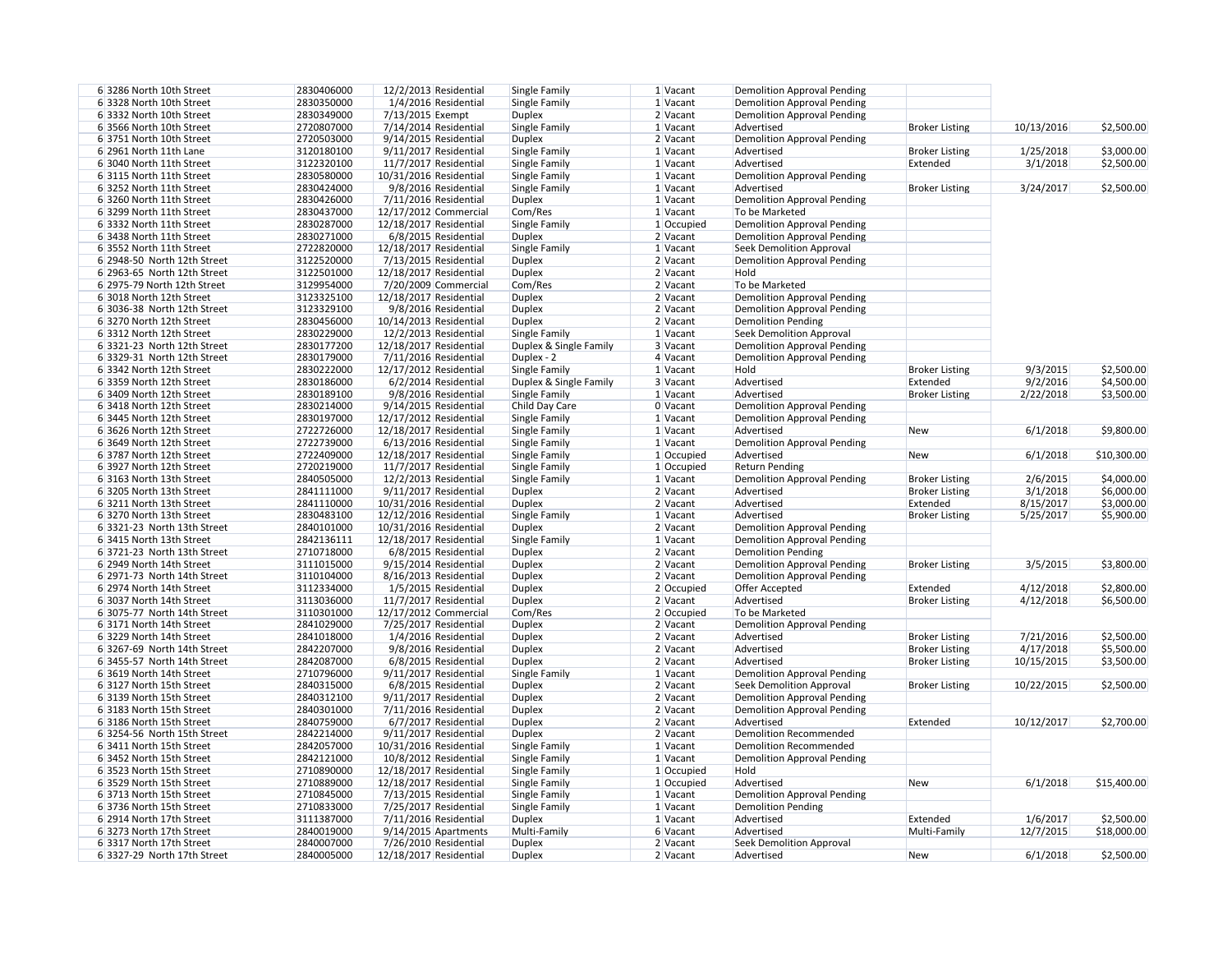| 1 Vacant     | Hold                               |                       |            |             |
|--------------|------------------------------------|-----------------------|------------|-------------|
| 1 Vacant     | Advertised                         | <b>Broker Listing</b> | 12/28/2017 | \$2,500.00  |
| 2 Vacant     | <b>Seek Demolition Approval</b>    |                       |            |             |
| 3 Occupied   | Offer Accepted                     | <b>New</b>            | 4/19/2018  | \$10,000.00 |
| 2 Vacant     | Advertised                         | <b>Broker Listing</b> | 12/3/2015  | \$4,900.00  |
| 2 Occupied   | To be Marketed                     | <b>New</b>            | 7/12/2018  | \$19,200.00 |
| 8 Vacant     | Advertised                         | Multi-Family          | 1/17/2018  | \$24,000.00 |
| 3 Vacant     | <b>Demolition Pending</b>          |                       |            |             |
| 2 Vacant     | <b>Demolition Approval Pending</b> |                       |            |             |
| 2 Vacant     | Advertised                         | <b>Broker Listing</b> | 3/9/2018   | \$2,500.00  |
| 1 Vacant     | <b>Demolition Approval Pending</b> |                       |            |             |
| 2 Vacant     | Advertised                         | <b>Broker Listing</b> | 12/23/2014 | \$2,500.00  |
|              |                                    |                       |            |             |
| 1 Vacant     | <b>Demolition Approval Pending</b> |                       |            |             |
| 1 Vacant     | <b>Demolition Approval Pending</b> | <b>Broker Listing</b> | 3/5/2015   | \$3,000.00  |
| 2 Vacant     | Advertised                         | <b>New</b>            | 6/1/2018   | \$2,600.00  |
| 2 Vacant     | Advertised                         | Extended              | 3/1/2018   | \$8,000.00  |
| 1 Vacant     | <b>Demolition Approval Pending</b> |                       |            |             |
| 2 Vacant     | <b>Seek Demolition Approval</b>    |                       |            |             |
| 2 Occupied   | Hold                               | <b>Broker Listing</b> | 11/6/2014  | \$3,500.00  |
| 1 Vacant     | <b>Demolition Pending</b>          |                       |            |             |
| 2 Vacant     | <b>Demolition Approval Pending</b> |                       |            |             |
| 1 Vacant     | <b>Demolition Pending</b>          |                       |            |             |
| 1 Vacant     | <b>Demolition Approval Pending</b> |                       |            |             |
| 2 Vacant     | Advertised                         | <b>New</b>            | 6/1/2018   | \$2,500.00  |
| 2 Occupied   | Advertised                         | <b>New</b>            | 6/1/2018   | \$3,500.00  |
| 2 Vacant     | <b>Demolition Approval Pending</b> |                       |            |             |
| 1 Vacant     | <b>Demolition Approval Pending</b> |                       |            |             |
| 1 Vacant     | <b>Seek Demolition Approval</b>    |                       |            |             |
| 1 Vacant     | <b>Seek Demolition Approval</b>    |                       |            |             |
| 2 Vacant     | <b>Demolition Approval Pending</b> |                       |            |             |
| 2 Vacant     | <b>Demolition Pending</b>          |                       |            |             |
| 2 Vacant     | <b>Demolition Approval Pending</b> |                       |            |             |
|              |                                    |                       |            |             |
| 2 Vacant     | <b>Demolition Approval Pending</b> |                       |            |             |
| 2 Vacant     | <b>Demolition Approval Pending</b> |                       |            |             |
| 2 Vacant     | Advertised                         | <b>Broker Listing</b> | 3/21/2018  | \$6,000.00  |
| 2 Vacant     | <b>Demolition Approval Pending</b> |                       |            |             |
| 3 Vacant     | <b>Demolition Approval Pending</b> |                       |            |             |
| 1 Vacant     | To be Marketed                     |                       |            |             |
| 0 Vacant     | <b>Seek Demolition Approval</b>    |                       |            |             |
| 0 Occupied   | To be Marketed                     |                       |            |             |
| 0 Vacant     | <b>Demolition Pending</b>          |                       |            |             |
| 1 Vacant     | <b>Demolition Approval Pending</b> |                       |            |             |
| $1$ Occupied | Hold                               | <b>New</b>            | 3/8/2018   | \$15,800.00 |
| 2 Occupied   | Hold                               |                       |            |             |
| 2 Vacant     | <b>Demolition Pending</b>          |                       |            |             |
| 2 Vacant     | To be Marketed                     | <b>New</b>            | 7/12/2018  | \$5,100.00  |
| 2 Vacant     | Advertised                         | <b>Broker Listing</b> | 3/1/2018   | \$4,300.00  |
| 2 Vacant     | Advertised                         | Extended              | 2/14/2018  | \$2,500.00  |
| 1 Vacant     | <b>Demolition Approval Pending</b> |                       |            |             |
| 1 Vacant     | <b>Demolition Pending</b>          |                       |            |             |
| 1 Vacant     | Undecided                          | Commercial            | 3/22/2018  | \$30,000.00 |
|              | Hold                               |                       |            |             |
| 2 Occupied   |                                    |                       |            |             |
| 2 Vacant     | <b>Demolition Approval Pending</b> |                       |            |             |
| 2 Vacant     | Hold                               | <b>Broker Listing</b> | 8/21/2014  | \$2,500.00  |
| 2 Vacant     | Offer Accepted                     | <b>Broker Listing</b> | 11/8/2017  | \$2,500.00  |
| 2 Vacant     | <b>Demolition Approval Pending</b> |                       |            |             |
| 2 Vacant     | Advertised                         | Extended              | 10/27/2016 | \$2,900.00  |
| 2 Vacant     | <b>Demolition Approval Pending</b> |                       |            |             |
| 2 Vacant     | <b>Demolition Approval Pending</b> | <b>Broker Listing</b> | 7/17/2014  | \$2,500.00  |
| 1 Vacant     | To be Marketed                     |                       |            |             |
| 1 Vacant     | <b>Seek Demolition Approval</b>    |                       |            |             |
| 1 Vacant     | To be Marketed                     |                       |            |             |
| 1 Vacant     | Advertised                         | <b>New</b>            | 6/1/2018   | \$2,500.00  |
| 2 Vacant     | Hold                               | <b>Broker Listing</b> | 1/8/2016   | \$3,000.00  |
|              |                                    |                       |            |             |

| 63336 North 17th Street        | 2842037000 | $9/14/2015$ Residential  | Single Family         | 1 Vacant   | Hold                               |                       |            |             |
|--------------------------------|------------|--------------------------|-----------------------|------------|------------------------------------|-----------------------|------------|-------------|
| 6 3407 North 17th Street       | 2841703000 | 7/25/2017 Residential    | Single Family         | 1 Vacant   | Advertised                         | <b>Broker Listing</b> | 12/28/2017 | \$2,500.00  |
| 6 3424 North 17th Street       | 2841310000 | 9/8/2016 Residential     | <b>Duplex</b>         | 2 Vacant   | <b>Seek Demolition Approval</b>    |                       |            |             |
| 6 2933 North 18th Street       | 3111322000 | 12/18/2017 Residential   | Multi-Family          | 3 Occupied | <b>Offer Accepted</b>              | <b>New</b>            | 4/19/2018  | \$10,000.00 |
| 6 2958 North 18th Street       | 3111338000 | 6/8/2015 Residential     | <b>Duplex</b>         | $2$ Vacant | Advertised                         | <b>Broker Listing</b> | 12/3/2015  | \$4,900.00  |
|                                |            |                          |                       |            |                                    |                       |            |             |
| 6 3420-22 North 18th Street    | 2841209000 | 12/18/2017 Residential   | <b>Duplex</b>         | 2 Occupied | To be Marketed                     | New                   | 7/12/2018  | \$19,200.00 |
| 6 3880 North 18th Street       | 2710432000 | 7/9/2012 Apartments      | Multi-Family          | 8 Vacant   | Advertised                         | Multi-Family          | 1/17/2018  | \$24,000.00 |
| 6 2926 North 19th Street       | 3111307000 | 1/4/2016 Residential     | <b>Duplex</b>         | 3 Vacant   | <b>Demolition Pending</b>          |                       |            |             |
| 6 2954 North 19th Street       | 3111300000 | 9/15/2014 Residential    | <b>Duplex</b>         | $2$ Vacant | <b>Demolition Approval Pending</b> |                       |            |             |
| 6 3536 North 19th Street       | 2711415000 | 9/11/2017 Residential    | <b>Duplex</b>         | 2 Vacant   | Advertised                         | <b>Broker Listing</b> | 3/9/2018   | \$2,500.00  |
| 6 3574 North 19th Street       | 2711518000 | 1/4/2016 Residential     | <b>Duplex</b>         | 1 Vacant   | <b>Demolition Approval Pending</b> |                       |            |             |
| 6 3607-09 North 19th Street    | 2710530000 | 7/14/2014 Residential    | <b>Duplex</b>         | 2 Vacant   | Advertised                         | <b>Broker Listing</b> | 12/23/2014 | \$2,500.00  |
| 6 3613 North 19th Street       | 2710529000 | $12/2/2013$ Residential  | Single Family         | 1 Vacant   | <b>Demolition Approval Pending</b> |                       |            |             |
| 6 3877 North 19th Street       | 2712592000 | $9/15/2014$ Residential  | Com/Res               | 1 Vacant   | <b>Demolition Approval Pending</b> | <b>Broker Listing</b> | 3/5/2015   | \$3,000.00  |
| 6 3205-07 North 20th Street    | 2850129000 | 12/18/2017 Residential   | <b>Duplex</b>         | 2 Vacant   | Advertised                         | <b>New</b>            | 6/1/2018   | \$2,600.00  |
| 63277-79 North 20th Street     | 2850112000 | 9/11/2017 Residential    | <b>Duplex</b>         | 2 Vacant   | Advertised                         | Extended              | 3/1/2018   | \$8,000.00  |
| 6 3389 North 20th Street       | 2852126100 | 10/31/2016 Residential   | <b>Duplex</b>         | 1 Vacant   | <b>Demolition Approval Pending</b> |                       |            |             |
| 6 3200 North 21st Street       | 2850131000 | 12/17/2012 Residential   | <b>Duplex</b>         | $2$ Vacant | <b>Seek Demolition Approval</b>    |                       |            |             |
| 6 3252 North 21st Street       | 2850143000 | $12/2/2013$ Residential  | <b>Duplex</b>         | 2 Occupied | Hold                               | <b>Broker Listing</b> | 11/6/2014  | \$3,500.00  |
| 6 3327 North 21st Street       | 2852168000 |                          |                       |            | <b>Demolition Pending</b>          |                       |            |             |
|                                |            | 10/8/2012 Residential    | Single Family         | 1 Vacant   |                                    |                       |            |             |
| 6 3434 North 22nd Street       | 2850496000 | $7/11/2016$ Residential  | <b>Duplex</b>         | $2$ Vacant | <b>Demolition Approval Pending</b> |                       |            |             |
| 6 3843 North 22nd Street       | 2701864000 | 1/4/2016 Residential     | Single Family         | 1 Vacant   | <b>Demolition Pending</b>          |                       |            |             |
| 6 3948 North 22nd Street       | 2701820000 | $9/11/2017$ Residential  | Single Family         | 1 Vacant   | <b>Demolition Approval Pending</b> |                       |            |             |
| 6 3314-16 North 23rd Street    | 2850010000 | 9/11/2017 Residential    | <b>Duplex</b>         | 2 Vacant   | Advertised                         | New                   | 6/1/2018   | \$2,500.00  |
| 6 3517-19 North 23rd Street    | 2702020000 | 12/18/2017 Residential   | <b>Duplex</b>         | 2 Occupied | Advertised                         | New                   | 6/1/2018   | \$3,500.00  |
| 6 3758 North 23rd Street       | 2701533000 | 10/14/2013 Residential   | <b>Duplex</b>         | 2 Vacant   | <b>Demolition Approval Pending</b> |                       |            |             |
| 6 3838 North 23rd Street       | 2701885000 | 12/18/2017 Residential   | Single Family         | 1 Vacant   | <b>Demolition Approval Pending</b> |                       |            |             |
| 6 3609 North 24th Place        | 2701128000 | 6/8/2015 Residential     | Single Family         | 1 Vacant   | <b>Seek Demolition Approval</b>    |                       |            |             |
| 6 3342 North 24th Street       | 2851361000 | 12/17/2012 Residential   | Single Family         | $1$ Vacant | <b>Seek Demolition Approval</b>    |                       |            |             |
| 6 3362 North 24th Street       | 2851357100 | 9/8/2016 Residential     | <b>Duplex</b>         | 2 Vacant   | <b>Demolition Approval Pending</b> |                       |            |             |
| 6 3747 North 24th Street       | 2701505000 | 1/4/2016 Residential     | <b>Duplex</b>         | 2 Vacant   | <b>Demolition Pending</b>          |                       |            |             |
| 6 3761 North 24th Street       | 2701501000 | $9/11/2017$ Residential  | <b>Duplex</b>         | 2 Vacant   | <b>Demolition Approval Pending</b> |                       |            |             |
| 6 3602 North 25th Street       | 2701156100 | 8/16/2013 Residential    | <b>Duplex</b>         | 2 Vacant   | <b>Demolition Approval Pending</b> |                       |            |             |
| 6 3639 North 25th Street       | 2701168000 | $6/8/2015$ Residential   | <b>Duplex</b>         | 2 Vacant   | <b>Demolition Approval Pending</b> |                       |            |             |
| 6 3264 North Achilles Street   | 2820724000 | $6/2/2014$ Residential   | <b>Duplex</b>         | 2 Vacant   | Advertised                         | <b>Broker Listing</b> | 3/21/2018  | \$6,000.00  |
| 6 636 West Atkinson Avenue     | 2729994100 | 9/8/2016 Residential     | <b>Duplex</b>         | 2 Vacant   | <b>Demolition Approval Pending</b> |                       |            |             |
| 6 1228-32 West Atkinson Avenue | 2722419000 | 8/16/2013 Commercial     | Com/Res               | 3 Vacant   | Demolition Approval Pending        |                       |            |             |
| 6 1246 West Atkinson Avenue    | 2722421000 | $9/15/2014$ Commercial   | Com/Res               | 1 Vacant   | To be Marketed                     |                       |            |             |
| 6 1412 West Atkinson Avenue    | 2712439000 | 7/28/2008 Commercial     | Com/Res               | 0 Vacant   | <b>Seek Demolition Approval</b>    |                       |            |             |
| 6 1422-24 West Atkinson Avenue | 2712441000 | 12/2/2013 Commercial     | Tavern                | 0 Occupied | To be Marketed                     |                       |            |             |
| 6 1840-46 West Atkinson Avenue | 2711205000 | 1/4/2016 Commercial      | Com/Res               | 10 Vacant  | <b>Demolition Pending</b>          |                       |            |             |
| 6 224 West Auer Avenue         | 2821522100 | 9/15/2014 Residential    | Single Family         | 1 Vacant   | <b>Demolition Approval Pending</b> |                       |            |             |
| 6 2408 North Buffum Street     | 3211351111 | 11/7/2017 Residential    | Single Family         | 1 Occupied | Hold                               | <b>New</b>            | 3/8/2018   | \$15,800.00 |
| 6 2749 North Buffum Street     | 3140769100 | $9/14/2015$ Residential  | <b>Duplex</b>         | 2 Occupied | Hold                               |                       |            |             |
| 6 2772 North Buffum Street     | 3140761000 | 10/14/2013 Residential   | <b>Duplex</b>         | 2 Vacant   | <b>Demolition Pending</b>          |                       |            |             |
| 6 2951 North Buffum Street     | 3141049000 | 12/18/2017 Residential   | <b>Duplex</b>         | 2 Vacant   | To be Marketed                     | <b>New</b>            | 7/12/2018  | \$5,100.00  |
| 6 3014A North Buffum Street    | 3140646000 | 9/8/2016 Residential     | <b>Duplex</b>         | 2 Vacant   | Advertised                         | <b>Broker Listing</b> | 3/1/2018   | \$4,300.00  |
| 6 3041-43 North Buffum Street  | 3141181000 | 12/12/2016 Residential   | <b>Duplex</b>         | 2 Vacant   | Advertised                         | Extended              | 2/14/2018  | \$2,500.00  |
| 6 3067 North Buffum Street     | 3141174200 | 7/11/2016 Residential    | Single Family         | 1 Vacant   | <b>Demolition Approval Pending</b> |                       |            |             |
| 6 3224 North Buffum Street     | 2811412000 | $12/2/2013$ Residential  | Single Family         | 1 Vacant   | <b>Demolition Pending</b>          |                       |            |             |
|                                |            |                          |                       | $1$ Vacant |                                    |                       |            |             |
| 6 128 East Burleigh Street     | 2820611000 | 12/17/2012 Commercial    | Com/Res               |            | Undecided<br>Hold                  | Commercial            | 3/22/2018  | \$30,000.00 |
| 6 223-25 East Burleigh Street  | 3131608000 | 12/18/2017 Residential   | <b>Duplex</b>         | 2 Occupied |                                    |                       |            |             |
| 6 225-31 West Burleigh Street  | 3130218000 | 10/31/2016 Commercial    | Church                | 2 Vacant   | <b>Demolition Approval Pending</b> |                       |            |             |
| 6 434-36 West Burleigh Street  | 2821710000 | 10/14/2013 Residential   | <b>Duplex</b>         | 2 Vacant   | Hold                               | <b>Broker Listing</b> | 8/21/2014  | \$2,500.00  |
| 6 500-02 West Burleigh Street  | 2821698000 | 7/25/2017 Residential    | <b>Duplex</b>         | 2 Vacant   | Offer Accepted                     | <b>Broker Listing</b> | 11/8/2017  | \$2,500.00  |
| 6 504-06 West Burleigh Street  | 2821699000 | $11/14/2011$ Residential | <b>Duplex</b>         | 2 Vacant   | <b>Demolition Approval Pending</b> |                       |            |             |
| 6 616-18 West Burleigh Street  | 2831088000 | $11/14/2011$ Residential | <b>Duplex</b>         | $2$ Vacant | Advertised                         | Extended              | 10/27/2016 | \$2,900.00  |
| 6 1410 West Burleigh Street    | 2841046100 | 1/5/2015 Residential     | <b>Duplex</b>         | $2$ Vacant | <b>Demolition Approval Pending</b> |                       |            |             |
| 6 1424-26 West Burleigh Street | 2841049000 | 8/16/2013 Residential    | <b>Duplex</b>         | $2$ Vacant | <b>Demolition Approval Pending</b> | <b>Broker Listing</b> | 7/17/2014  | \$2,500.00  |
| 6 1971-77 West Capitol Drive   | 2712503000 | 6/7/2017 Commercial      | <b>Medical Office</b> | $1$ Vacant | To be Marketed                     |                       |            |             |
| 6 2239 West Capitol Drive      | 2700311000 | 6/2/2014 Commercial      | Com/Res               | $1$ Vacant | <b>Seek Demolition Approval</b>    |                       |            |             |
| 6 319-21 East Center Street    | 3211701000 | 7/28/2008 Commercial     | Com/Res               | 1 Vacant   | To be Marketed                     |                       |            |             |
| 6 209 East Chambers Street     | 3130577000 | 12/18/2017 Residential   | Single Family         | 1 Vacant   | Advertised                         | New                   | 6/1/2018   | \$2,500.00  |
| 6 433 West Chambers Street     | 3132117000 | 7/13/2015 Residential    | <b>Duplex</b>         | $2$ Vacant | Hold                               | <b>Broker Listing</b> | 1/8/2016   | \$3,000.00  |
|                                |            |                          |                       |            |                                    |                       |            |             |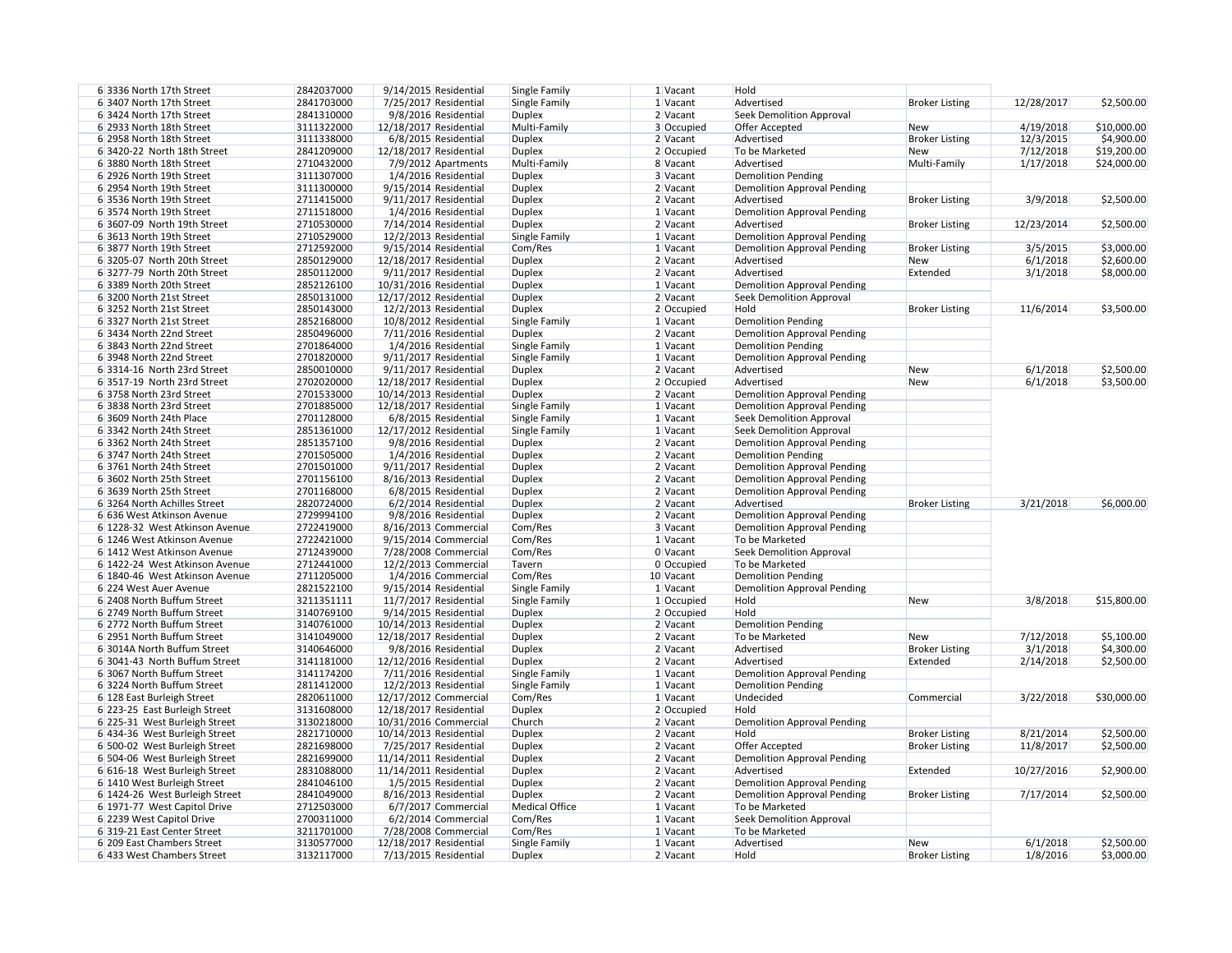| 6 920-22 West Chambers Street          | 3120320000               | 1/4/2016 Residential    | <b>Duplex</b>           | 2 Vacant             | Advertised                         |
|----------------------------------------|--------------------------|-------------------------|-------------------------|----------------------|------------------------------------|
| 6 1102-04 West Chambers Street         | 3120104000               | 6/8/2015 Residential    | <b>Duplex</b>           | 2 Vacant             | <b>Demolition Approval Pending</b> |
| 6 1120 West Chambers Street            | 3120101100               | 6/7/2017 Residential    | <b>Duplex</b>           | 2 Vacant             | Offer Accepted                     |
| 6 1125 West Chambers Street            | 3120178000               | 12/12/2016 Residential  | Single Family           | 1 Vacant             | Advertised                         |
| 6 1442 West Chambers Street            | 3112305000               | 3/1/2010 Residential    | Single Family           | 1 Vacant             | <b>Demolition Approval Pending</b> |
| 6 501 West Clarke Street               | 3220995000               | 12/17/2012 Residential  | Church                  | 1 Vacant             | <b>Demolition Pending</b>          |
| 6 629-31 West Clarke Street            | 3230526000               | 1/4/2016 Residential    | <b>Duplex</b>           | $2$ Vacant           | Hold                               |
| 6 1314 West Columbia Street            | 3113009000               | $11/7/2017$ Residential | <b>Duplex</b>           | $1$ Occupied         | Advertised                         |
| 6 1513-A West Columbia Street          | 3113028000               | 9/8/2016 Residential    | <b>Duplex</b>           | $2$ Vacant           | <b>Demolition Approval Pending</b> |
| 6 520-22 West Concordia Avenue         | 2830939100               | 9/8/2016 Residential    | Multi-Family            | 2 Vacant             | <b>Demolition Pending</b>          |
| 6 625 West Concordia Avenue            | 2830976000               | 12/18/2017 Residential  | <b>Duplex</b>           | 2 Occupied           | Advertised                         |
| 6 1337 West Cottage Place              | 3112415000               | 6/2/2014 Residential    | <b>Duplex</b>           | $2$ Vacant           | Advertised                         |
| 6 1121 West Finn Place                 | 2722814000               | 7/25/2017 Residential   | <b>Duplex</b>           | 2 Vacant             | Advertised                         |
| 6 1335 West Groeling Avenue            | 3111047100               | 11/7/2017 Residential   | Single Family           | 1 Vacant             | Seek Demolition Approval           |
| 6 2521-25 North Holton Street          | 3211535000               | 7/25/2017 Commercial    | Com/Res                 | 3 Vacant             | <b>Demolition Approval Pending</b> |
| 6 2917-23 North Holton Street          | 3140999100               | 9/8/2016 Special        | Church                  | 0 Vacant             | <b>Offer Received</b>              |
| 6 1560 West Hopkins Street             | 3112213100               | 9/8/2016 Residential    | <b>Duplex</b>           | 2 Vacant             | <b>Demolition Approval Pending</b> |
| 6 1572 West Hopkins Street             | 3112201100               | 7/25/2017 Residential   | Single Family           | 1 Vacant             | <b>Demolition Approval Pending</b> |
| 6 2340 West Hopkins Street             | 2851363100               | 7/25/2017 Commercial    | Com/Res                 | 4 Vacant             | To be Marketed                     |
| 6 2344-46 West Hopkins Street          | 2851362000               | 12/18/2017 Apartments   | Multi-Family            | 5 Vacant             | Advertised                         |
| 6 2414-16 West Hopkins Street          | 2851826000               | 1/4/2016 Commercial     | Com/Res                 | 5 Vacant             | <b>Demolition Approval Pending</b> |
| 6 2428-30 West Hopkins Street          | 2851829100               | 7/13/2015 Exempt        | Church                  | 1 Vacant             | <b>Demolition Approval Pending</b> |
| 6 2432-34 West Hopkins Street          | 2851830000               | 6/8/2015 Commercial     | Com/Res                 | 1 Vacant             | <b>Demolition Approval Pending</b> |
| 6 2460-62 West Hopkins Street          | 2851220000               | 10/14/2013 Commercial   | Com/Res                 | 2 Vacant             | <b>Demolition Approval Pending</b> |
| 6 2377 North Hubbard Street            | 3220229100               | 7/25/2017 Exempt        | Church                  | 1 Vacant             | Undecided                          |
| 6 2630-32 North Hubbard Street         | 3220445000               | 1/4/2016 Residential    | <b>Duplex</b>           | 2 Vacant             | <b>Demolition Pending</b>          |
| 6 2633-35 North Hubbard Street         | 3220409000               | 12/18/2017 Residential  | <b>Duplex</b>           | 2 Vacant             | Offer Accepted                     |
| 6 2249 North Humboldt Avenue           | 3540501100               | 6/8/2015 Commercial     | Com/Res                 | 1 Vacant             | <b>Offer Received</b>              |
| 6 3146 North Julia Street              | 2822422100               | 12/18/2017 Residential  | <b>Duplex</b>           | 2 Occupied           | Advertised                         |
| 6 3215 North Julia Street              | 2821705000               | 8/16/2013 Residential   | <b>Duplex</b>           | $2$ Vacant           | Hold                               |
| 6 237 West Keefe Avenue                | 2822315100               | 1/5/2015 Residential    | Single Family           | 1 Vacant             | <b>Demolition Approval Pending</b> |
| 6 301 West Keefe Avenue                | 2820426000               | 7/28/2008 Commercial    | Com/Res                 | $0$ Occupied         | To be Marketed                     |
| 6 1108-10 West Keefe Avenue            | 2830123000               | 11/7/2017 Residential   | <b>Duplex</b>           | 2 Vacant             | Advertised                         |
| 6 1109 West Keefe Avenue               | 2830200000               | 7/25/2017 Residential   | Single Family           | 1 Vacant             | <b>Demolition Approval Pending</b> |
| 6 1116 West Keefe Avenue               | 2830125000               | 11/16/2015 Residential  | Single Family           | 1 Vacant             | Hold                               |
| 6 1801 West Keefe Avenue               | 2840215000               | 12/17/2012 Commercial   | Com/Res                 | 1 Vacant             | To be Marketed                     |
| 6 2132 West Keefe Avenue               | 2701336000               | 1/4/2016 Residential    | Single Family           | 1 Vacant             | Demolition Approval Pending        |
| 6 2430 West Keefe Avenue               | 2851658000               | 1/4/2016 Residential    | Single Family           | 1 Vacant             | <b>Demolition Approval Pending</b> |
| 6 2451 West Keefe Avenue               | 2851226000               | 9/8/2016 Residential    | Single Family           | 1 Vacant             | Advertised                         |
| 6 2454-56 West Keefe Avenue            | 2701140000               | $6/2/2014$ Residential  | Multi-Family            | 3 Vacant             | <b>Demolition Pending</b>          |
| 6 2455 West Keefe Avenue               | 2851227000               | 8/16/2013 Residential   | Single Family           | 1 Vacant             | <b>Demolition Pending</b>          |
| 6 400 East Locust Street               | 3140992000               | 6/8/2015 Commercial     | Com/Res                 | 1 Vacant             | To be Marketed                     |
| 6 2368-70 North M. L. King, Jr. Drive  | 3220759000               | $1/30/2012$ Commercial  | Com/Res                 | 1 Vacant             | <b>Demolition Approval Pending</b> |
| 6 2453-57 North M. L. King, Jr. Drive  | 3221371000               | $1/30/2012$ Commercial  | Church                  | 0 Vacant             | <b>Demolition Approval Pending</b> |
| 6 2543-47 North M. L. King, Jr. Drive  | 3221059000               | $9/11/2017$ Commercial  | Com/Res                 | 4 Vacant             | Undecided                          |
| 6 2673-79 North M. L. King, Jr. Drive  | 3220901000               | 7/26/2010 Commercial    | Com/Res                 | 3 Vacant             | Hold                               |
| 6 2977-79 North M. L. King, Jr. Drive  | 3132101000               | 11/16/2015 Commercial   | Com/Res                 | 2 Occupied           | <b>Recommendation Pending</b>      |
| 6 3116 North M. L. King, Jr. Drive     | 2821504110               | 7/9/2012 Exempt         | <b>Funeral Services</b> | 0 Vacant             | Advertised                         |
| 6 3550 North M. L. King, Jr. Drive     | 2722006000               | 9/8/2016 Residential    | <b>Duplex</b>           | 2 Vacant             | <b>Offer Received</b>              |
| 6322-40 West Meinecke Avenue           | 3221103100               | $6/8/2015$ Apartments   | Multi-Family            | 8 Vacant             | Hold                               |
| 6 2912-14 North Mother Simpson Way     | 3129972100               | 10/8/2012 Residential   | <b>Duplex</b>           | 2 Vacant             | <b>Demolition Pending</b>          |
| 6 2941 North Mother Simpson Way        | 3120705000               | 7/11/2016 Residential   | Single Family           | 1 Vacant             | Advertised                         |
| 6 818-20 West Nash Street              | 2720565100               | 11/7/2017 Residential   | <b>Duplex</b>           | 2 Occupied           | Hold                               |
| 6 1927 West Nash Street                | 2711324000               | $12/2/2013$ Residential | Single Family           | 1 Vacant             | Advertised                         |
| 6 3051 North Palmer Street             | 3131635100               | 7/11/2016 Residential   | Single Family           | 1 Vacant             | Hold                               |
| 6 3160 North Palmer Street             | 2822732000               | $12/2/2013$ Residential | <b>Duplex</b>           | 2 Vacant             | <b>Demolition Pending</b>          |
| 6 3260-62 North Palmer Street          | 2822511000               | 1/4/2016 Residential    | <b>Duplex</b>           | 2 Vacant             | <b>Demolition Approval Pending</b> |
| 6 3428 North Palmer Street             | 2822618000               | 9/8/2016 Residential    | Single Family           | 1 Vacant             | Offer Accepted                     |
| 6 3737 North Port Washington Avenue    | 2720303000               | 11/16/2015 Residential  | <b>Duplex</b>           | $2$ Vacant           | <b>Demolition Approval Pending</b> |
| 6 3765-69 North Port Washington Avenue | 2720401000               | 6/13/2016 Commercial    | Com/Res                 | 5 Vacant             | To be Marketed                     |
| 6 3885 North Port Washington Avenue    | 2722585000               | 9/14/2015 Commercial    | Com/Res                 | 2 Vacant             | <b>Demolition Approval Pending</b> |
| 6 2556-58 North Richards Street        | 3211584000               | 9/8/2016 Residential    | <b>Duplex</b>           | 4 Vacant             | <b>Demolition Pending</b>          |
| 6 3351 North Richards Street           | 2820910000<br>2821833000 | $1/30/2012$ Residential | Single Family           | 1 Vacant<br>1 Vacant | <b>Demolition Approval Pending</b> |
| 6 119 East Ring Street                 |                          | 12/17/2012 Residential  | Single Family           |                      | <b>Demolition Approval Pending</b> |

| 2 Vacant     | Advertised                                           | <b>Broker Listing</b> | 2/22/2018 | \$5,000.00  |
|--------------|------------------------------------------------------|-----------------------|-----------|-------------|
| 2 Vacant     | <b>Demolition Approval Pending</b>                   |                       |           |             |
| 2 Vacant     | <b>Offer Accepted</b>                                | Extended              | 10/4/2017 | \$7,000.00  |
| 1 Vacant     | Advertised                                           | <b>Broker Listing</b> | 2/22/2018 | \$3,500.00  |
| 1 Vacant     | <b>Demolition Approval Pending</b>                   |                       |           |             |
| 1 Vacant     | <b>Demolition Pending</b>                            |                       |           |             |
| 2 Vacant     | Hold                                                 |                       |           |             |
| $1$ Occupied | Advertised                                           | <b>New</b>            | 6/1/2018  | \$3,400.00  |
| 2 Vacant     | <b>Demolition Approval Pending</b>                   |                       |           |             |
| 2 Vacant     | <b>Demolition Pending</b>                            |                       |           |             |
| 2 Occupied   | Advertised                                           | <b>New</b>            | 6/1/2018  | \$2,500.00  |
| 2 Vacant     | Advertised                                           | Extended              | 2/15/2016 | \$2,500.00  |
| 2 Vacant     | Advertised                                           | Extended              | 11/8/2017 | \$2,800.00  |
| 1 Vacant     | <b>Seek Demolition Approval</b>                      |                       |           |             |
| 3 Vacant     | <b>Demolition Approval Pending</b>                   |                       |           |             |
| 0 Vacant     | <b>Offer Received</b>                                | Commercial            | 4/21/2017 | \$20,000.00 |
| 2 Vacant     | <b>Demolition Approval Pending</b>                   |                       |           |             |
| 1 Vacant     | <b>Demolition Approval Pending</b>                   |                       |           |             |
| 4 Vacant     | To be Marketed                                       |                       |           |             |
| 5 Vacant     | Advertised                                           | <b>New</b>            | 6/1/2018  | \$12,000.00 |
| 5 Vacant     | <b>Demolition Approval Pending</b>                   |                       |           |             |
| 1 Vacant     | <b>Demolition Approval Pending</b>                   |                       |           |             |
| 1 Vacant     | <b>Demolition Approval Pending</b>                   |                       |           |             |
| 2 Vacant     | <b>Demolition Approval Pending</b>                   |                       |           |             |
| 1 Vacant     | Undecided                                            |                       |           |             |
| 2 Vacant     | <b>Demolition Pending</b>                            |                       |           |             |
| 2 Vacant     | <b>Offer Accepted</b>                                | <b>Broker Listing</b> | 5/24/2018 | \$10,300.00 |
| 1 Vacant     | <b>Offer Received</b>                                | Commercial            | 3/12/2018 | \$58,500.00 |
| 2 Occupied   | Advertised                                           | <b>New</b>            | 6/1/2018  | \$11,400.00 |
| 2 Vacant     | Hold                                                 | <b>Broker Listing</b> | 6/11/2015 | \$4,300.00  |
| 1 Vacant     |                                                      |                       |           |             |
|              | <b>Demolition Approval Pending</b><br>To be Marketed |                       |           |             |
| 0 Occupied   |                                                      |                       |           |             |
| 2 Vacant     | Advertised                                           | Extended              | 3/1/2018  | \$2,500.00  |
| 1 Vacant     | <b>Demolition Approval Pending</b>                   |                       |           |             |
| 1 Vacant     | Hold                                                 |                       |           |             |
| 1 Vacant     | To be Marketed                                       |                       |           |             |
| 1 Vacant     | <b>Demolition Approval Pending</b>                   |                       |           |             |
| 1 Vacant     | <b>Demolition Approval Pending</b>                   |                       |           |             |
| 1 Vacant     | Advertised                                           | Extended              | 8/15/2017 | \$2,500.00  |
| 3 Vacant     | <b>Demolition Pending</b>                            |                       |           |             |
| 1 Vacant     | <b>Demolition Pending</b>                            | <b>Broker Listing</b> | 2/18/2014 | \$5,000.00  |
| 1 Vacant     | To be Marketed                                       |                       |           |             |
| 1 Vacant     | <b>Demolition Approval Pending</b>                   | Commercial            | 4/26/2016 | \$15,000.00 |
| 0 Vacant     | <b>Demolition Approval Pending</b>                   |                       |           |             |
| 4 Vacant     | Undecided                                            |                       |           |             |
| 3 Vacant     | Hold                                                 |                       |           |             |
| $2$ Occupied | <b>Recommendation Pending</b>                        |                       |           |             |
| 0 Vacant     | Advertised                                           | Commercial            | 6/1/2016  | \$30,000.00 |
| 2 Vacant     | <b>Offer Received</b>                                |                       |           |             |
| 8 Vacant     | Hold                                                 |                       |           |             |
| 2 Vacant     | <b>Demolition Pending</b>                            |                       |           |             |
| 1 Vacant     | Advertised                                           | <b>Broker Listing</b> | 12/4/2017 | \$6,500.00  |
| 2 Occupied   | Hold                                                 | <b>New</b>            | 3/8/2018  | \$5,800.00  |
| 1 Vacant     | Advertised                                           | Extended              | 10/2/2014 | \$2,500.00  |
| 1 Vacant     | Hold                                                 | <b>Broker Listing</b> | 1/6/2017  | \$2,500.00  |
| 2 Vacant     | <b>Demolition Pending</b>                            |                       |           |             |
| 2 Vacant     | <b>Demolition Approval Pending</b>                   |                       |           |             |
| 1 Vacant     | <b>Offer Accepted</b>                                |                       |           |             |
| 2 Vacant     | <b>Demolition Approval Pending</b>                   |                       |           |             |
|              |                                                      |                       |           |             |
| 5 Vacant     | To be Marketed                                       |                       |           |             |
| 2 Vacant     | <b>Demolition Approval Pending</b>                   |                       |           |             |
| 4 Vacant     | <b>Demolition Pending</b>                            |                       |           |             |
| 1 Vacant     | <b>Demolition Approval Pending</b>                   |                       |           |             |
| 1 Vacant     | <b>Demolition Approval Pending</b>                   | <b>Broker Listing</b> | 11/4/2014 | \$3,500.00  |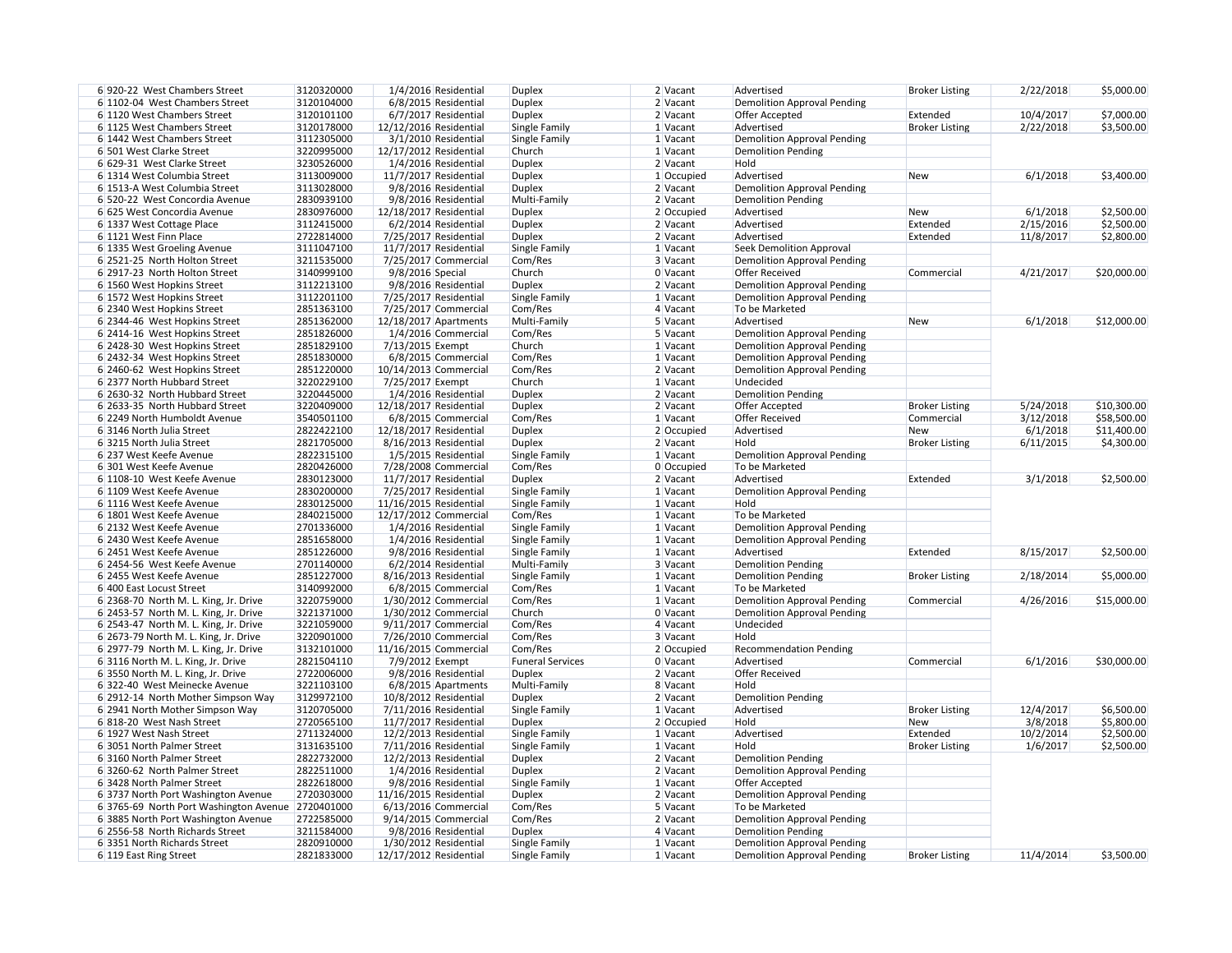| 2 Vacant     | Seek Demolition Approval           |                       |            |             |
|--------------|------------------------------------|-----------------------|------------|-------------|
| 2 Vacant     | <b>Demolition Approval Pending</b> |                       |            |             |
| 4 Vacant     | <b>Demolition Approval Pending</b> |                       |            |             |
| 3 Vacant     | Hold                               |                       |            |             |
| 4 Vacant     | To be Marketed                     |                       |            |             |
| 0 Vacant     | <b>Demolition Pending</b>          |                       |            |             |
| 1 Vacant     | <b>Demolition Approval Pending</b> |                       |            |             |
| 2 Vacant     | <b>Offer Accepted</b>              | Extended              | 1/31/2018  | \$5,000.00  |
| 2 Vacant     | Advertised                         | Extended              | 5/24/2018  | \$2,500.00  |
| 2 Vacant     | <b>Demolition Pending</b>          |                       |            |             |
| 3 Occupied   | To be Marketed                     |                       |            |             |
| 1 Vacant     | <b>Demolition Pending</b>          |                       |            |             |
| 4 Vacant     | <b>Demolition Approved</b>         |                       |            |             |
| 1 Vacant     | Advertised                         | Extended              | 8/15/2017  | \$4,000.00  |
| 2 Vacant     | <b>Demolition Pending</b>          |                       |            |             |
| 2 Vacant     | <b>Demolition Pending</b>          |                       |            |             |
| 3 Vacant     | To be Marketed                     |                       |            |             |
|              |                                    |                       |            |             |
| 1 Vacant     | Advertised                         | Extended              | 8/15/2017  | \$4,700.00  |
| 1 Vacant     | Advertised                         | Extended              | 8/15/2017  | \$4,200.00  |
| 3 Vacant     | <b>Demolition Pending</b>          |                       |            |             |
| 1 Vacant     | <b>Demolition Approval Pending</b> |                       |            |             |
| 2 Vacant     | <b>Demolition Pending</b>          |                       |            |             |
| 2 Vacant     | Advertised                         | Extended              | 8/15/2017  | \$2,500.00  |
| 1 Vacant     | Advertised                         | <b>Broker Listing</b> | 12/1/2016  | \$5,000.00  |
| 1 Vacant     | <b>Demolition Approval Pending</b> |                       |            |             |
| 2 Vacant     | Advertised                         | <b>New</b>            | 6/1/2018   | \$2,700.00  |
| 3 Vacant     | <b>Seek Demolition Approval</b>    |                       |            |             |
| 2 Vacant     | <b>Seek Demolition Approval</b>    |                       |            |             |
| 2 Vacant     | <b>Seek Demolition Approval</b>    |                       |            |             |
| 2 Vacant     | Advertised                         | Extended              | 8/15/2017  | \$2,500.00  |
| 1 Vacant     | <b>Demolition Pending</b>          |                       |            |             |
| 2 Vacant     | <b>Demolition Pending</b>          |                       |            |             |
| 1 Vacant     | <b>Offer Accepted</b>              |                       |            |             |
| 2 Vacant     | Offer Accepted                     |                       |            |             |
| 2 Vacant     | Offer Accepted                     |                       |            |             |
| 2 Vacant     | <b>Demolition Pending</b>          |                       |            |             |
| 2 Vacant     | <b>Demolition Pending</b>          | <b>Broker Listing</b> | 10/21/2015 | \$2,500.00  |
| 2 Vacant     | Advertised                         | Extended              | 8/15/2017  | \$3,500.00  |
| 2 Vacant     | Offer Accepted                     |                       |            |             |
| 1 Vacant     | Offer Accepted                     |                       |            |             |
| 2 Vacant     | Offer Accepted                     |                       |            |             |
|              | <b>Offer Accepted</b>              |                       |            |             |
| 1 Vacant     |                                    |                       |            |             |
| 2 Vacant     | Advertised                         | Extended              | 11/8/2017  | \$3,300.00  |
| 2 Vacant     | Offer Accepted                     |                       |            |             |
| 1 Vacant     | Offer Accepted                     |                       |            |             |
| 1 Vacant     | <b>Seek Demolition Approval</b>    |                       |            |             |
| 2 Vacant     | Advertised                         | Extended              | 1/6/2017   | \$2,500.00  |
| 2 Vacant     | <b>Demolition Pending</b>          |                       |            |             |
| 2 Vacant     | Advertised                         | Extended              | 1/6/2017   | \$2,500.00  |
| 1 Vacant     | Advertised                         | <b>Broker Listing</b> | 10/21/2015 | \$3,500.00  |
| 1 Vacant     | Advertised                         | <b>Broker Listing</b> | 12/3/2015  | \$2,500.00  |
| 1 Vacant     | <b>Demolition Pending</b>          |                       |            |             |
| 1 Vacant     | <b>Demolition Pending</b>          |                       |            |             |
| 2 Vacant     | <b>Demolition Pending</b>          | Commercial            | 3/27/2015  | \$10,000.00 |
| 2 Vacant     | Advertised                         | Extended              | 8/15/2017  | \$6,200.00  |
| 2 Vacant     | Offer Accepted                     |                       |            |             |
| 2 Occupied   | Advertised                         | Extended              | 6/15/2017  | \$2,900.00  |
| 2 Vacant     | Offer Accepted                     |                       |            |             |
| 2 Vacant     | <b>Offer Accepted</b>              |                       |            |             |
| 2 Vacant     | Advertised                         | <b>Broker Listing</b> | 3/20/2018  | \$3,600.00  |
| $2$ Occupied | Advertised                         | <b>New</b>            | 6/1/2018   | \$3,600.00  |
| 2 Vacant     | Advertised                         | Extended              | 8/15/2017  | \$2,500.00  |
| 2 Vacant     | Offer Accepted                     |                       |            |             |
| 1 Vacant     | Advertised                         | Extended              | 2/15/2018  | \$3,000.00  |
|              |                                    |                       |            |             |

| 6 1532 West Ring Street         | 2841407000 | 8/16/2013 Residential    | <b>Duplex</b>        | 2 Vacant   | <b>Seek Demolition Approval</b>    |                       |            |             |
|---------------------------------|------------|--------------------------|----------------------|------------|------------------------------------|-----------------------|------------|-------------|
| 6 1533-35 West Ring Street      | 2841801000 | 9/8/2016 Residential     | <b>Duplex</b>        | 2 Vacant   | <b>Demolition Approval Pending</b> |                       |            |             |
| 6 2943-45 North Teutonia Avenue | 3110112000 | $6/13/2016$ Commercial   | Com/Res              | 4 Vacant   | <b>Demolition Approval Pending</b> |                       |            |             |
| 6 3554-56 North Teutonia Avenue | 2711617000 | $6/29/2011$ Residential  | Multi-Family         | 3 Vacant   | Hold                               |                       |            |             |
| 63700-02 North Teutonia Avenue  | 2711327000 | 1/4/2016 Commercial      | Com/Res              | 4 Vacant   | To be Marketed                     |                       |            |             |
| 6 3825 North Teutonia Avenue    | 2701722000 | 8/16/2013 Commercial     | <b>Retail Office</b> | $0$ Vacant | Demolition Pending                 |                       |            |             |
| 6 3879-81 North Teutonia Avenue | 2701743100 | 11/11/2014 Commercial    | Com/Res              | $1$ Vacant | Demolition Approval Pending        |                       |            |             |
| 6 1920 West Vienna Avenue       | 2712611000 | $9/11/2017$ Residential  | <b>Duplex</b>        | $2$ Vacant | Offer Accepted                     | Extended              | 1/31/2018  | \$5,000.00  |
| 7 3101-03 North 20th Street     | 2850214000 | 12/18/2017 Residential   | <b>Duplex</b>        | $2$ Vacant | Advertised                         | Extended              | 5/24/2018  | \$2,500.00  |
| 73105 North 20th Street         | 2850212000 | 7/26/2010 Residential    | Single Family - 2    | $2$ Vacant | <b>Demolition Pending</b>          |                       |            |             |
| 7 2900-02 North 21st Street     | 3101411000 | 7/13/2015 Residential    | <b>Duplex</b>        | 3 Occupied | To be Marketed                     |                       |            |             |
| 7 3018 North 21st Street        | 3100115000 | 1/4/2016 Residential     | Single Family        | 1 Vacant   | <b>Demolition Pending</b>          |                       |            |             |
| 7 3047 North 21st Street        | 3100831000 | $9/11/2017$ Residential  | Duplex - 2           | 4 Vacant   | <b>Demolition Approved</b>         |                       |            |             |
| 7 3063 North 21st Street        | 3100827000 | 1/4/2016 Residential     | Single Family        | $1$ Vacant | Advertised                         | Extended              | 8/15/2017  | \$4,000.00  |
| 7 3066 North 21st Street        | 3100818000 | 6/7/2017 Residential     | <b>Duplex</b>        | 2 Vacant   | <b>Demolition Pending</b>          |                       |            |             |
| 7 2970 North 22nd Street        | 3100339000 | 7/13/2015 Residential    | <b>Duplex</b>        | 2 Vacant   | <b>Demolition Pending</b>          |                       |            |             |
| 7 3000 North 22nd Street        | 3100131000 | 11/7/2017 Commercial     | Com/Res              | 3 Vacant   | To be Marketed                     |                       |            |             |
| 7 3039 North 22nd Street        | 3100141100 | 10/31/2016 Residential   | Single Family        | 1 Vacant   | Advertised                         | Extended              | 8/15/2017  | \$4,700.00  |
| 7 3075 North 22nd Street        | 3100845000 | 12/12/2016 Residential   | Single Family        | 1 Vacant   | Advertised                         | Extended              | 8/15/2017  | \$4,200.00  |
| 7 2901-03 North 23rd Street     | 3101385000 | $9/14/2015$ Commercial   | Com/Res              | 3 Vacant   | <b>Demolition Pending</b>          |                       |            |             |
| 7 2948 North 23rd Street        | 3100319000 | 9/8/2016 Residential     | Single Family        | 1 Vacant   | <b>Demolition Approval Pending</b> |                       |            |             |
| 7 2958 North 23rd Street        | 3100322000 | $6/13/2016$ Residential  | <b>Duplex</b>        | 2 Vacant   | <b>Demolition Pending</b>          |                       |            |             |
| 7 3014 North 23rd Street        | 3100154000 | 9/8/2016 Residential     | <b>Duplex</b>        | 2 Vacant   | Advertised                         | Extended              | 8/15/2017  | \$2,500.00  |
| 7 3038 North 23rd Street        | 3100160100 | $6/13/2016$ Residential  | Single Family        | 1 Vacant   | Advertised                         | <b>Broker Listing</b> | 12/1/2016  | \$5,000.00  |
| 73224 North 23rd Street         | 2851074000 |                          |                      | 1 Vacant   | <b>Demolition Approval Pending</b> |                       |            |             |
| 7 3237-39 North 23rd Street     |            | 12/18/2017 Residential   | <b>Single Family</b> |            | Advertised                         |                       | 6/1/2018   | \$2,700.00  |
|                                 | 2851020000 | 12/18/2017 Residential   | <b>Duplex</b>        | 2 Vacant   |                                    | New                   |            |             |
| 73221 North 24th Place          | 2850732000 | 7/14/2014 Residential    | Multi-Family         | 3 Vacant   | <b>Seek Demolition Approval</b>    |                       |            |             |
| 7 3236 North 24th Place         | 2850722000 | 10/31/2016 Residential   | <b>Duplex</b>        | $2$ Vacant | Seek Demolition Approval           |                       |            |             |
| 7 3282-84 North 24th Place      | 2850316000 | 7/11/2016 Residential    | <b>Duplex</b>        | 2 Vacant   | <b>Seek Demolition Approval</b>    |                       |            |             |
| 7 3015 North 24th Street        | 3100517000 | $9/14/2015$ Residential  | <b>Duplex</b>        | 2 Vacant   | Advertised                         | Extended              | 8/15/2017  | \$2,500.00  |
| 7 3018 North 24th Street        | 3100175000 | 7/26/2010 Residential    | Single Family        | 1 Vacant   | <b>Demolition Pending</b>          |                       |            |             |
| 7 3131-33 North 24th Street     | 2850930100 | 12/12/2016 Residential   | <b>Duplex</b>        | 2 Vacant   | <b>Demolition Pending</b>          |                       |            |             |
| 7 3161 North 24th Street        | 2850937000 | 10/31/2016 Residential   | Single Family        | $1$ Vacant | Offer Accepted                     |                       |            |             |
| 7 2955 North 25th Street        | 3102313000 | $6/13/2016$ Residential  | <b>Duplex</b>        | 2 Vacant   | Offer Accepted                     |                       |            |             |
| 7 3068 North 25th Street        | 3100576000 | 7/9/2012 Residential     | <b>Duplex</b>        | 2 Vacant   | Offer Accepted                     |                       |            |             |
| 73245 North 25th Street         | 2850750000 | 10/8/2012 Residential    | <b>Duplex</b>        | 2 Vacant   | <b>Demolition Pending</b>          |                       |            |             |
| 73261 North 25th Street         | 2850608000 | $12/2/2013$ Residential  | <b>Duplex</b>        | 2 Vacant   | Demolition Pending                 | <b>Broker Listing</b> | 10/21/2015 | \$2,500.00  |
| 73280 North 25th Street         | 2850334000 | 12/12/2016 Residential   | <b>Duplex</b>        | 2 Vacant   | Advertised                         | Extended              | 8/15/2017  | \$3,500.00  |
| 7 3283-85 North 25th Street     | 2850603000 | $11/11/2014$ Residential | <b>Duplex</b>        | $2$ Vacant | Offer Accepted                     |                       |            |             |
| 7 2933 North 26th Street        | 3102115000 | $6/13/2016$ Residential  | Single Family        | $1$ Vacant | Offer Accepted                     |                       |            |             |
| 7 3017-19 North 26th Street     | 3102212000 | 12/17/2012 Residential   | <b>Duplex</b>        | $2$ Vacant | Offer Accepted                     |                       |            |             |
| 7 3060 North 26th Street        | 3101712000 | 8/16/2013 Residential    | <b>Duplex</b>        | 1 Vacant   | Offer Accepted                     |                       |            |             |
| 7 3139-41 North 26th Street     | 2850822000 | 7/25/2017 Residential    | <b>Duplex</b>        | $2$ Vacant | Advertised                         | Extended              | 11/8/2017  | \$3,300.00  |
| 73256 North 26th Street         | 2850610000 | 11/16/2015 Residential   | <b>Duplex</b>        | 2 Vacant   | Offer Accepted                     |                       |            |             |
| 7 3347 North 26th Street        | 2851438000 | $1/30/2012$ Residential  | Single Family        | $1$ Vacant | Offer Accepted                     |                       |            |             |
| 7 3619 North 26th Street        | 2700129000 | 7/26/2010 Residential    | Single Family        | $1$ Vacant | <b>Seek Demolition Approval</b>    |                       |            |             |
| 7 2924 North 27th Street        | 3102120000 | 9/8/2016 Residential     | <b>Duplex</b>        | 2 Vacant   | Advertised                         | Extended              | 1/6/2017   | \$2,500.00  |
| 7 2927 North 27th Street        | 3090266000 | 9/8/2016 Residential     | <b>Duplex</b>        | 2 Vacant   | <b>Demolition Pending</b>          |                       |            |             |
| 7 2936A North 27th Street       | 3102123100 | 9/8/2016 Residential     | <b>Duplex</b>        | 2 Vacant   | Advertised                         | Extended              | 1/6/2017   | \$2,500.00  |
| 7 2937 North 27th Street        | 3090263000 | $1/30/2012$ Residential  | Single Family        | 1 Vacant   | Advertised                         | <b>Broker Listing</b> | 10/21/2015 | \$3,500.00  |
| 7 2958 North 27th Street        | 3102303000 | 6/8/2015 Residential     | Single Family        | $1$ Vacant | Advertised                         | <b>Broker Listing</b> | 12/3/2015  | \$2,500.00  |
| 7 3009 North 27th Street        | 3090114000 | 12/17/2012 Residential   | Single Family        | 1 Vacant   | <b>Demolition Pending</b>          |                       |            |             |
| 73020 North 27th Street         | 3102202000 | $6/2/2014$ Residential   | Single Family        | 1 Vacant   | <b>Demolition Pending</b>          |                       |            |             |
| 7 3064-74 North 27th Street     | 3101702000 | 12/2/2013 Commercial     | Com/Res              | 12 Vacant  | <b>Demolition Pending</b>          | Commercial            | 3/27/2015  | \$10,000.00 |
| 7 3259 North 27th Street        | 2860276000 | $6/13/2016$ Residential  | <b>Duplex</b>        | 2 Vacant   | Advertised                         | Extended              | 8/15/2017  | \$6,200.00  |
| 7 2927-29 North 28th Street     | 3090230000 | 12/2/2013 Residential    | <b>Duplex</b>        | 2 Vacant   | Offer Accepted                     |                       |            |             |
| 7 3033 North 28th Street        | 3090150000 | 12/12/2016 Residential   | <b>Duplex</b>        | 2 Occupied | Advertised                         | Extended              | 6/15/2017  | \$2,900.00  |
| 7 3053 North 28th Street        | 3090145100 | 6/7/2017 Residential     | <b>Duplex</b>        | 2 Vacant   | Offer Accepted                     |                       |            |             |
| 7 3136-38 North 28th Street     | 2860214000 | 10/31/2016 Residential   | <b>Duplex</b>        | $2$ Vacant | Offer Accepted                     |                       |            |             |
| 7 3225 North 28th Street        | 2860937000 | $9/11/2017$ Residential  | <b>Duplex</b>        | 2 Vacant   | Advertised                         | <b>Broker Listing</b> | 3/20/2018  | \$3,600.00  |
| 7 3279 North 28th Street        | 2860924000 | 12/18/2017 Residential   | <b>Duplex</b>        | 2 Occupied | Advertised                         | <b>New</b>            | 6/1/2018   | \$3,600.00  |
| 7 2900-02 North 29th Street     | 3090235000 | 10/31/2016 Residential   | <b>Duplex</b>        | 2 Vacant   | Advertised                         | Extended              | 8/15/2017  | \$2,500.00  |
| 7 2920-22 North 29th Street     | 3090240000 | 7/14/2014 Residential    | <b>Duplex</b>        | 2 Vacant   | Offer Accepted                     |                       |            |             |
| 7 2931 North 29th Street        | 3090211000 | 10/31/2016 Residential   | Single Family        | $1$ Vacant | Advertised                         | Extended              | 2/15/2018  | \$3,000.00  |
|                                 |            |                          |                      |            |                                    |                       |            |             |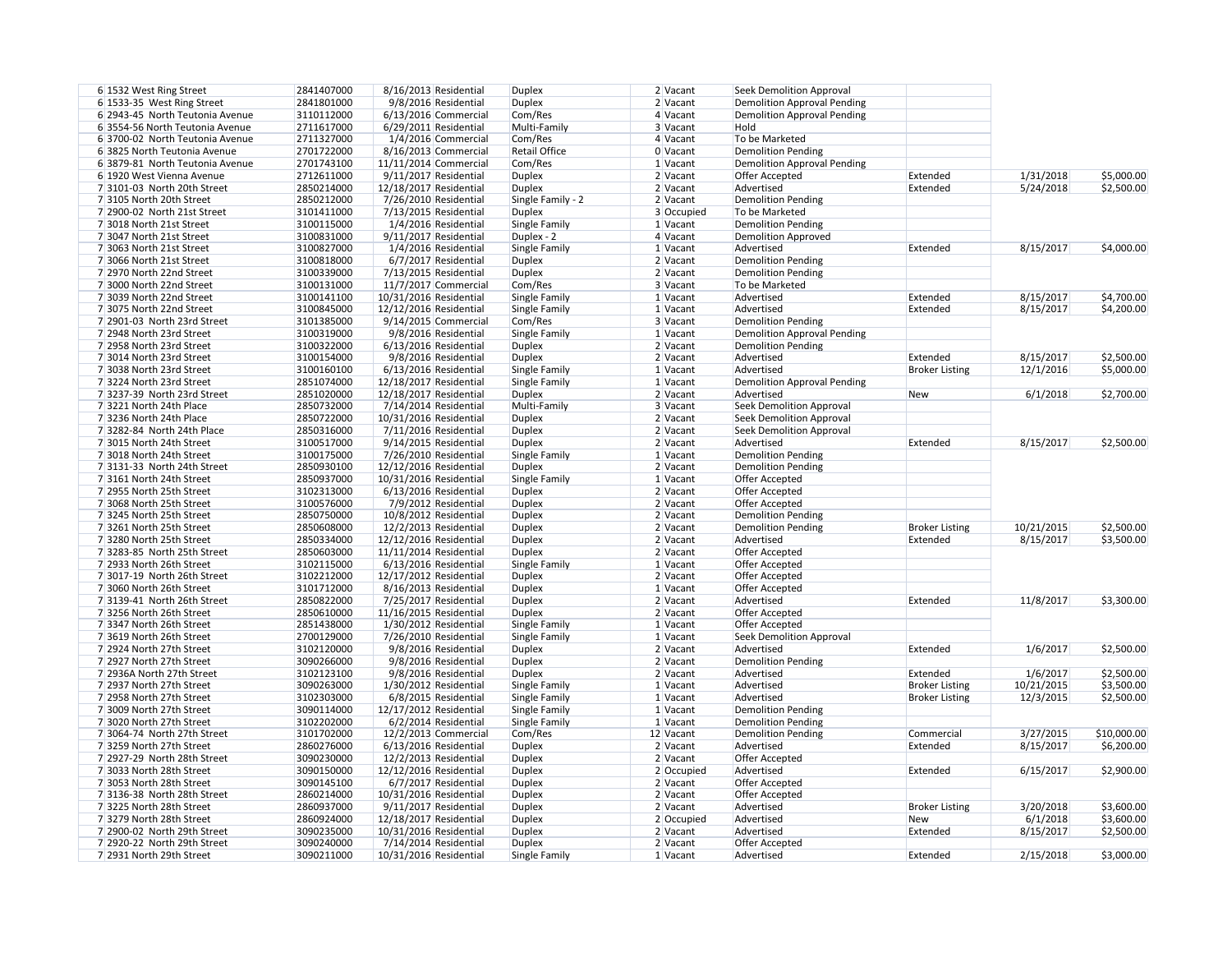| 7 2933-35 North 29th Street | 3090210000 |                        | 7/13/2015 Residential   | <b>Duplex</b>           | 2 Vacant     | Offer Accepted                  |
|-----------------------------|------------|------------------------|-------------------------|-------------------------|--------------|---------------------------------|
| 7 2973-75 North 29th Street | 3090200000 | 11/16/2015 Residential |                         | <b>Duplex</b>           | $2$ Vacant   | Offer Accepted                  |
| 7 3008A North 29th Street   | 3090161000 | 12/12/2016 Residential |                         | <b>Duplex</b>           | 2 Vacant     | Advertised                      |
| 73133 North 29th Street     | 2861115000 | 10/14/2013 Residential |                         | Single Family           | $1$ Vacant   | <b>Demolition Pending</b>       |
| 7 3169 North 29th Street    | 2861107000 |                        | 1/5/2015 Residential    | <b>Duplex</b>           | 2 Vacant     | <b>Demolition Pending</b>       |
| 73170 North 29th Street     | 2861103000 |                        | 8/16/2013 Residential   | <b>Duplex</b>           | 2 Vacant     | <b>Demolition Pending</b>       |
|                             |            |                        |                         |                         |              |                                 |
| 73203 North 29th Street     | 2861063000 |                        | 1/5/2015 Residential    | Single Family           | $1$ Vacant   | Offer Accepted                  |
| 73205 North 29th Street     | 2861062000 |                        | 10/8/2012 Residential   | <b>Duplex</b>           | 2 Vacant     | Offer Accepted                  |
| 73237 North 29th Street     | 2861055100 |                        | 12/2/2013 Residential   | <b>Duplex</b>           | 2 Vacant     | Advertised                      |
| 73268 North 29th Street     | 2861082000 |                        | $7/14/2014$ Residential | Single Family           | $1$ Vacant   | Advertised                      |
| 73322 North 29th Street     | 2861006000 |                        | 9/8/2016 Residential    | <b>Duplex</b>           | 2 Vacant     | <b>Seek Demolition Approval</b> |
| 73332 North 29th Street     | 2861008000 | 12/18/2017 Residential |                         | <b>Duplex</b>           | 2 Vacant     | Advertised                      |
| 7 2928-30 North 30th Street | 3090660000 |                        | 9/8/2016 Residential    | <b>Duplex</b>           | 2 Vacant     | Offer Accepted                  |
|                             |            |                        |                         |                         |              |                                 |
| 73306 North 30th Street     | 2860720000 |                        | $6/13/2016$ Residential | Single Family           | $1$ Vacant   | Offer Accepted                  |
| 73161 North 31st Street     | 2860109100 | 9/11/2017 Special      |                         | Warehouse               | 2 Occupied   | Hold                            |
| 73204 North 33rd Street     | 2860637000 |                        | 7/26/2010 Residential   | Single Family           | $1$ Vacant   | Offer Accepted                  |
| 73119 North 34th Street     | 2860441000 |                        | 6/2/2014 Residential    | <b>Duplex</b>           | 2 Vacant     | Advertised                      |
| 7 4767 North 34th Street    | 2300374000 | 12/12/2016 Residential |                         | <b>Duplex</b>           | 2 Vacant     | <b>Demolition Pending</b>       |
| 7 3039-41 North 35th Street | 3080012000 |                        | 6/2/2014 Residential    | <b>Duplex</b>           | 2 Vacant     | <b>Demolition Pending</b>       |
| 7 3043-45 North 35th Street | 3080011000 |                        | 7/11/2016 Commercial    | Com/Res                 | 2 Vacant     | <b>Demolition Pending</b>       |
| 7 3051 North 35th Street    | 3080010000 | 9/8/2016 Special       |                         | Com/Res                 | $1$ Vacant   | <b>Demolition Pending</b>       |
|                             |            |                        |                         |                         |              |                                 |
| 73135 North 35th Street     | 2870411000 |                        | 11/7/2017 Residential   | Single Family           | $1$ Vacant   | Advertised                      |
| 7 3138-40 North 35th Street | 2860454000 | 12/18/2017 Residential |                         | <b>Duplex</b>           | 2 Vacant     | Advertised                      |
| 73200 North 35th Street     | 2860414000 |                        | 1/4/2016 Residential    | <b>Duplex</b>           | 2 Vacant     | Advertised                      |
| 73243 North 36th Street     | 2871110000 | 11/16/2015 Residential |                         | Single Family           | $1$ Vacant   | <b>Demolition Pending</b>       |
| 7 4703 North 36th Street    | 2291167000 |                        | 6/13/2016 Residential   | <b>Duplex</b>           | $2$ Vacant   | Advertised                      |
| 7 4749 North 36th Street    | 2291179000 | 10/31/2016 Residential |                         | <b>Duplex</b>           | $2$ Vacant   | Offer Accepted                  |
| 7 3000 North 37th Street    | 3080692000 |                        | 11/7/2017 Residential   | Single Family           | $1$ Vacant   | Offer Accepted                  |
| 7 2925 North 38th Street    | 3080779000 |                        | 9/8/2016 Residential    | <b>Duplex</b>           | 2 Vacant     | Advertised                      |
| 7 4037-39 North 38th Street | 2470619000 |                        |                         |                         |              |                                 |
|                             |            |                        | 9/8/2016 Residential    | <b>Duplex</b>           | 2 Vacant     | Offer Accepted                  |
| 7 4645-47 North 38th Street | 2290938000 | 12/18/2017 Residential |                         | <b>Duplex</b>           | 2 Vacant     | Offer Accepted                  |
| 7 3061-63 North 39th Street | 3080604000 |                        | 7/13/2015 Residential   | <b>Duplex</b>           | 2 Vacant     | Advertised                      |
| 7 4535 North 39th Street    | 2291509000 |                        | 7/11/2016 Residential   | Single Family           | $1$ Vacant   | Advertised                      |
| 7 4613 North 39th Street    | 2290912000 |                        | 9/14/2015 Residential   | Single Family           | $1$ Vacant   | Advertised                      |
| 7 4647 North 39th Street    | 2290906000 |                        | $9/11/2017$ Residential | Single Family           | $1$ Vacant   | Advertised                      |
| 73154 North 40th Street     | 2870804000 |                        | 6/8/2015 Residential    | <b>Duplex</b>           | 2 Vacant     | Advertised                      |
| 73201 North 40th Street     | 2870029200 | 9/8/2016 Special       |                         | Child Day Care Center   | 0 Vacant     | Advertised                      |
| 73312-14 North 41st Street  | 2870008000 |                        | 7/25/2017 Residential   | <b>Duplex</b>           | 2 Occupied   | <b>Demolition Pending</b>       |
| 73324 North 41st Street     | 2870010000 | 12/18/2017 Residential |                         | <b>Duplex</b>           | 2 Vacant     | Advertised                      |
|                             |            |                        |                         |                         |              |                                 |
| 73764 North 41st Street     | 2680079000 |                        | 7/25/2017 Residential   | <b>Duplex</b>           | 2 Occupied   | Offer Accepted                  |
| 73133 North 42nd Street     | 2870539000 | 10/31/2016 Residential |                         | <b>Duplex</b>           | $2$ Vacant   | Advertised                      |
| 7 3925-27 North 42nd Street | 2680199100 | 12/18/2017 Residential |                         | <b>Duplex</b>           | 2 Occupied   | Offer Accepted                  |
| 7 3935 North 42nd Street    | 2680201000 | 8/16/2013 Exempt       |                         | Single Family           | $1$ Vacant   | <b>Demolition Pending</b>       |
| 7 4677 North 42nd Street    | 2290780000 | 12/18/2017 Residential |                         | Single Family           | $1$ Vacant   | Hold                            |
| 73873 North 44th Street     | 2670423000 |                        | 9/11/2017 Residential   | Single Family           | 1 Vacant     | Offer Accepted                  |
| 7 2744 North 46th Street    | 3070971000 | 12/18/2017 Residential |                         | Single Family           | $1$ Occupied | Offer Accepted                  |
| 7 4526 North 46th Street    | 2281244000 |                        | 1/4/2016 Residential    | Single Family           | $1$ Occupied | Advertised                      |
| 7 2929-31 North 47th Street | 3070010000 | 12/18/2017 Residential |                         | <b>Duplex</b>           | 2 Vacant     | <b>Demolition Pending</b>       |
| 7 4314 North 48th Street    | 2480018000 |                        | 11/7/2017 Residential   | Single Family           | 1 Vacant     | Offer Accepted                  |
|                             |            |                        |                         |                         |              |                                 |
| 73158 North 49th Street     | 2880941000 |                        | 9/11/2017 Residential   | Single Family           | $1$ Vacant   | <b>Demolition Pending</b>       |
| 73218 North 50th Street     | 2880999000 |                        | 9/11/2017 Residential   | Single Family           | $1$ Vacant   | Advertised                      |
| 7 4563 North 50th Street    | 2280416000 | 12/12/2016 Residential |                         | Single Family           | $1$ Vacant   | <b>Demolition Pending</b>       |
| 7 4678 North 57th Street    | 2270191000 |                        | 7/11/2016 Residential   | <b>Residential Care</b> | 2 Vacant     | <b>Demolition Pending</b>       |
| 7 4934 North 58th Street    | 2100136000 |                        | 9/8/2016 Residential    | <b>Duplex</b>           | 3 Vacant     | To be Marketed                  |
| 7 2422 West Auer Avenue     | 2850713000 |                        | 9/8/2016 Residential    | <b>Duplex</b>           | $2$ Vacant   | Advertised                      |
| 7 2529-31 West Auer Avenue  | 2850834100 |                        | 7/13/2015 Residential   | <b>Duplex</b>           | 2 Vacant     | Offer Accepted                  |
| 7 2607-09 West Auer Avenue  | 2850798000 |                        | 9/8/2016 Residential    | <b>Duplex</b>           | 2 Vacant     | Hold                            |
| 7 2613 West Auer Avenue     | 2850799000 |                        | 8/16/2013 Residential   | Single Family           | $1$ Vacant   | Hold                            |
|                             |            |                        |                         |                         |              |                                 |
| 7 2708 West Auer Avenue     | 2860266000 | 11/16/2015 Residential |                         | <b>Duplex</b>           | $2$ Vacant   | Offer Accepted                  |
| 7 2919 West Auer Avenue     | 2861130000 | 12/18/2017 Residential |                         | <b>Duplex</b>           | $2$ Vacant   | Advertised                      |
| 73223 West Auer Avenue      | 2860643000 |                        | 9/8/2016 Residential    | Single Family           | $1$ Occupied | Hold                            |
| 73313 West Auer Avenue      | 2860657000 |                        | 7/25/2017 Residential   | Single Family           | $1$ Vacant   | <b>Demolition Pending</b>       |
| 7 3405 West Auer Avenue     | 2860427000 | 10/31/2016 Residential |                         | <b>Duplex</b>           | 2 Vacant     | Advertised                      |
| 7 4218 West Auer Avenue     | 2870151000 | 12/12/2016 Residential |                         | Single Family           | $1$ Occupied | Hold                            |
|                             |            |                        |                         |                         |              |                                 |

| 2 Vacant     | Offer Accepted                  |                       |            |              |
|--------------|---------------------------------|-----------------------|------------|--------------|
| 2 Vacant     | Offer Accepted                  |                       |            |              |
| 2 Vacant     | Advertised                      | Extended              | 8/15/2017  | \$5,300.00   |
| 1 Vacant     | <b>Demolition Pending</b>       |                       |            |              |
| 2 Vacant     | <b>Demolition Pending</b>       |                       |            |              |
| 2 Vacant     | <b>Demolition Pending</b>       |                       |            |              |
| 1 Vacant     | Offer Accepted                  |                       |            |              |
| 2 Vacant     | Offer Accepted                  |                       |            |              |
| 2 Vacant     | Advertised                      | Extended              | 10/21/2015 | \$2,500.00   |
| 1 Vacant     | Advertised                      | <b>Broker Listing</b> | 10/21/2015 | \$5,400.00   |
| 2 Vacant     | <b>Seek Demolition Approval</b> |                       |            |              |
| 2 Vacant     | Advertised                      | <b>New</b>            | 6/1/2018   | \$2,500.00   |
| 2 Vacant     | Offer Accepted                  |                       |            |              |
| 1 Vacant     | Offer Accepted                  | Extended              | 8/15/2017  | \$6,500.00   |
| 2 Occupied   | Hold                            |                       |            |              |
| 1 Vacant     | <b>Offer Accepted</b>           |                       |            |              |
| 2 Vacant     | Advertised                      | Extended              | 8/15/2017  | \$4,000.00   |
| 2 Vacant     | <b>Demolition Pending</b>       |                       |            |              |
| 2 Vacant     | <b>Demolition Pending</b>       |                       |            |              |
| 2 Vacant     | <b>Demolition Pending</b>       |                       |            |              |
| 1 Vacant     | <b>Demolition Pending</b>       |                       |            |              |
| 1 Vacant     | Advertised                      | Extended              | 4/12/2018  | \$2,700.00   |
| 2 Vacant     | Advertised                      | <b>New</b>            | 6/1/2018   | \$2,500.00   |
| 2 Vacant     | Advertised                      | <b>Broker Listing</b> | 7/21/2016  | \$5,000.00   |
| 1 Vacant     | <b>Demolition Pending</b>       |                       |            |              |
| 2 Vacant     | Advertised                      | <b>Broker Listing</b> | 10/13/2016 | \$3,500.00   |
| 2 Vacant     | Offer Accepted                  | Extended              | 2/14/2018  | \$2,500.00   |
| 1 Vacant     | Offer Accepted                  | Extended              | 4/12/2018  | \$26,000.00  |
| 2 Vacant     | Advertised                      | Extended              | 8/15/2017  | \$4,500.00   |
| 2 Vacant     | Offer Accepted                  | <b>New</b>            | 4/19/2018  | \$32,500.00  |
| 2 Vacant     | Offer Accepted                  | <b>Broker Listing</b> | 5/24/2018  | \$25,800.00  |
| 2 Vacant     | Advertised                      | <b>Broker Listing</b> | 1/8/2016   | \$2,500.00   |
| 1 Vacant     | Advertised                      | <b>Broker Listing</b> | 5/10/2018  | \$3,500.00   |
| 1 Vacant     | Advertised                      | <b>New</b>            | 6/1/2018   | \$2,700.00   |
| 1 Vacant     | Advertised                      | <b>New</b>            | 6/1/2018   | \$10,200.00  |
| 2 Vacant     | Advertised                      | <b>Broker Listing</b> | 10/22/2015 | \$7,000.00   |
| 0 Vacant     | Advertised                      | Commercial            | 5/9/2018   | \$125,000.00 |
| 2 Occupied   | <b>Demolition Pending</b>       |                       |            |              |
| 2 Vacant     | Advertised                      | <b>Broker Listing</b> | 5/24/2018  | \$4,000.00   |
| $2$ Occupied | Offer Accepted                  | Extended              | 3/1/2018   | \$58,500.00  |
| 2 Vacant     | Advertised                      | Extended              | 8/15/2017  | \$2,500.00   |
| 2 Occupied   | Offer Accepted                  | Extended              | 5/24/2018  | \$36,300.00  |
| 1 Vacant     | <b>Demolition Pending</b>       |                       |            |              |
| 1 Vacant     | Hold                            | <b>New</b>            | 4/19/2018  | \$5,400.00   |
| 1 Vacant     | Offer Accepted                  | Extended              | 1/25/2018  | \$52,300.00  |
| $1$ Occupied | Offer Accepted                  | Extended              | 5/24/2018  | \$31,000.00  |
| 1 Occupied   | Advertised                      | <b>New</b>            | 6/1/2018   | \$10,500.00  |
| 2 Vacant     | <b>Demolition Pending</b>       |                       |            |              |
| 1 Vacant     | Offer Accepted                  | <b>Broker Listing</b> | 4/12/2018  | \$32,300.00  |
| 1 Vacant     | <b>Demolition Pending</b>       |                       |            |              |
| 1 Vacant     | Advertised                      | <b>Broker Listing</b> | 6/28/2018  | \$87,400.00  |
| 1 Vacant     | <b>Demolition Pending</b>       |                       |            |              |
| 2 Vacant     | <b>Demolition Pending</b>       |                       |            |              |
| 3 Vacant     | To be Marketed                  |                       |            |              |
| 2 Vacant     | Advertised                      | Extended              | 8/15/2017  | \$2,800.00   |
| 2 Vacant     | Offer Accepted                  |                       |            |              |
| 2 Vacant     | Hold                            | Extended              | 8/15/2017  | \$2,600.00   |
| 1 Vacant     | Hold                            |                       |            |              |
| 2 Vacant     | Offer Accepted                  |                       |            |              |
| 2 Vacant     | Advertised                      | <b>Broker Listing</b> | 5/24/2018  | \$13,200.00  |
| $1$ Occupied | Hold                            |                       |            |              |
| 1 Vacant     | <b>Demolition Pending</b>       |                       |            |              |
| 2 Vacant     | Advertised                      | Extended              | 2/2/2018   | \$7,300.00   |
| $1$ Occupied | Hold                            |                       |            |              |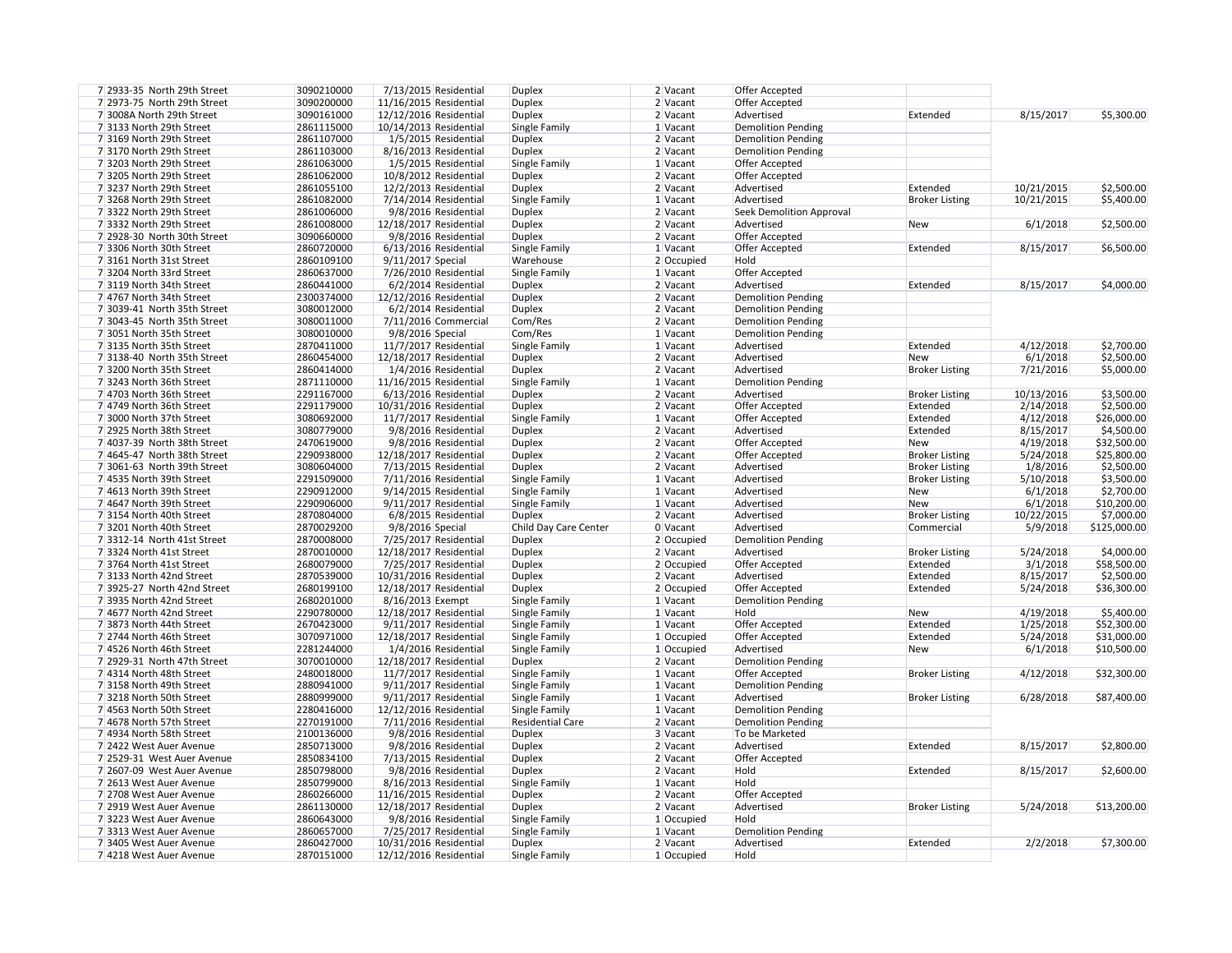| 1 Vacant     | Advertised                         |                       | 7/21/2016  | \$2,500.00   |
|--------------|------------------------------------|-----------------------|------------|--------------|
|              |                                    | <b>Broker Listing</b> |            |              |
| 1 Vacant     | <b>Seek Demolition Approval</b>    |                       |            |              |
| 2 Vacant     | Undecided                          |                       |            |              |
| 3 Vacant     | Advertised                         | Extended              | 9/2/2016   | \$4,000.00   |
| 2 Vacant     | <b>Demolition Pending</b>          |                       |            |              |
| 8 Occupied   | To be Marketed                     |                       |            |              |
| 0 Vacant     | Hold                               | Commercial            | 2/27/2018  | \$20,000.00  |
| 7 Vacant     | Undecided                          |                       |            |              |
| 2 Vacant     | Offer Accepted                     |                       |            |              |
| $2$ Occupied | Undecided                          |                       |            |              |
| 0 Vacant     | Hold                               | Commercial            | 10/11/2016 | \$100,000.00 |
| 3 Vacant     | Offer Accepted                     |                       |            |              |
| $1$ Occupied | To be Marketed                     |                       |            |              |
| 2 Vacant     | <b>Demolition Pending</b>          |                       |            |              |
| 0 Vacant     | <b>Demolition Pending</b>          |                       |            |              |
| 1 Vacant     | Advertised                         | <b>New</b>            | 6/1/2018   | \$2,500.00   |
| 2 Vacant     | Advertised                         | Extended              | 9/20/2017  | \$2,500.00   |
| 1 Vacant     | <b>Seek Demolition Approval</b>    |                       |            |              |
|              |                                    |                       |            |              |
| 1 Vacant     | <b>Demolition Pending</b>          |                       |            |              |
| 2 Vacant     | <b>Demolition Pending</b>          |                       |            |              |
| 0 Vacant     | <b>Demolition Pending</b>          |                       |            |              |
| 2 Vacant     | Advertised                         | Extended              | 5/24/2018  | \$2,500.00   |
| 1 Vacant     | <b>Demolition Approval Pending</b> |                       |            |              |
| 1 Vacant     | Offer Accepted                     |                       |            |              |
| 1 Vacant     | <b>Demolition Pending</b>          |                       |            |              |
| 4 Vacant     | Offer Accepted                     | <b>Broker Listing</b> | 5/10/2018  | \$27,000.00  |
| 2 Vacant     | <b>Demolition Pending</b>          |                       |            |              |
| 1 Vacant     | Offer Accepted                     | <b>Broker Listing</b> | 5/24/2018  | \$21,000.00  |
| 1 Vacant     | <b>Demolition Pending</b>          |                       |            |              |
| 1 Vacant     | Undecided                          |                       |            |              |
| 1 Vacant     | Advertised                         | <b>Broker Listing</b> | 4/12/2018  | \$63,400.00  |
| $1$ Occupied | Offer Accepted                     | Extended              | 1/2/2018   | \$79,000.00  |
| 2 Vacant     | <b>Demolition Pending</b>          |                       |            |              |
| 2 Vacant     | <b>Demolition Pending</b>          |                       |            |              |
|              |                                    |                       |            |              |
| 2 Vacant     | Advertised                         | <b>Broker Listing</b> | 2/22/2018  | \$26,500.00  |
| 1 Vacant     | Hold                               |                       |            |              |
| $2$ Occupied | Offer Accepted                     | Extended              | 3/7/2018   | \$57,000.00  |
| 1 Occupied   | Advertised                         | Commercial            | 6/20/2018  | \$525,000.00 |
| 1 Vacant     | Offer Accepted                     | <b>Broker Listing</b> | 10/4/2017  | \$15,500.00  |
| 1 Vacant     | Offer Accepted                     |                       |            |              |
| 1 Vacant     | <b>Demolition Pending</b>          |                       |            |              |
| 1 Vacant     | Offer Accepted                     | <b>Broker Listing</b> | 5/24/2018  | \$20,000.00  |
| 1 Vacant     | Advertised                         | Commercial            | 12/8/2017  | \$65,000.00  |
| $1$ Occupied | Hold                               |                       |            |              |
| 1 Vacant     | Advertised                         | <b>New</b>            | 6/1/2018   | \$20,700.00  |
| 1 Vacant     | Hold                               |                       |            |              |
| 1 Vacant     | Advertised                         | <b>Broker Listing</b> | 7/8/2015   | \$3,300.00   |
| 1 Vacant     | To be Marketed                     |                       |            |              |
| 1 Vacant     | Offer Accepted                     | <b>Broker Listing</b> | 12/28/2017 | \$12,100.00  |
| 0 Vacant     | To be Marketed                     |                       |            |              |
|              |                                    |                       |            |              |
| 1 Vacant     | <b>Demolition Pending</b>          |                       |            |              |
| 1 Vacant     | Undecided                          |                       |            |              |
| 1 Vacant     | Offer Accepted                     | <b>New</b>            | 3/8/2018   | \$75,800.00  |
| $1$ Occupied | Undecided                          |                       |            |              |
| 1 Vacant     | Advertised                         | <b>Broker Listing</b> | 9/14/2017  | \$58,100.00  |
| 1 Vacant     | To be Marketed                     |                       |            |              |
| $2$ Occupied | Advertised                         | Commercial            | 1/17/2018  | \$79,200.00  |
| 3 Vacant     | Advertised                         | Commercial            | 12/8/2015  | \$80,000.00  |
| 3 Vacant     | Advertised                         | Commercial            | 10/6/2015  | \$15,000.00  |
| 5 Vacant     | Advertised                         | Commercial            | 5/25/2016  | \$25,000.00  |
| $1$ Occupied | Hold                               |                       |            |              |
| 2 Vacant     | Offer Accepted                     | <b>Broker Listing</b> | 5/24/2018  | \$12,000.00  |
| 1 Vacant     | Offer Accepted                     | <b>Broker Listing</b> | 2/22/2018  | \$37,300.00  |
| $2$ $N$      | Domolition Donding                 |                       |            |              |

| 7 4221 West Bonny Place                                   | 2870140000               | 1/4/2016 Residential                           | Single Family                | $1$ Vacant             | Advertised                                  |
|-----------------------------------------------------------|--------------------------|------------------------------------------------|------------------------------|------------------------|---------------------------------------------|
| 7 2408 West Burleigh Street                               | 2850924000               | 10/8/2012 Residential                          |                              | $1$ Vacant             |                                             |
|                                                           |                          |                                                | <b>Single Family</b>         |                        | <b>Seek Demolition Approval</b>             |
| 7 2454-56 West Burleigh Street                            | 2850888100               | 9/8/2016 Special                               | Com/Res                      | 2 Vacant               | Undecided                                   |
| 7 2472-74 West Burleigh Street                            | 2850884100               | 11/16/2015 Residential                         | Multi-Family                 | 3 Vacant               | Advertised                                  |
| 7 2510-12 West Burleigh Street                            | 2850851000               | 6/8/2015 Residential                           | <b>Duplex</b>                | 2 Vacant               | <b>Demolition Pending</b>                   |
| 7 4500-06 West Burleigh Street                            | 2880103000               | $11/7/2017$ Commercial                         | Com/Res                      | 8 Occupied             | To be Marketed                              |
| 7 4704-06 West Center Street                              | 3071021000               | 6/8/2015 Commercial                            | Child Day Care               | 0 Vacant               | Hold                                        |
| 7 5008-14 West Center Street                              | 3070214000               | 12/18/2017 Apartments                          | Com/Res                      | 7 Vacant               | Undecided                                   |
|                                                           |                          |                                                |                              |                        |                                             |
| 7 2455-57 West Chambers Street                            | 3100581100               | 7/25/2017 Residential                          | <b>Duplex</b>                | 2 Vacant               | Offer Accepted                              |
| 7 3934 West Fond du Lac Avenue                            | 2871531111               | 12/12/2016 Exempt                              | <b>Commercial Mixed-Use</b>  | $2$ Occupied           | Undecided                                   |
| 7 4830 West Fond du Lac Avenue                            | 2670480000               | 7/11/2016 Commercial                           | <b>Family Services</b>       | 0 Vacant               | Hold                                        |
| 7 4943-47 West Fond du Lac Avenue                         | 2670205000               | 7/25/2017 Commercial                           | <b>Commercial Mixed Use</b>  | 3 Vacant               | Offer Accepted                              |
| 7 5650 West Fond du Lac Avenue                            | 2490001100               | 11/16/2015 Commercial                          | Restaurant                   | $1$ Occupied           | To be Marketed                              |
| 7 3617 West Hampton Avenue                                | 2291148000               | 10/31/2016 Residential                         | <b>Duplex</b>                | 2 Vacant               | <b>Demolition Pending</b>                   |
|                                                           | 2290625200               |                                                |                              | 0 Vacant               |                                             |
| 7 3801-03 West Hampton Avenue                             |                          | 7/20/2009 Commercial                           | Tavern                       |                        | <b>Demolition Pending</b>                   |
| 7 4424 North Hopkins Street                               | 2309987000               | 12/18/2017 Residential                         | Single Family                | $1$ Vacant             | Advertised                                  |
| 7 4520-22 North Hopkins Street                            | 2299993000               | 9/8/2016 Residential                           | <b>Duplex</b>                | 2 Vacant               | Advertised                                  |
| 7 4622 North Hopkins Street                               | 2291202100               | 9/15/2014 Residential                          | Single Family                | $1$ Vacant             | <b>Seek Demolition Approval</b>             |
| 7 4703-05 North Hopkins Street                            | 2290618100               | 9/8/2016 Special                               | Com/Res                      | 1 Vacant               | <b>Demolition Pending</b>                   |
| 7 2317-19 West Hopkins Street                             | 2851011000               | 9/11/2017 Residential                          | <b>Duplex</b>                | 2 Vacant               | <b>Demolition Pending</b>                   |
| 7 2431 West Hopkins Street                                | 2851402100               | $9/15/2014$ Commercial                         | Church                       | 0 Vacant               | <b>Demolition Pending</b>                   |
|                                                           | 2851702000               | 12/18/2017 Residential                         | <b>Duplex</b>                | 2 Vacant               | Advertised                                  |
| 7 2475 West Hopkins Street                                |                          |                                                |                              |                        |                                             |
| 7 2501 West Hopkins Street                                | 2851711000               | 6/2/2014 Commercial                            | Com/Res                      | $1$ Vacant             | <b>Demolition Approval Pending</b>          |
| 7 2926 West Locust Street                                 | 3090667100               | $1/5/2015$ Residential                         | Single Family                | 1 Vacant               | Offer Accepted                              |
| 7 4619 West Medford Avenue                                | 2670738000               | 12/2/2013 Residential                          | <b>Single Family</b>         | 1 Vacant               | <b>Demolition Pending</b>                   |
| 7 3200-10 North Sherman Blvd.                             | 2870146000               | 7/26/2010 Residential                          | <b>Duplex</b>                | 4 Vacant               | Offer Accepted                              |
| 8 1327-29 South 20th Street                               | 4342108000               | 12/12/2016 Residential                         | <b>Duplex</b>                | 2 Vacant               | <b>Demolition Pending</b>                   |
| 8 1547 South 22nd Street                                  | 4590172000               | 12/18/2017 Residential                         | <b>Single Family</b>         | $1$ Vacant             | Offer Accepted                              |
| 8 1125A South 25th Street                                 | 4340329000               | 6/7/2017 Residential                           | Single Family                | $1$ Vacant             | <b>Demolition Pending</b>                   |
|                                                           |                          |                                                |                              |                        |                                             |
| 8 1577 South 25th Street                                  | 4591389000               | 12/18/2017 Commercial                          | Com/Res                      | $1$ Vacant             | Undecided                                   |
| 8 1539 South 30th Street                                  | 4581218000               | 11/7/2017 Residential                          | Single Family                | $1$ Vacant             | Advertised                                  |
| 8 1802 South 31st Street                                  | 4580445000               | 6/7/2017 Residential                           | <b>Single Family</b>         | 1 Occupied             | Offer Accepted                              |
| 8 2034-38 West Greenfield Avenue                          | 4342115000               | 7/26/2010 Commercial                           | Restaurant                   | 2 Vacant               | <b>Demolition Pending</b>                   |
| 8 2237-39 West Scott Street                               | 4340439000               | 8/16/2013 Residential                          | <b>Duplex</b>                | 2 Vacant               | <b>Demolition Pending</b>                   |
| 8 2411-13 West Scott Street                               | 4340393000               | 12/12/2016 Residential                         | <b>Duplex</b>                | 2 Vacant               | Advertised                                  |
| 9 6560 North 53rd Street                                  | 1391512000               | 12/12/2016 Residential                         | Single Family                | 1 Vacant               | Hold                                        |
| 9 5834-36 North 63rd Street                               | 1740372000               | 9/11/2017 Residential                          | <b>Duplex</b>                | 2 Occupied             | <b>Offer Accepted</b>                       |
| 9 7350 North 76th Street                                  | 1069989111               |                                                |                              |                        | Advertised                                  |
|                                                           |                          | 11/7/2016 Commercial                           | <b>Recreational Facility</b> | 1 Occupied             |                                             |
| 98854-E North 95th Street                                 | 0340343000               | 6/7/2017 Condominiums                          | Condominium                  | $1$ Vacant             | Offer Accepted                              |
| 98854-B North 95th Street                                 | 0340340000               | 9/8/2016 Condominiums                          | Condominium                  | 1 Vacant               | Offer Accepted                              |
| 98272 West Daphne Street                                  | 1430609000               | 11/7/2017 Residential                          | Single Family                | $1$ Vacant             | <b>Demolition Pending</b>                   |
| 9 5311 West Hassel Lane                                   | 1399860100               | 12/18/2017 Residential                         | Single Family                | $1$ Vacant             | Offer Accepted                              |
| 9 5132 West Mill Road                                     | 1399709100               | 12/17/2012 Commercial                          | Com/Res                      | 1 Vacant               | Advertised                                  |
| 9 8082 North Pingree Avenue                               | 0730062000               | 11/16/2015 Residential                         | Single Family                | 1 Occupied             | Hold                                        |
| 9 6986-D North Raintree Court                             | 1210108000               | 12/18/2017 Condominiums                        | Condominium                  | 1 Vacant               | Advertised                                  |
| 98871-H North Swan Road                                   | 0340554000               | 11/7/2017 Condominiums                         | Condominium                  | 1 Vacant               | Hold                                        |
|                                                           |                          |                                                |                              |                        |                                             |
| 10 2759 North 52nd Street                                 | 3061357000               | 12/17/2012 Residential                         | Single Family                | 1 Vacant               | Advertised                                  |
| 10 2574 North 53rd Street                                 | 3290499000               | 12/18/2017 Residential                         | Single Family                | 1 Vacant               | To be Marketed                              |
| 10 2646 North 53rd Street                                 | 3290421000               | $9/11/2017$ Residential                        | Single Family                | 1 Vacant               | Offer Accepted                              |
| 10 2674 North 53rd Street                                 | 3290417200               | 9/8/2016 Special                               | Warehouse                    | 0 Vacant               | To be Marketed                              |
| 10 2841 North 53rd Street                                 | 3061254000               | 7/11/2016 Residential                          | Single Family                | $1$ Vacant             | <b>Demolition Pending</b>                   |
| 10 2510 North 55th Street                                 | 3291426200               | 10/31/2016 Commercial                          | Warehouse                    | 1 Vacant               | Undecided                                   |
| 10 2193 North 57th Street                                 | 3461455000               | 11/7/2017 Residential                          | Single Family                | $1$ Vacant             | Offer Accepted                              |
| 10 2743 North 59th Street                                 |                          |                                                | Com/Res                      |                        | Undecided                                   |
|                                                           | 3060609000               | 9/8/2016 Special                               |                              | $1$ Occupied           |                                             |
| 10 3601 North 62nd Street                                 | 2650325000               | 6/7/2017 Residential                           | Single Family                | $1$ Vacant             | Advertised                                  |
| 10 6411 West Burleigh Street                              | 3050804000               | 7/25/2017 Commercial                           | Child Day Care Center        | $1$ Vacant             | To be Marketed                              |
| 10 7115 West Capitol Drive                                | 2640123000               | 12/12/2016 Commercial                          | Studio                       | 2 Occupied             | Advertised                                  |
| 10 5100-02 West Center Street                             | 3061395000               | 6/8/2015 Commercial                            | Com/Res                      | 3 Vacant               | Advertised                                  |
| 10 5124-26 West Center Street                             | 3061400000               | 7/13/2015 Commercial                           | Com/Res                      | 3 Vacant               | Advertised                                  |
| 10 5128-30 West Center Street                             | 3061401000               | 7/26/2010 Commercial                           | Com/Res                      | 5 Vacant               | Advertised                                  |
|                                                           |                          |                                                |                              |                        |                                             |
|                                                           |                          |                                                |                              |                        |                                             |
| 10 5811 West Lisbon Avenue                                | 3290337000               | $11/7/2017$ Residential                        | Single Family                | 1 Occupied             | Hold                                        |
| 10 3619 West Mt Vernon Avenue                             | 4020537000               | 12/18/2017 Residential                         | <b>Duplex</b>                | 2 Vacant               | Offer Accepted                              |
| 10 6228 West Stevenson Street<br>12 1655 South 1st Street | 4050562000<br>4620168000 | 10/31/2016 Residential<br>7/13/2015 Commercial | Single Family<br>Com/Res     | $1$ Vacant<br>2 Vacant | Offer Accepted<br><b>Demolition Pending</b> |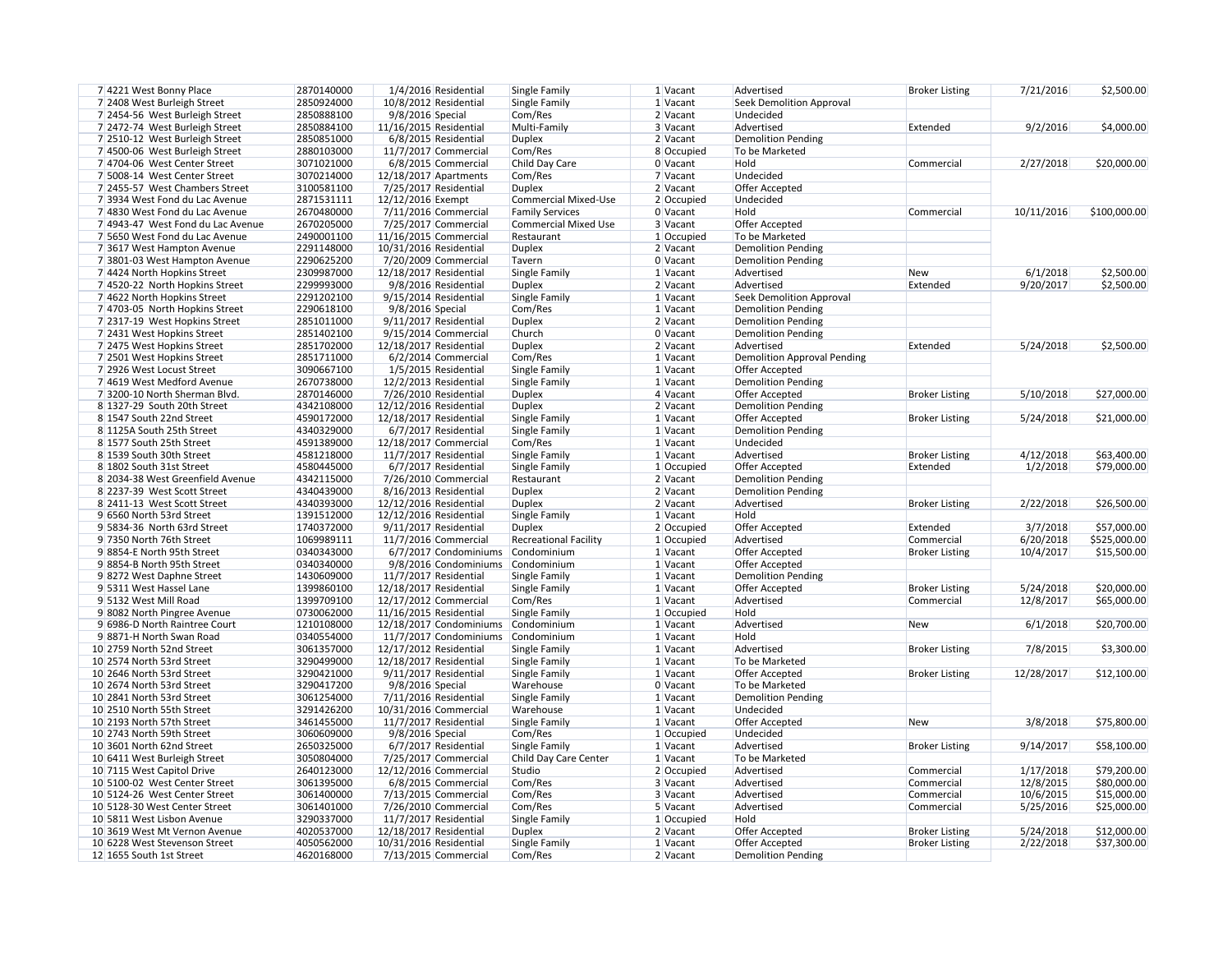| 12 1622R South 3rd Street         | 4620028000 | 7/20/2009 Residential   | Single Family          | 1 Vacant   | <b>Demolition Pending</b>          |                       |            |              |
|-----------------------------------|------------|-------------------------|------------------------|------------|------------------------------------|-----------------------|------------|--------------|
| 12 1978 South 6th Street          | 4670321000 | 7/25/2017 Commercial    | Com/Res                | 2 Occupied | <b>Return Pending</b>              |                       |            |              |
| 12 1646-A South 7th Street        | 4611523000 | 12/2/2013 Residential   | <b>Duplex</b>          | 2 Vacant   | <b>Demolition Pending</b>          |                       |            |              |
| 12 2010 South 7th Street          | 4681115000 | 9/14/2015 Residential   | Single Family          | 1 Vacant   | <b>Demolition Pending</b>          |                       |            |              |
| 12 1545-47 South 8th Street       | 4611098000 | 7/26/2010 Residential   | <b>Duplex</b>          | 2 Occupied | Hold                               |                       |            |              |
| 12 1543 South 9th Street          | 4611138000 | 11/7/2017 Residential   | Single Family          | 1 Vacant   | To be Marketed                     | <b>New</b>            | 7/12/2018  | \$20,400.00  |
| 12 2665-67 South 13th Street      | 4961411000 | 9/8/2016 Special        | Com/Res                | $1$ Vacant | Advertised                         | Commercial            | 5/9/2018   | \$15,000.00  |
| 12 2025 South 15th Place          | 4690845000 | 9/8/2016 Residential    | Single Family          | 1 Vacant   | Hold                               | <b>Broker Listing</b> | 3/24/2017  | \$2,500.00   |
| 12 2029-31 South 16th Street      | 4691742000 | $9/11/2017$ Residential | <b>Duplex</b>          | 2 Vacant   | Advertised                         | <b>Broker Listing</b> | 5/16/2018  | \$13,500.00  |
| 12 2130-A South 17th Street       | 4691907000 | 6/7/2017 Residential    | <b>Duplex</b>          | $2$ Vacant | <b>Demolition Pending</b>          |                       |            |              |
| 12 2148-50 South 19th Street      | 4692505000 | 11/7/2017 Residential   | Duplex & Single Family | 3 Occupied | Seek Demolition Approval           |                       |            |              |
| 12 2409 South 19th Street         | 4960349000 | 12/18/2017 Residential  | <b>Duplex</b>          | 2 Vacant   | Advertised                         | New                   | 6/1/2018   | \$2,600.00   |
| 12 1432 West Forest Home Avenue   | 4690488110 | 11/13/1964 Exempt       | <b>City Library</b>    | 0 Vacant   | To be Marketed                     |                       |            |              |
|                                   |            |                         |                        |            |                                    |                       |            |              |
| 12 1819 West Grant Street         | 4693016000 | 7/11/2016 Residential   | Single Family          | 1 Vacant   | <b>Demolition Approval Pending</b> |                       |            |              |
| 12 1901 West Grant Street         | 4693010000 | 12/12/2016 Commercial   | Com/Res                | 3 Vacant   | To be Marketed                     |                       |            |              |
| 12 730 West Greenfield Avenue     | 4320133000 | 12/12/2016 Residential  | <b>Duplex</b>          | 2 Vacant   | Offer Accepted                     | <b>Broker Listing</b> | 2/22/2018  | \$3,500.00   |
| 12 1509-11 West Lincoln Avenue    | 4960607000 | 7/13/2015 Commercial    | Com/Res                | 2 Vacant   | <b>Demolition Pending</b>          |                       |            |              |
| 12 1016 West Madison Street       | 4320259000 | 7/25/2017 Residential   | Single Family          | 1 Vacant   | Hold                               |                       |            |              |
| 12 1211 West National Avenue      | 4320912000 | 12/18/2017 Residential  | Single Family          | 1 Vacant   | Seek Demolition Approval           |                       |            |              |
| 12 1313 West National Avenue      | 4332252000 | 7/25/2017 Commercial    | Warehouse              | 1 Vacant   | <b>Offer Received</b>              | Commercial            | 3/26/2018  | \$225,000.00 |
| 12 1331 West National Avenue      | 4332251000 | 7/25/2017 Commercial    | <b>Used Car Dealer</b> | 1 Occupied | <b>Offer Received</b>              | Commercial            | 3/26/2018  | \$225,000.00 |
| 12 1501 West Scott Street         | 4330212000 | 12/18/2017 Commercial   | Com/Res                | 2 Vacant   | Undecided                          |                       |            |              |
| 12 1538 South Union Street        | 4601392000 | 12/18/2017 Residential  | Single Family          | 1 Vacant   | To be Marketed                     |                       |            |              |
| 12 1337-39 West Washington Street | 4330115000 | 7/11/2016 Residential   | Single Family          | 1 Vacant   | Demolition Pending                 |                       |            |              |
| 13 5652 South 13th Street         | 6719978110 | 7/9/2012 Industrial     | Manufacturing/Warehous | 0 Occupied | To be Marketed                     |                       |            |              |
| 13 3318 South 20th Street         | 5350995000 | 11/7/2017 Residential   | Single Family          | 1 Occupied | Advertised                         | New                   | 6/1/2018   | \$88,400.00  |
| 13 3774 South 27th Street         | 5529938000 | 8/16/2013 Commercial    | Tavern & Mobile Home   | 72 Vacant  | Advertised                         | Commercial            | 6/15/2015  | \$400,000.00 |
| 14 2125-27 South 5th Place        | 4671019000 | 6/13/2016 Residential   | <b>Duplex</b>          | 2 Vacant   | <b>Demolition Approval Pending</b> |                       |            |              |
| 14 2433 South 5th Street          | 4980568000 | 12/18/2017 Residential  | Single Family          | 1 Occupied | <b>Return Pending</b>              |                       |            |              |
|                                   | 4970417000 | 7/25/2017 Commercial    |                        | $2$ Vacant |                                    |                       |            |              |
| 14 2429 South 6th Street          |            |                         | Com/Res                |            | <b>Demolition Pending</b>          |                       |            |              |
| 14 3001 South 8th Street          | 5070858000 | 12/18/2017 Residential  | <b>Duplex</b>          | 2 Occupied | Hold                               |                       |            |              |
| 14 3060-62 South 13th Street      | 5071224000 | 9/8/2016 Special        | Com/Res                | 2 Vacant   | Advertised                         | Commercial            | 1/10/2018  | \$210,000.00 |
| 14 421 West Arthur Avenue         | 4980304000 | 9/8/2016 Residential    | <b>Duplex</b>          | 2 Vacant   | <b>Demolition Pending</b>          |                       |            |              |
| 14 374 East Bay Street            | 4660140000 | 12/2/2013 Residential   | Single Family          | 1 Occupied | Hold                               | Extended              | 11/13/2014 | \$43,500.00  |
| 14 812 East Conway Street         | 4991842000 | 7/25/2017 Residential   | Single Family          | 1 Vacant   | Advertised                         | New                   | 6/1/2018   | \$113,500.00 |
| 14 2106 East Holt Avenue          | 5400222000 | $9/11/2017$ Residential | Single Family          | 1 Vacant   | <b>Demolition Pending</b>          |                       |            |              |
| 15 2439 North 8th Street          | 3231446000 | 9/11/2017 Residential   | Duplex                 | 2 Vacant   | Advertised                         | <b>Broker Listing</b> | 1/25/2018  | \$3,300.00   |
| 15 2609 North 8th Street          | 3231521000 | 10/31/2016 Residential  | Single Family          | 1 Vacant   | <b>Demolition Pending</b>          |                       |            |              |
| 15 2461 North 9th Street          | 3230117000 | 11/7/2017 Residential   | Single Family - 2      | 2 Occupied | Advertised                         | Extended              | 5/24/2018  | \$5,000.00   |
| 15 2670 North 9th Street          | 3231537000 | 12/2/2013 Residential   | <b>Duplex</b>          | 2 Vacant   | <b>Demolition Pending</b>          |                       |            |              |
| 15 2733 North 9th Street          | 3123408100 | 12/18/2017 Residential  | Single Family          | $1$ Vacant | Advertised                         | New                   | 6/1/2018   | \$8,500.00   |
| 15 2759 North 9th Street          | 3123403110 | 10/31/2016 Residential  | Single Family          | 1 Vacant   | <b>Demolition Pending</b>          |                       |            |              |
| 15 2833 North 9th Street          | 3123414000 | 11/11/2014 Residential  | <b>Duplex</b>          | 2 Vacant   | <b>Seek Demolition Approval</b>    | Extended              | 4/9/2015   | \$4,900.00   |
| 15 2333A North 10th Street        | 3231274000 | $9/11/2017$ Residential | Single Family          | 1 Occupied | Hold                               |                       |            |              |
| 15 2457B North 10th Street        | 3231227000 | 9/8/2016 Residential    | Single Family          | 1 Vacant   | <b>Demolition Pending</b>          |                       |            |              |
| 15 2557 North 10th Street         | 3231054100 | 7/25/2017 Residential   | <b>Duplex</b>          | $1$ Vacant | <b>Demolition Pending</b>          |                       |            |              |
| 15 2735-37 North 10th Street      | 3122416000 | 1/4/2016 Residential    | <b>Duplex</b>          | 2 Vacant   | <b>Seek Demolition Approval</b>    |                       |            |              |
|                                   |            |                         |                        |            |                                    |                       |            |              |
| 15 2740 North 10th Street         | 3121209000 | 7/26/2010 Residential   | Single Family          | 1 Occupied | Hold                               | Extended              | 8/26/2015  | \$9,200.00   |
| 15 2743 North 10th Street         | 3122415000 | $9/14/2015$ Residential | <b>Duplex</b>          | 2 Vacant   | Advertised                         | Extended              | 2/18/2016  | \$3,000.00   |
| 15 2750 North 10th Street         | 3121206000 | 12/17/2012 Residential  | Single Family          | 1 Vacant   | <b>Demolition Approved</b>         |                       |            |              |
| 15 2816 North 10th Street         | 3121223000 | $6/13/2016$ Residential | Single Family          | 1 Vacant   | Advertised                         | <b>Broker Listing</b> | 12/1/2016  | \$2,500.00   |
| 15 2871 North 10th Street         | 3122425110 | 11/16/2015 Residential  | Single Family          | 1 Vacant   | <b>Demolition Pending</b>          |                       |            |              |
| 15 2528 North 11th Street         | 3231077000 | 10/31/2016 Residential  | <b>Duplex</b>          | 2 Vacant   | <b>Demolition Pending</b>          |                       |            |              |
| 15 2532-A North 11th Street       | 3231078000 | 12/18/2017 Residential  | Duplex & Single Family | 3 Vacant   | <b>Demolition Pending</b>          |                       |            |              |
| 15 2537-39 North 11th Street      | 3231100000 | 9/15/2014 Residential   | Multi-Family           | 2 Vacant   | <b>Demolition Pending</b>          |                       |            |              |
| 15 2757 North 11th Street         | 3122232100 | 9/8/2016 Residential    | <b>Duplex</b>          | 2 Vacant   | <b>Demolition Pending</b>          |                       |            |              |
| 15 2841-43 North 11th Street      | 3122210000 | $6/13/2016$ Residential | <b>Duplex</b>          | 2 Vacant   | Hold                               |                       |            |              |
| 15 2854 North 11th Street         | 3123125000 | 12/17/2012 Residential  | <b>Duplex</b>          | 2 Vacant   | <b>Demolition Pending</b>          |                       |            |              |
| 15 2865-67 North 11th Street      | 3122202000 | 1/5/2015 Residential    | <b>Duplex</b>          | 2 Vacant   | Advertised                         | Extended              | 12/28/2017 | \$2,500.00   |
| 15 1845-47 North 12th Street      | 3520770000 | 7/9/2012 Commercial     | Com/Res                | 1 Vacant   | Hold                               |                       |            |              |
| 15 2750 North 12th Street         | 3123224000 | 7/11/2016 Residential   | Single Family          | 1 Vacant   | <b>Demolition Pending</b>          |                       |            |              |
| 15 2836-38 North 12th Street      | 3123221000 | $1/30/2012$ Residential | <b>Duplex</b>          | 2 Vacant   | <b>Demolition Pending</b>          |                       |            |              |
|                                   |            |                         |                        |            |                                    |                       |            |              |
| 15 2823 North 13th Street         | 3119975000 | 12/18/2017 Residential  | Single Family          | 1 Vacant   | <b>Demolition Pending</b>          |                       |            |              |
| 15 2851-53 North 13th Street      | 3110802000 | 9/8/2016 Residential    | <b>Duplex</b>          | 2 Vacant   | <b>Demolition Approval Pending</b> |                       |            |              |

| 1 Vacant     | Demolition Pending                 |                       |            |              |
|--------------|------------------------------------|-----------------------|------------|--------------|
| 2 Occupied   | <b>Return Pending</b>              |                       |            |              |
| 2 Vacant     | <b>Demolition Pending</b>          |                       |            |              |
| 1 Vacant     | <b>Demolition Pending</b>          |                       |            |              |
| 2 Occupied   | Hold                               |                       |            |              |
| 1 Vacant     | To be Marketed                     | <b>New</b>            | 7/12/2018  | \$20,400.00  |
| 1 Vacant     | Advertised                         | Commercial            | 5/9/2018   | \$15,000.00  |
| 1 Vacant     | Hold                               | <b>Broker Listing</b> | 3/24/2017  | \$2,500.00   |
| 2 Vacant     | Advertised                         | <b>Broker Listing</b> | 5/16/2018  | \$13,500.00  |
| 2 Vacant     | <b>Demolition Pending</b>          |                       |            |              |
| 3 Occupied   | <b>Seek Demolition Approval</b>    |                       |            |              |
| 2 Vacant     | Advertised                         | <b>New</b>            | 6/1/2018   | \$2,600.00   |
| 0 Vacant     | To be Marketed                     |                       |            |              |
| 1 Vacant     | <b>Demolition Approval Pending</b> |                       |            |              |
| 3 Vacant     | To be Marketed                     |                       |            |              |
| 2 Vacant     | Offer Accepted                     | <b>Broker Listing</b> | 2/22/2018  | \$3,500.00   |
| 2 Vacant     | <b>Demolition Pending</b>          |                       |            |              |
| 1 Vacant     | Hold                               |                       |            |              |
| 1 Vacant     | <b>Seek Demolition Approval</b>    |                       |            |              |
| 1 Vacant     | <b>Offer Received</b>              | Commercial            | 3/26/2018  | \$225,000.00 |
| 1 Occupied   | <b>Offer Received</b>              | Commercial            | 3/26/2018  | \$225,000.00 |
| 2 Vacant     | Undecided                          |                       |            |              |
| 1 Vacant     | To be Marketed                     |                       |            |              |
|              |                                    |                       |            |              |
| 1 Vacant     | <b>Demolition Pending</b>          |                       |            |              |
| 0 Occupied   | To be Marketed                     |                       |            |              |
| $1$ Occupied | Advertised                         | <b>New</b>            | 6/1/2018   | \$88,400.00  |
| 2 Vacant     | Advertised                         | Commercial            | 6/15/2015  | \$400,000.00 |
| 2 Vacant     | <b>Demolition Approval Pending</b> |                       |            |              |
| $1$ Occupied | <b>Return Pending</b>              |                       |            |              |
| 2 Vacant     | <b>Demolition Pending</b>          |                       |            |              |
| 2 Occupied   | Hold                               |                       |            |              |
| 2 Vacant     | Advertised                         | Commercial            | 1/10/2018  | \$210,000.00 |
| 2 Vacant     | <b>Demolition Pending</b>          |                       |            |              |
| $1$ Occupied | Hold                               | Extended              | 11/13/2014 | \$43,500.00  |
| 1 Vacant     | Advertised                         | <b>New</b>            | 6/1/2018   | \$113,500.00 |
| 1 Vacant     | <b>Demolition Pending</b>          |                       |            |              |
| 2 Vacant     | Advertised                         | <b>Broker Listing</b> | 1/25/2018  | \$3,300.00   |
| 1 Vacant     | <b>Demolition Pending</b>          |                       |            |              |
| 2 Occupied   | Advertised                         | Extended              | 5/24/2018  | \$5,000.00   |
| 2 Vacant     | <b>Demolition Pending</b>          |                       |            |              |
| 1 Vacant     | Advertised                         | <b>New</b>            | 6/1/2018   | \$8,500.00   |
| 1 Vacant     | <b>Demolition Pending</b>          |                       |            |              |
| 2 Vacant     | <b>Seek Demolition Approval</b>    | Extended              | 4/9/2015   | \$4,900.00   |
| 1 Occupied   | Hold                               |                       |            |              |
| 1 Vacant     | <b>Demolition Pending</b>          |                       |            |              |
| 1 Vacant     | <b>Demolition Pending</b>          |                       |            |              |
| 2 Vacant     | <b>Seek Demolition Approval</b>    |                       |            |              |
| $1$ Occupied | Hold                               | Extended              | 8/26/2015  | \$9,200.00   |
| 2 Vacant     | Advertised                         | Extended              | 2/18/2016  | \$3,000.00   |
| 1 Vacant     | <b>Demolition Approved</b>         |                       |            |              |
| 1 Vacant     | Advertised                         | <b>Broker Listing</b> | 12/1/2016  | \$2,500.00   |
| 1 Vacant     | <b>Demolition Pending</b>          |                       |            |              |
| 2 Vacant     | <b>Demolition Pending</b>          |                       |            |              |
| 3 Vacant     | <b>Demolition Pending</b>          |                       |            |              |
| 2 Vacant     | <b>Demolition Pending</b>          |                       |            |              |
| 2 Vacant     | <b>Demolition Pending</b>          |                       |            |              |
| 2 Vacant     | Hold                               |                       |            |              |
| 2 Vacant     | <b>Demolition Pending</b>          |                       |            |              |
| 2 Vacant     | Advertised                         | Extended              | 12/28/2017 | \$2,500.00   |
| 1 Vacant     | Hold                               |                       |            |              |
| 1 Vacant     | <b>Demolition Pending</b>          |                       |            |              |
| 2 Vacant     | <b>Demolition Pending</b>          |                       |            |              |
| 1 Vacant     | <b>Demolition Pending</b>          |                       |            |              |
| 2 Vacant     | <b>Demolition Approval Pending</b> |                       |            |              |
|              |                                    |                       |            |              |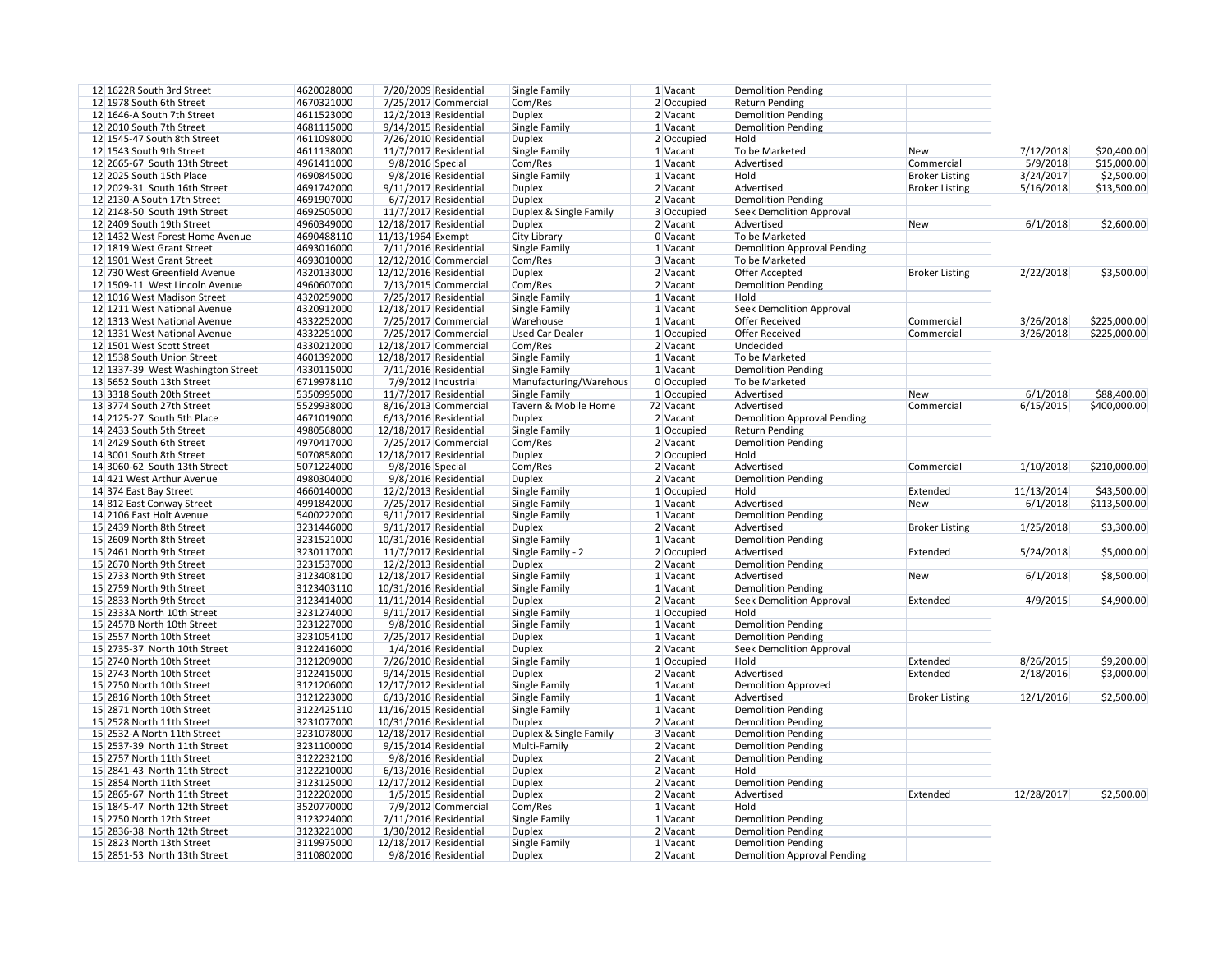| 1 Vacant   | <b>Demolition Pending</b>          |                       |            |            |
|------------|------------------------------------|-----------------------|------------|------------|
| 2 Vacant   | Hold                               | <b>Broker Listing</b> | 1/6/2017   | \$5,500.00 |
| 2 Vacant   | <b>Demolition Pending</b>          |                       |            |            |
| 2 Occupied | Hold                               |                       |            |            |
| 2 Occupied | Hold                               | <b>Broker Listing</b> | 4/10/2014  | \$3,500.00 |
| 4 Vacant   | <b>Demolition Pending</b>          |                       |            |            |
| 2 Vacant   | <b>Demolition Pending</b>          |                       |            |            |
| 1 Vacant   | <b>Demolition Approval Pending</b> |                       |            |            |
| 1 Vacant   | Advertised                         | <b>Broker Listing</b> | 7/21/2016  | \$2,500.00 |
|            | Advertised                         |                       | 5/25/2017  | \$2,500.00 |
| 1 Vacant   |                                    | <b>Broker Listing</b> |            |            |
| 2 Vacant   | <b>Demolition Pending</b>          |                       |            |            |
| 1 Vacant   | <b>Demolition Pending</b>          |                       |            |            |
| 1 Vacant   | <b>Demolition Approval Pending</b> | <b>Broker Listing</b> | 12/1/2016  | \$4,000.00 |
| 2 Vacant   | <b>Demolition Pending</b>          |                       |            |            |
| 2 Vacant   | <b>Demolition Pending</b>          |                       |            |            |
| 2 Vacant   | <b>Demolition Pending</b>          |                       |            |            |
| 4 Vacant   | <b>Demolition Pending</b>          | <b>Broker Listing</b> | 6/9/2016   | \$2,500.00 |
| 2 Vacant   | Hold                               |                       |            |            |
| 2 Vacant   | Advertised                         | <b>Broker Listing</b> | 3/21/2018  | \$2,700.00 |
| 1 Vacant   | Advertised                         | <b>Broker Listing</b> | 7/21/2016  | \$2,500.00 |
| 1 Vacant   | <b>Seek Demolition Approval</b>    |                       |            |            |
| 2 Vacant   | Advertised                         | Extended              | 8/15/2017  | \$4,100.00 |
| 2 Vacant   | <b>Demolition Pending</b>          |                       |            |            |
| 1 Vacant   | <b>Demolition Pending</b>          |                       |            |            |
| 2 Vacant   | <b>Seek Demolition Approval</b>    |                       |            |            |
| 1 Vacant   | <b>Demolition Pending</b>          |                       |            |            |
| 1 Vacant   | <b>Demolition Pending</b>          |                       |            |            |
| 2 Vacant   | <b>Demolition Pending</b>          | <b>Broker Listing</b> | 6/30/2015  | \$3,375.00 |
| 1 Vacant   | Advertised                         | <b>Broker Listing</b> | 4/26/2017  | \$4,000.00 |
| 1 Vacant   | <b>Demolition Pending</b>          |                       |            |            |
| 2 Vacant   | <b>Demolition Pending</b>          |                       |            |            |
| 1 Vacant   | <b>Demolition Pending</b>          |                       |            |            |
| 2 Vacant   | Advertised                         | Extended              | 8/15/2017  | \$2,500.00 |
| 1 Vacant   | <b>Demolition Pending</b>          |                       |            |            |
| 2 Vacant   |                                    |                       |            |            |
|            | <b>Demolition Approved</b>         |                       | 4/12/2018  | \$2,600.00 |
| 1 Vacant   | Offer Accepted                     | Extended              |            |            |
| 1 Vacant   | Advertised                         | <b>New</b>            | 6/1/2018   | \$9,000.00 |
| 2 Vacant   | <b>Demolition Pending</b>          |                       |            |            |
| 1 Vacant   | Advertised                         | <b>Broker Listing</b> | 6/15/2017  | \$6,700.00 |
| 1 Vacant   | Advertised                         | <b>Broker Listing</b> | 7/21/2016  | \$4,000.00 |
| 1 Vacant   | <b>Demolition Pending</b>          |                       |            |            |
| 1 Vacant   | Advertised                         | Extended              | 8/15/2017  | \$3,300.00 |
| 3 Vacant   | To be Marketed                     |                       |            |            |
| 1 Vacant   | Advertised                         | <b>Broker Listing</b> | 9/3/2015   | \$2,500.00 |
| 3 Vacant   | To be Marketed                     |                       |            |            |
| 2 Vacant   | <b>Demolition Approval Pending</b> |                       |            |            |
| 2 Vacant   | Advertised                         | Extended              | 5/24/2018  | \$2,500.00 |
| 1 Vacant   | <b>Demolition Pending</b>          |                       |            |            |
| 2 Vacant   | Hold                               |                       |            |            |
| 2 Vacant   | Advertised                         | Extended              | 4/12/2018  | \$2,700.00 |
| 2 Vacant   | Hold                               | Extended              | 1/6/2017   | \$2,500.00 |
| 1 Vacant   | Hold                               | <b>Broker Listing</b> | 12/23/2014 | \$3,200.00 |
| 1 Vacant   | <b>Seek Demolition Approval</b>    |                       |            |            |
| 2 Vacant   | Advertised                         | Extended              | 8/15/2017  | \$2,500.00 |
| 2 Vacant   | <b>Seek Demolition Approval</b>    |                       |            |            |
| 1 Vacant   | <b>Demolition Pending</b>          | <b>Broker Listing</b> | 2/18/2016  | \$3,400.00 |
| 2 Vacant   | <b>Demolition Approval Pending</b> |                       |            |            |
|            | Advertised                         |                       |            |            |
| 2 Vacant   |                                    | <b>Broker Listing</b> | 11/8/2017  | \$4,100.00 |
| 2 Vacant   | To be Marketed                     | <b>New</b>            | 7/12/2018  | \$4,400.00 |
| 1 Vacant   | <b>Demolition Approval Pending</b> |                       |            |            |
| 1 Vacant   | <b>Demolition Pending</b>          |                       |            |            |
| 1 Vacant   | <b>Demolition Approval Pending</b> |                       |            |            |
| 2 Vacant   | <b>Demolition Pending</b>          |                       |            |            |
| 2 Vacant   | Offer Accepted                     |                       |            |            |

| 15 2545 North 14th Street    | 3242205000 | 10/31/2016 Residential  | Single Family        | $1$ Vacant | <b>Demolition Pending</b>          |
|------------------------------|------------|-------------------------|----------------------|------------|------------------------------------|
| 15 2569 North 14th Street    | 3249974000 | 7/11/2016 Residential   | Single Family - 2    | 2 Vacant   | Hold                               |
| 15 2439 North 15th Street    | 3249871000 | 3/1/2010 Residential    | <b>Duplex</b>        | 2 Vacant   | <b>Demolition Pending</b>          |
| 15 2577-79 North 15th Street | 3249965100 | 11/7/2017 Residential   | <b>Duplex</b>        | 2 Occupied | Hold                               |
| 15 2654 North 15th Street    |            | 10/14/2013 Residential  |                      |            | Hold                               |
|                              | 3240505000 |                         | <b>Duplex</b>        | 2 Occupied |                                    |
| 15 2774-76 North 15th Street | 3110513000 | 7/13/2015 Apartments    | Multi-Family         | 4 Vacant   | <b>Demolition Pending</b>          |
| 15 2812-14 North 15th Street | 3110509110 | 6/2/2014 Residential    | <b>Duplex</b>        | 2 Vacant   | <b>Demolition Pending</b>          |
| 15 2524 North 16th Street    | 3242121000 | 7/13/2015 Residential   | <b>Single Family</b> | 1 Vacant   | <b>Demolition Approval Pending</b> |
| 15 2845 North 16th Street    | 3112052100 | 1/4/2016 Residential    | Single Family        | 1 Vacant   | Advertised                         |
| 15 2327 North 17th Street    | 3240619000 | 10/31/2016 Residential  | Single Family        | 1 Vacant   | Advertised                         |
| 15 2445 North 17th Street    | 3240713100 | 6/8/2015 Residential    | <b>Duplex</b>        | 2 Vacant   | <b>Demolition Pending</b>          |
| 15 2531 North 17th Street    | 3241074100 | $1/5/2015$ Residential  | Single Family        | 1 Vacant   | <b>Demolition Pending</b>          |
| 15 2648 North 17th Street    | 3240811100 | $6/13/2016$ Residential | Single Family        | 1 Vacant   | <b>Demolition Approval Pending</b> |
| 15 2737-39 North 17th Street | 3111898100 | 12/17/2012 Residential  | <b>Duplex</b>        | 2 Vacant   | <b>Demolition Pending</b>          |
| 15 2877 North 17th Street    | 3111739000 | 9/8/2016 Residential    | <b>Duplex</b>        | 2 Vacant   | <b>Demolition Pending</b>          |
| 15 2138 North 18th Street    |            |                         |                      |            |                                    |
|                              | 3512620000 | 9/11/2017 Residential   | <b>Duplex</b>        | 2 Vacant   | <b>Demolition Pending</b>          |
| 15 2448-50 North 18th Street | 3240736000 | $1/4/2016$ Apartments   | Multi-Family         | 4 Vacant   | <b>Demolition Pending</b>          |
| 15 2770 North 18th Street    | 3111872100 | $11/7/2017$ Residential | <b>Duplex</b>        | 2 Vacant   | Hold                               |
| 15 2801-03 North 18th Street | 3111760000 | 9/11/2017 Residential   | <b>Duplex</b>        | 2 Vacant   | Advertised                         |
| 15 2615 North 19th Street    | 3240940000 | $1/4/2016$ Residential  | Single Family        | 1 Vacant   | Advertised                         |
| 15 2634 North 19th Street    | 3240889000 | 7/20/2009 Residential   | Single Family        | $1$ Vacant | <b>Seek Demolition Approval</b>    |
| 15 2638 North 19th Street    | 3240888000 | 12/12/2016 Residential  | <b>Duplex</b>        | 2 Vacant   | Advertised                         |
| 15 2654 North 19th Street    | 3240884000 | $9/14/2015$ Residential | <b>Duplex</b>        | 2 Vacant   | <b>Demolition Pending</b>          |
| 15 2745 North 19th Street    | 3111816000 | $7/14/2014$ Residential | <b>Single Family</b> | 1 Vacant   | <b>Demolition Pending</b>          |
| 15 2849 North 19th Street    | 3111788100 | 11/21/2016 Residential  | <b>Duplex</b>        | 2 Vacant   | <b>Seek Demolition Approval</b>    |
| 15 2377 North 20th Street    | 3251226000 | 8/16/2013 Residential   | <b>Single Family</b> | $1$ Vacant | <b>Demolition Pending</b>          |
|                              |            |                         |                      |            |                                    |
| 15 2655 North 20th Street    | 3250638000 | $1/30/2012$ Residential | <b>Single Family</b> | $1$ Vacant | <b>Demolition Pending</b>          |
| 15 2725-27 North 20th Street | 3100450000 | 3/1/2010 Residential    | <b>Duplex</b>        | 2 Vacant   | <b>Demolition Pending</b>          |
| 15 2007 North 21st Street    | 3500502100 | $6/8/2015$ Residential  | Single Family        | $1$ Vacant | Advertised                         |
| 15 2216 North 21st Street    | 3500821100 | 12/18/2017 Residential  | Single Family        | $1$ Vacant | <b>Demolition Pending</b>          |
| 15 2433-A North 21st Street  | 3250475100 | 11/7/2017 Residential   | <b>Duplex</b>        | 2 Vacant   | <b>Demolition Pending</b>          |
| 15 2445 North 21st Street    | 3250468000 | 8/16/2013 Residential   | <b>Single Family</b> | $1$ Vacant | <b>Demolition Pending</b>          |
| 15 2552 North 21st Street    | 3250822000 | 9/8/2016 Residential    | <b>Duplex</b>        | 2 Vacant   | Advertised                         |
| 15 2631 North 21st Street    | 3250671000 | $1/4/2016$ Residential  | Single Family        | 1 Vacant   | <b>Demolition Pending</b>          |
| 15 2639 North 21st Street    | 3250673100 | 7/25/2017 Residential   | Single Family - 2    | 2 Vacant   | <b>Demolition Approved</b>         |
| 15 2815 North 22nd Street    | 3101633000 | 11/7/2017 Residential   | Single Family        | 1 Vacant   | Offer Accepted                     |
| 15 2871 North 22nd Street    | 3101343000 | 12/18/2017 Residential  | Single Family        | 1 Vacant   | Advertised                         |
| 15 2018 North 23rd Street    | 3500013000 | 9/11/2017 Residential   | <b>Duplex</b>        | 2 Vacant   | <b>Demolition Pending</b>          |
| 15 2410 North 23rd Street    | 3250445100 | 12/12/2016 Residential  |                      | 1 Vacant   | Advertised                         |
|                              |            |                         | <b>Single Family</b> | 1 Vacant   |                                    |
| 15 2438 North 23rd Street    | 3250430000 | 1/4/2016 Residential    | Single Family        |            | Advertised                         |
| 15 2450 North 23rd Street    | 3250423100 | 9/11/2017 Residential   | Single Family        | 1 Vacant   | <b>Demolition Pending</b>          |
| 15 2558 North 23rd Street    | 3250783000 | 12/12/2016 Residential  | Single Family        | $1$ Vacant | Advertised                         |
| 15 2802 North 23rd Street    | 3101637110 | 1/4/2016 Commercial     | Church               | 3 Vacant   | To be Marketed                     |
| 15 2866 North 23rd Street    | 3101357000 | 1/5/2015 Residential    | Single Family        | 1 Vacant   | Advertised                         |
| 15 2659 North 24th Place     | 3251341000 | 11/16/2015 Residential  | <b>Duplex</b>        | 3 Vacant   | To be Marketed                     |
| 15 2830 North 24th Place     | 3102542000 | 10/14/2013 Residential  | <b>Duplex</b>        | 2 Vacant   | <b>Demolition Approval Pending</b> |
| 15 2051-53 North 24th Street | 3502417000 | 11/7/2017 Residential   | <b>Duplex</b>        | 2 Vacant   | Advertised                         |
| 15 2060 North 24th Street    | 3502421100 | $6/29/2011$ Commercial  | Tavern               | 1 Vacant   | <b>Demolition Pending</b>          |
| 15 2131 North 24th Street    | 3502180000 | 6/8/2015 Residential    | <b>Duplex</b>        | 2 Vacant   | Hold                               |
| 15 2135 North 24th Street    | 3502179100 | 11/7/2017 Residential   | <b>Duplex</b>        | 2 Vacant   | Advertised                         |
| 15 2658 North 24th Street    | 3250723000 | 9/8/2016 Residential    | <b>Duplex</b>        | 2 Vacant   | Hold                               |
| 15 2744 North 24th Street    | 3100212000 | $6/2/2014$ Residential  | Single Family        | 1 Vacant   | Hold                               |
|                              |            |                         |                      |            |                                    |
| 15 2846 North 24th Street    | 3101373100 | 7/26/2010 Residential   | Single Family        | 1 Vacant   | <b>Seek Demolition Approval</b>    |
| 15 2632-34 North 25th Street | 3251360000 | 10/31/2016 Residential  | <b>Duplex</b>        | 2 Vacant   | Advertised                         |
| 15 2737 North 25th Street    | 3101896000 | 6/8/2015 Residential    | <b>Duplex</b>        | 2 Vacant   | <b>Seek Demolition Approval</b>    |
| 15 2821 North 25th Street    | 3100006100 | 9/14/2015 Residential   | <b>Single Family</b> | 1 Vacant   | <b>Demolition Pending</b>          |
| 15 2828 North 25th Street    | 3102516000 | $9/15/2014$ Residential | <b>Duplex</b>        | 2 Vacant   | <b>Demolition Approval Pending</b> |
| 15 1429-31 North 26th Street | 3641777000 | 7/25/2017 Residential   | <b>Duplex</b>        | 2 Vacant   | Advertised                         |
| 15 1853 North 26th Street    | 3501378000 | 7/25/2017 Residential   | Duplex               | 2 Vacant   | To be Marketed                     |
| 15 2413 North 26th Street    | 3251072000 | 9/15/2014 Residential   | <b>Single Family</b> | $1$ Vacant | <b>Demolition Approval Pending</b> |
| 15 2444 North 26th Street    | 3250118000 | $6/13/2016$ Residential | Single Family        | 1 Vacant   | <b>Demolition Pending</b>          |
| 15 2769 North 26th Street    | 3101920000 | 8/16/2013 Residential   | Single Family        | $1$ Vacant | <b>Demolition Approval Pending</b> |
| 15 2814-16 North 26th Street | 3101817100 | 9/8/2016 Residential    | <b>Duplex</b>        | 2 Vacant   | <b>Demolition Pending</b>          |
| 15 2865 North 26th Street    | 3102415000 | 1/4/2016 Residential    | <b>Duplex</b>        | 2 Vacant   | Offer Accepted                     |
|                              |            |                         |                      |            |                                    |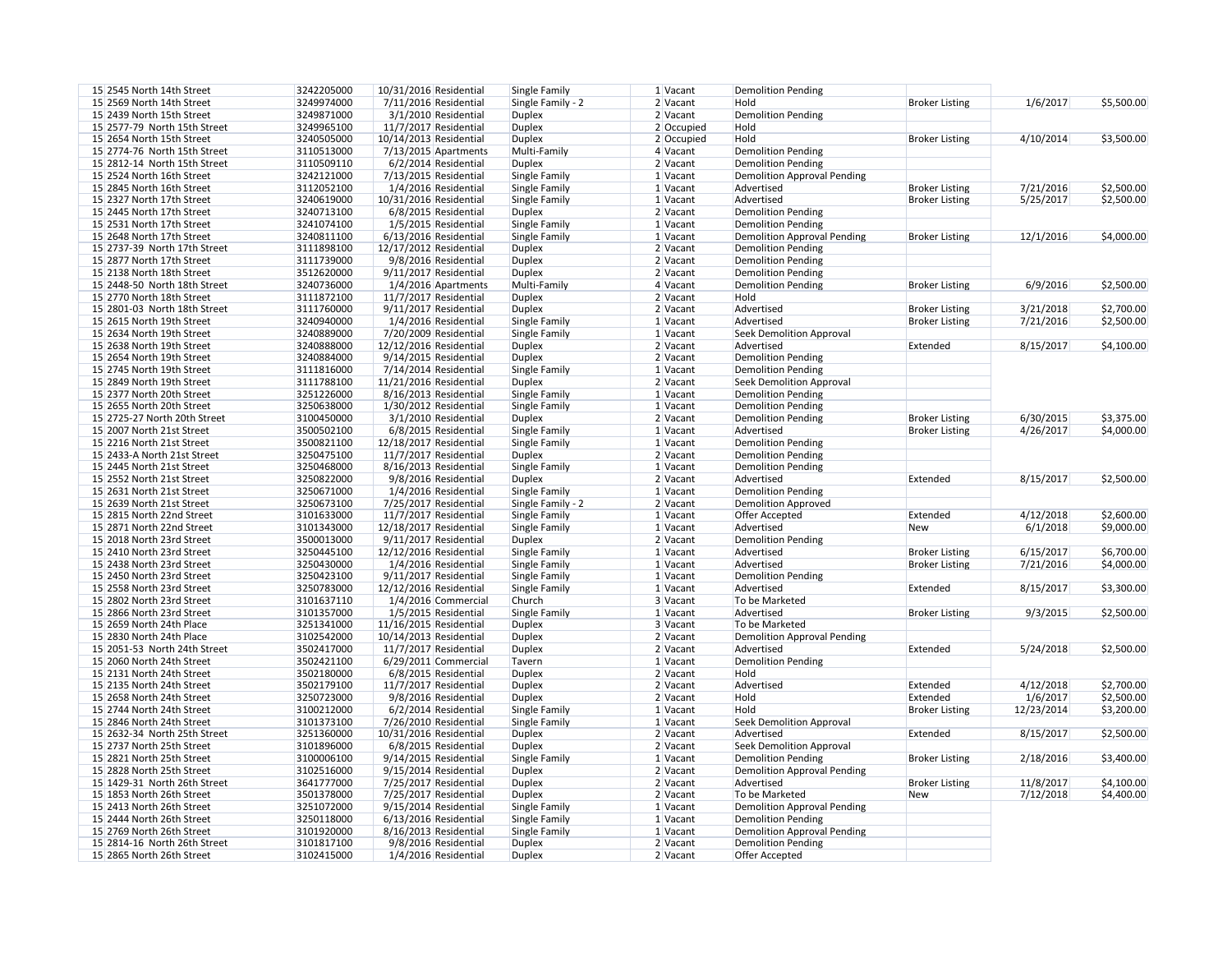| 15 2426 North 27th Street    | 3251082000 | 11/7/2017 Residential   | Multi-Family           | 3 Vacant   | Advertised                         |
|------------------------------|------------|-------------------------|------------------------|------------|------------------------------------|
|                              |            |                         |                        | 1 Vacant   |                                    |
| 15 2440 North 27th Street    | 3251086000 | $12/2/2013$ Residential | Single Family          |            | <b>Demolition Pending</b>          |
| 15 2472 North 27th Street    | 3251094100 | 11/14/2011 Residential  | Single Family          | $1$ Vacant | <b>Demolition Approval Pending</b> |
| 15 2476-78 North 27th Street | 3251095000 | 9/8/2016 Residential    | <b>Duplex</b>          | $2$ Vacant | Advertised                         |
| 15 2641-43 North 27th Street | 3260009000 | $9/11/2017$ Commercial  | Com/Res                | 4 Occupied | To be Marketed                     |
| 15 2842 North 27th Street    | 3100024000 | 12/17/2012 Residential  | <b>Duplex</b>          | $2$ Vacant | Advertised                         |
| 15 2868 North 27th Street    | 3102425112 | 11/16/2015 Commercial   | Com/Res                | $2$ Vacant | Advertised                         |
| 15 1825 North 28th Street    | 3490948000 | 7/13/2015 Residential   | <b>Duplex</b>          | $2$ Vacant | Advertised                         |
| 15 2652 North 28th Street    |            |                         |                        |            | Advertised                         |
|                              | 3260030000 | 9/15/2014 Residential   | Single Family          | 1 Vacant   |                                    |
| 15 2772 North 28th Street    | 3090427000 | 10/14/2013 Residential  | <b>Duplex</b>          | 2 Vacant   | Offer Accepted                     |
| 15 2826 North 28th Street    | 3090316000 | 9/8/2016 Residential    | Single Family          | 1 Vacant   | Offer Accepted                     |
| 15 1519 North 29th Street    | 3650789000 | 11/7/2017 Residential   | Duplex & Single Family | 3 Vacant   | Advertised                         |
| 15 1635 North 29th Street    | 3650650000 | $9/11/2017$ Residential | <b>Duplex</b>          | 2 Vacant   | <b>Demolition Pending</b>          |
| 15 2160 North 29th Street    | 3492108000 | 10/14/2013 Residential  | Single Family          | 1 Vacant   | Offer Accepted                     |
| 15 2453 North 29th Street    | 3261287000 | $9/16/2011$ Residential | <b>Duplex</b>          | 2 Vacant   | <b>Demolition Approval Pending</b> |
| 15 2633 North 29th Street    | 3260129000 | 9/14/2015 Residential   | <b>Duplex</b>          | $2$ Vacant | <b>Demolition Pending</b>          |
| 15 2657 North 29th Street    | 3260122000 |                         | <b>Duplex</b>          | 2 Vacant   | <b>Demolition Pending</b>          |
|                              |            | 6/13/2016 Residential   |                        |            |                                    |
| 15 2863 North 29th Street    | 3090368000 | 12/12/2016 Residential  | Single Family          | $1$ Vacant | <b>Seek Demolition Approval</b>    |
| 15 2874-76 North 29th Street | 3090362000 | 8/16/2013 Residential   | <b>Duplex</b>          | 2 Vacant   | <b>Demolition Pending</b>          |
| 15 2011-17 North 30th Street | 3491753100 | 10/31/2016 Commercial   | Warehouse              | $0$ Vacant | Undecided                          |
| 15 2657 North 30th Street    | 3260518000 | 12/12/2016 Residential  | Single Family          | 1 Vacant   | <b>Demolition Pending</b>          |
| 15 1519-21 North 32nd Street | 3651115000 | 7/11/2016 Residential   | Multi-Family           | 4 Vacant   | Offer Accepted                     |
| 15 1523-25 North 32nd Street | 3651114000 | 12/18/2017 Residential  | <b>Duplex</b>          | 2 Vacant   | Advertised                         |
| 15 1644 North 32nd Street    | 3650949000 | 7/13/2015 Residential   | <b>Single Family</b>   | 1 Vacant   | Advertised                         |
| 15 2016 North 32nd Street    |            |                         |                        | 1 Vacant   | Advertised                         |
|                              | 3491502000 | 12/12/2016 Residential  | Single Family          |            |                                    |
| 15 2023-25 North 32nd Street | 3490521100 | 7/14/2014 Residential   | Multi-Family           | 3 Vacant   | Advertised                         |
| 15 2032 North 32nd Street    | 3490508100 | 12/2/2013 Residential   | <b>Duplex</b>          | 2 Vacant   | <b>Demolition Approval Pending</b> |
| 15 2237-39 North 33rd Street | 3490247000 | 11/7/2017 Apartments    | Multi-Family           | 4 Vacant   | Advertised                         |
| 15 2458 North 33rd Street    | 3260884000 | 6/8/2015 Residential    | <b>Duplex</b>          | 2 Vacant   | Advertised                         |
| 15 2549-51 North 33rd Street | 3260308100 | 7/13/2015 Residential   | Multi-Family           | 3 Vacant   | Advertised                         |
| 15 2018-20 North 34th Street | 3491523000 | 11/16/2015 Residential  | <b>Duplex</b>          | $2$ Vacant | <b>Demolition Pending</b>          |
| 15 2622A North 34th Street   | 3261449000 | 7/14/2014 Residential   | <b>Duplex</b>          | 2 Vacant   | <b>Demolition Pending</b>          |
| 15 2634 North 34th Street    | 3261446000 | 9/11/2017 Residential   | Single Family          | 1 Vacant   | <b>Offer Accepted</b>              |
|                              |            |                         |                        |            |                                    |
| 15 2767-69 North 34th Street | 3090840000 | 12/12/2016 Residential  | <b>Duplex</b>          | $2$ Vacant | Advertised                         |
| 15 2868 North 34th Street    | 3091038000 | 12/18/2017 Residential  | <b>Duplex</b>          | 2 Occupied | Advertised                         |
| 15 1719-21 North 35th Street | 3480024000 | 12/12/2016 Residential  | <b>Duplex</b>          | 2 Vacant   | Hold                               |
| 15 2126 North 35th Street    | 3490286000 | 1/4/2016 Residential    | <b>Duplex</b>          | 2 Vacant   | Advertised                         |
| 15 2405-07 North 35th Street | 3271265000 | 11/16/2015 Residential  | <b>Duplex</b>          | 2 Vacant   | <b>Demolition Pending</b>          |
| 15 2464-66 North 35th Street | 3261553000 | 1/5/2015 Residential    | <b>Duplex</b>          | 2 Vacant   | <b>Demolition Pending</b>          |
| 15 2511 North 35th Street    | 3270343000 | 7/14/2014 Residential   | Single Family          | $1$ Vacant | Hold                               |
| 15 2576 North 35th Street    | 3261515000 | 10/31/2016 Residential  | <b>Duplex</b>          | $2$ Vacant | Advertised                         |
| 15 2610 North 35th Street    | 3261424100 | 7/11/2016 Residential   | <b>Duplex</b>          | 2 Vacant   | Hold                               |
| 15 2635-37 North 35th Street | 3271534000 |                         |                        | $2$ Vacant | Advertised                         |
|                              |            | 1/5/2015 Residential    | <b>Duplex</b>          |            |                                    |
| 15 2836-38 North 35th Street | 3091068000 | 11/14/2011 Residential  | <b>Duplex</b>          | 2 Vacant   | <b>Demolition Pending</b>          |
| 15 2854 North 35th Street    | 3091072000 | 7/9/2012 Residential    | <b>Duplex</b>          | 2 Vacant   | Advertised                         |
| 15 2858 North 35th Street    | 3091073000 | 11/11/2014 Residential  | Single Family          | 1 Vacant   | <b>Demolition Pending</b>          |
| 15 1346-48 North 36th Street | 3660906000 | $6/13/2016$ Residential | <b>Duplex</b>          | $2$ Vacant | Advertised                         |
| 15 2114-16 North 36th Street | 3481117000 | $6/13/2016$ Residential | <b>Duplex</b>          | $2$ Vacant | Offer Accepted                     |
| 15 2153-55 North 36th Street | 3481067100 | $11/7/2017$ Residential | <b>Duplex</b>          | $2$ Vacant | <b>Demolition Approval Pending</b> |
| 15 2406-08 North 36th Street | 3271268000 | 7/11/2016 Residential   | <b>Duplex</b>          | $2$ Vacant | Offer Accepted                     |
| 15 2412 North 36th Street    | 3271269000 | 11/7/2017 Apartments    | Multi-Family           | $4$ Vacant | Advertised                         |
|                              |            |                         |                        |            |                                    |
| 15 2515 North 36th Street    | 3270313000 | 10/14/2013 Residential  | Single Family          | $1$ Vacant | Offer Accepted                     |
| 15 2625 North 36th Street    | 3271569100 | $7/11/2016$ Residential | Single Family          | $1$ Vacant | Offer Accepted                     |
| 15 2661-A North 36th Street  | 3271578000 | 1/4/2016 Residential    | Single Family          | $1$ Vacant | Offer Accepted                     |
| 15 2835 North 36th Street    | 3080884000 | 12/18/2017 Residential  | Single Family          | 1 Occupied | Advertised                         |
| 15 1726-28 North 37th Street | 3660370000 | $6/2/2014$ Residential  | <b>Duplex</b>          | $2$ Vacant | Offer Accepted                     |
|                              |            |                         | <b>Duplex</b>          | $2$ Vacant | Advertised                         |
| 15 2016-18 North 37th Street |            |                         |                        |            |                                    |
|                              | 3480231000 | 11/16/2015 Residential  |                        |            |                                    |
| 15 2547 North 37th Street    | 3271621000 | 6/7/2017 Residential    | Single Family          | 1 Vacant   | <b>Offer Accepted</b>              |
| 15 2639-41 North 37th Street | 3271608000 | 12/12/2016 Residential  | <b>Duplex</b>          | $2$ Vacant | <b>Return Pending</b>              |
| 15 2646-48 North 37th Street | 3271551000 | 9/15/2014 Residential   | <b>Duplex</b>          | 2 Vacant   | Offer Accepted                     |
| 15 2722-24 North 37th Street | 3080928000 | 12/12/2016 Residential  | <b>Duplex</b>          | $2$ Vacant | Offer Accepted                     |
| 15 2824-26 North 37th Street | 3080896000 | 9/11/2017 Residential   | <b>Duplex</b>          | $2$ Vacant | Advertised                         |
| 15 2877-79 North 37th Street | 3080845000 | 9/11/2017 Residential   | <b>Duplex</b>          | $2$ Vacant | Advertised                         |
| 15 1349-51 North 38th Street | 3660531000 | 12/18/2017 Residential  | <b>Duplex</b>          | 2 Occupied | Hold                               |

| 3 Vacant   | Advertised                         | <b>Broker Listing</b> | 5/24/2018  | \$6,000.00  |
|------------|------------------------------------|-----------------------|------------|-------------|
| 1 Vacant   | <b>Demolition Pending</b>          |                       |            |             |
| 1 Vacant   | <b>Demolition Approval Pending</b> |                       |            |             |
| 2 Vacant   | Advertised                         | Extended              | 1/6/2017   | \$2,500.00  |
| 4 Occupied | To be Marketed                     |                       |            |             |
| 2 Vacant   | Advertised                         | <b>Broker Listing</b> | 10/21/2015 | \$3,000.00  |
| 2 Vacant   | Advertised                         | <b>Broker Listing</b> | 9/1/2016   | \$3,000.00  |
| 2 Vacant   | Advertised                         | <b>Broker Listing</b> | 1/8/2016   | \$3,000.00  |
| 1 Vacant   | Advertised                         | <b>Broker Listing</b> | 8/15/2017  | \$2,500.00  |
| 2 Vacant   | Offer Accepted                     |                       |            |             |
| 1 Vacant   | <b>Offer Accepted</b>              |                       |            |             |
| 3 Vacant   | Advertised                         | <b>Broker Listing</b> | 5/24/2018  | \$10,500.00 |
| 2 Vacant   | <b>Demolition Pending</b>          |                       |            |             |
| 1 Vacant   | Offer Accepted                     |                       |            |             |
| 2 Vacant   | <b>Demolition Approval Pending</b> |                       |            |             |
| 2 Vacant   | <b>Demolition Pending</b>          | Extended              | 6/21/2016  | \$2,500.00  |
| 2 Vacant   | <b>Demolition Pending</b>          |                       |            |             |
| 1 Vacant   | <b>Seek Demolition Approval</b>    | Extended              | 8/15/2017  | \$3,800.00  |
| 2 Vacant   | <b>Demolition Pending</b>          |                       |            |             |
| 0 Vacant   | Undecided                          |                       |            |             |
| 1 Vacant   | <b>Demolition Pending</b>          |                       |            |             |
| 4 Vacant   | <b>Offer Accepted</b>              |                       |            |             |
| 2 Vacant   | Advertised                         | <b>New</b>            | 6/1/2018   | \$2,700.00  |
| 1 Vacant   | Advertised                         |                       | 1/8/2016   |             |
|            |                                    | <b>Broker Listing</b> |            | \$3,000.00  |
| 1 Vacant   | Advertised                         | <b>Broker Listing</b> | 2/22/2018  | \$4,000.00  |
| 3 Vacant   | Advertised                         | Extended              | 2/22/2018  | \$2,500.00  |
| 2 Vacant   | <b>Demolition Approval Pending</b> |                       |            |             |
| 4 Vacant   | Advertised                         | Extended              | 3/1/2018   | \$2,500.00  |
| 2 Vacant   | Advertised                         | Extended              | 9/10/2015  | \$2,500.00  |
| 3 Vacant   | Advertised                         | <b>Broker Listing</b> | 12/3/2015  | \$5,000.00  |
| 2 Vacant   | <b>Demolition Pending</b>          |                       |            |             |
| 2 Vacant   | <b>Demolition Pending</b>          |                       |            |             |
| 1 Vacant   | <b>Offer Accepted</b>              | <b>Broker Listing</b> | 3/21/2018  | \$2,600.00  |
| 2 Vacant   | Advertised                         | <b>Broker Listing</b> | 5/25/2017  | \$7,600.00  |
| 2 Occupied | Advertised                         | <b>New</b>            | 6/1/2018   | \$2,600.00  |
| 2 Vacant   | Hold                               | Extended              | 2/22/2018  | \$4,000.00  |
| 2 Vacant   | Advertised                         | <b>Broker Listing</b> | 7/21/2016  | \$5,000.00  |
| 2 Vacant   | <b>Demolition Pending</b>          |                       |            |             |
| 2 Vacant   | <b>Demolition Pending</b>          |                       |            |             |
| 1 Vacant   | Hold                               | Extended              | 2/9/2015   | \$2,500.00  |
| 2 Vacant   | Advertised                         | Extended              | 8/15/2017  | \$2,500.00  |
| 2 Vacant   | Hold                               | <b>Broker Listing</b> | 12/1/2016  | \$3,000.00  |
| 2 Vacant   | Advertised                         | Extended              | 7/2/2015   | \$2,500.00  |
| 2 Vacant   | <b>Demolition Pending</b>          |                       |            |             |
| 2 Vacant   | Advertised                         | <b>Broker Listing</b> | 2/18/2014  | \$3,250.00  |
| 1 Vacant   | <b>Demolition Pending</b>          |                       |            |             |
| 2 Vacant   | Advertised                         | <b>Broker Listing</b> | 2/22/2018  | \$6,300.00  |
| 2 Vacant   | Offer Accepted                     |                       |            |             |
| 2 Vacant   | <b>Demolition Approval Pending</b> |                       |            |             |
| 2 Vacant   | <b>Offer Accepted</b>              |                       |            |             |
| 4 Vacant   | Advertised                         | <b>Broker Listing</b> | 3/1/2018   | \$11,600.00 |
| 1 Vacant   | Offer Accepted                     |                       |            |             |
| 1 Vacant   | <b>Offer Accepted</b>              |                       |            |             |
| 1 Vacant   | Offer Accepted                     |                       |            |             |
| 1 Occupied | Advertised                         | <b>New</b>            | 6/1/2018   | \$22,600.00 |
| 2 Vacant   | Offer Accepted                     |                       |            |             |
| 2 Vacant   | Advertised                         | <b>Broker Listing</b> | 4/26/2017  | \$5,000.00  |
| 1 Vacant   | Offer Accepted                     |                       |            |             |
| 2 Vacant   | <b>Return Pending</b>              |                       |            |             |
| 2 Vacant   | Offer Accepted                     |                       |            |             |
| 2 Vacant   | <b>Offer Accepted</b>              |                       |            |             |
| 2 Vacant   | Advertised                         | <b>New</b>            | 6/1/2018   | \$16,300.00 |
| 2 Vacant   | Advertised                         | Extended              | 1/25/2018  | \$25,700.00 |
|            | Hold                               | <b>New</b>            | 6/1/2018   | \$2,500.00  |
| 2 Occupied |                                    |                       |            |             |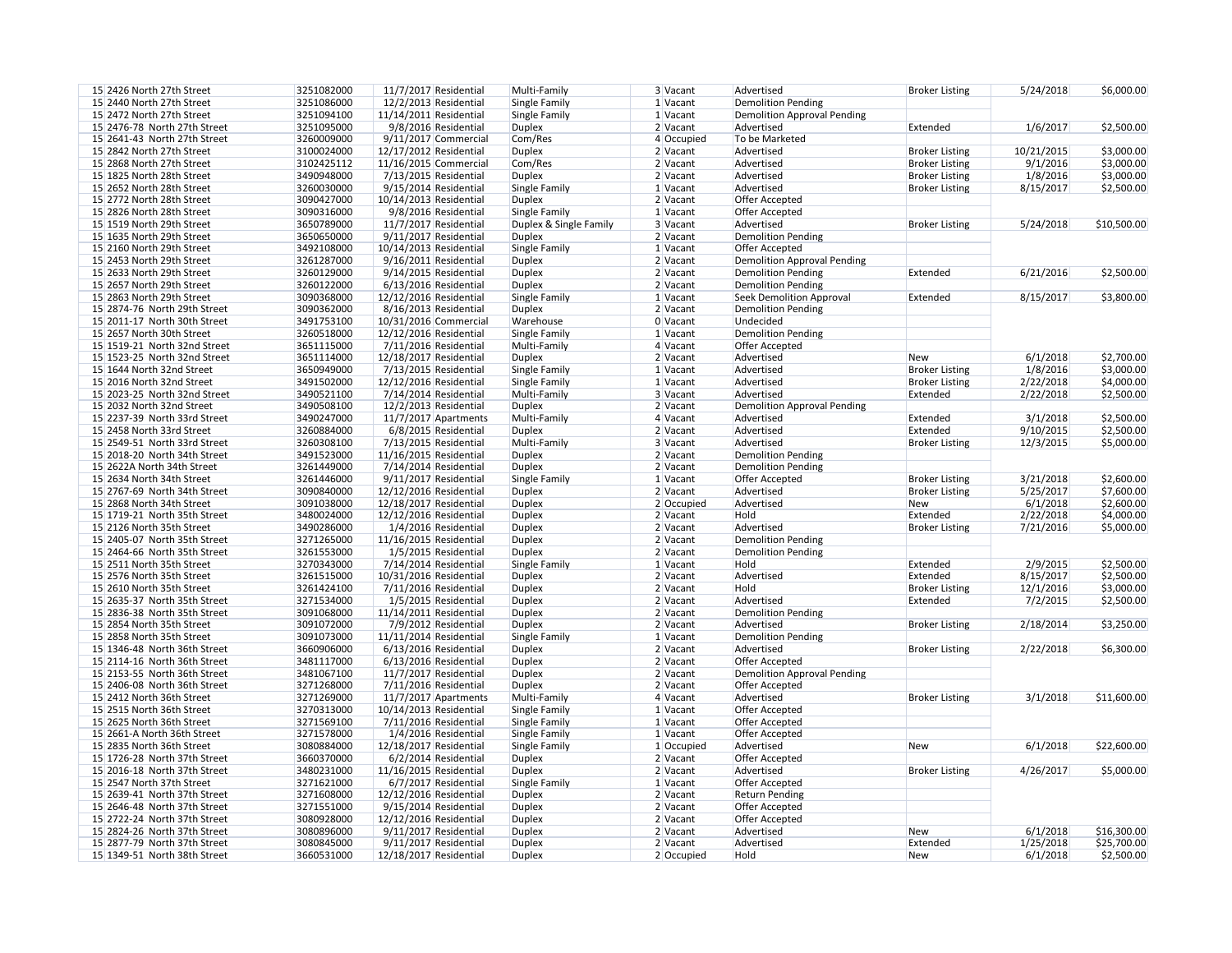| 15 1510 North 38th Street          | 3661815000 | 7/11/2016 Residential   | Single Family        | $1$ Vacant   | <b>Demolition Pending</b>          |
|------------------------------------|------------|-------------------------|----------------------|--------------|------------------------------------|
|                                    |            |                         |                      |              |                                    |
| 15 1527 North 38th Street          | 3661849000 | $12/2/2013$ Residential | <b>Single Family</b> | $1$ Vacant   | <b>Demolition Approval Pending</b> |
| 15 2009 North 38th Street          | 3480264100 | 8/16/2013 Residential   | <b>Single Family</b> | 1 Vacant     | Advertised                         |
| 15 2014 North 38th Street          | 3480252000 | 11/7/2017 Residential   | <b>Duplex</b>        | 2 Vacant     | <b>Demolition Pending</b>          |
| 15 2024 North 38th Street          | 3480254000 | 1/4/2016 Residential    | Single Family        | $1$ Vacant   | Offer Accepted                     |
| 15 2413A North 38th Street         | 3271018100 | 6/8/2015 Residential    | <b>Duplex</b>        | 2 Occupied   | Hold                               |
| 15 2453-55 North 38th Street       | 3271009000 | 6/2/2014 Residential    | <b>Duplex</b>        | 2 Vacant     | Offer Accepted                     |
| 15 2458-60 North 38th Street       | 3270932000 | 10/31/2016 Residential  | <b>Duplex</b>        | 2 Vacant     | Offer Accepted                     |
| 15 2469 North 38th Street          | 3271005000 | 11/16/2015 Residential  | <b>Duplex</b>        | 2 Vacant     | Offer Accepted                     |
|                                    |            |                         |                      |              |                                    |
| 15 2530 North 38th Street          | 3271639000 | 8/16/2013 Residential   | <b>Duplex</b>        | $2$ Vacant   | Advertised                         |
| 15 1862 North 39th Street          | 3481409000 | 12/18/2017 Residential  | Single Family        | $1$ Vacant   | Advertised                         |
| 15 2040 North 39th Street          | 3480274000 | 11/7/2017 Residential   | <b>Duplex</b>        | 2 Vacant     | Offer Accepted                     |
| 15 2205 North 39th Street          | 3480417000 | 12/18/2017 Residential  | <b>Duplex</b>        | 2 Vacant     | Advertised                         |
| 15 2212 North 39th Street          | 3480979000 | 9/11/2017 Residential   | Single Family        | $1$ Vacant   | Offer Accepted                     |
| 15 2528-30 North 39th Street       | 3271063000 | $11/7/2017$ Residential | <b>Duplex</b>        | 2 Vacant     | Hold                               |
| 15 2039-41 North 40th Street       | 3480720000 | 7/14/2014 Residential   | <b>Duplex</b>        | $2$ Vacant   | Advertised                         |
| 15 2455-57 North 40th Street       | 3270556000 | 9/8/2016 Residential    | <b>Duplex</b>        | 2 Vacant     | Offer Accepted                     |
| 15 2475-77 North 40th Street       | 3270552000 | 10/31/2016 Residential  | <b>Duplex</b>        | 2 Vacant     | Advertised                         |
| 15 2022-24 North 41st Street       |            | 10/31/2016 Residential  |                      | 2 Vacant     |                                    |
|                                    | 3480734000 |                         | <b>Duplex</b>        |              | <b>Demolition Pending</b>          |
| 15 2028-30 North 41st Street       | 3480735000 | $1/4/2016$ Residential  | <b>Duplex</b>        | $2$ Vacant   | <b>Demolition Pending</b>          |
| 15 2242-44 North 41st Street       | 3480432000 | $9/14/2015$ Residential | <b>Duplex</b>        | $2$ Vacant   | <b>Demolition Pending</b>          |
| 15 2247 North 41st Street          | 3480455000 | 7/25/2017 Residential   | <b>Duplex</b>        | 2 Vacant     | Advertised                         |
| 15 2663 North 41st Street          | 3271328000 | 10/31/2016 Residential  | <b>Duplex</b>        | 2 Vacant     | <b>Seek Demolition Approval</b>    |
| 15 2813-15 North 41st Street       | 3080488000 | $9/11/2017$ Residential | <b>Duplex</b>        | 2 Vacant     | <b>Return Pending</b>              |
| 15 2852 North 41st Street          | 3080470000 | 12/18/2017 Residential  | Single Family        | 1 Occupied   | Hold                               |
| 15 2343-45 North 44th Street       | 3280624000 | 8/16/2013 Residential   | <b>Duplex</b>        | 2 Vacant     | <b>Seek Demolition Approval</b>    |
| 15 2454-56 North 44th Street       | 3282008000 | 11/7/2017 Residential   | <b>Duplex</b>        | $2$ Vacant   | Offer Accepted                     |
| 15 2533-35 North 44th Street       | 3280768000 | 12/18/2017 Residential  | <b>Duplex</b>        | 2 Vacant     | Offer Accepted                     |
|                                    |            |                         |                      |              |                                    |
| 15 2455-57 North 45th Street       | 3281433000 | $9/11/2017$ Residential | <b>Duplex</b>        | 2 Occupied   | Hold                               |
| 15 2477 North 47th Street          | 3281058000 | $9/11/2017$ Residential | Single Family        | $1$ Vacant   | Offer Accepted                     |
| 15 2658-60 North 48th Street       | 3280409000 | $11/7/2017$ Residential | <b>Duplex</b>        | $2$ Occupied | Hold                               |
| 15 2544-46 North 49th Street       | 3281024000 | 12/18/2017 Residential  | <b>Duplex</b>        | 2 Vacant     | Advertised                         |
| 15 3730-32 West Brown Street       | 3480250000 | 12/12/2016 Residential  | <b>Duplex</b>        | 2 Vacant     | Advertised                         |
| 15 3826 West Brown Street          | 3480267000 | 11/7/2017 Residential   | <b>Duplex</b>        | 2 Vacant     | Offer Accepted                     |
| 15 830-32 West Center Street       | 3120524000 | 9/8/2016 Special        | Com/Res              | $1$ Vacant   | To be Marketed                     |
| 15 2417-19 West Center Street      | 3251304000 | 7/11/2016 Residential   | <b>Duplex</b>        | 3 Vacant     | To be Marketed                     |
| 15 2509 West Center Street         | 3251373000 | 12/18/2017 Commercial   | Tavern               | 1 Vacant     | Undecided                          |
| 15 2517-19 West Center Street      | 3251371000 | 6/7/2017 Residential    | <b>Duplex</b>        | 2 Vacant     | <b>Demolition Pending</b>          |
|                                    |            | 7/13/2015 Residential   |                      |              |                                    |
| 15 3416-18 West Center Street      | 3090857000 |                         | Multi-Family         | 3 Vacant     | <b>Demolition Pending</b>          |
| 15 3420-22 West Center Street      | 3090858000 | 11/16/2015 Commercial   | Com/Res              | 2 Vacant     | <b>Demolition Approval Pending</b> |
| 15 3820 West Center Street         | 3080987000 | 7/20/2009 Commercial    | Garment              | 0 Vacant     | <b>Demolition Pending</b>          |
| 15 5033-35 West Center Street      | 3280338000 | 11/7/2017 Commercial    | Com/Res              | 6 Occupied   | To be Marketed                     |
| 15 1321 West Cherry Street         | 3631409000 | 1/4/2016 Residential    | Single Family        | $1$ Vacant   | <b>Demolition Pending</b>          |
| 15 2231 West Cherry Street         | 3643112000 | 12/17/2012 Residential  | <b>Duplex</b>        | 2 Vacant     | <b>Demolition Pending</b>          |
| 15 2309 West Cherry Street         | 3641976000 | 6/8/2015 Residential    | Single Family        | $1$ Vacant   | Hold                               |
| 15 1734 West Clarke Street         | 3240858000 | 10/31/2016 Residential  | Multi-Family         | 5 Vacant     | Advertised                         |
| 15 2024-26 West Clarke Street      | 3250625000 | $11/7/2017$ Residential | <b>Duplex</b>        | 2 Occupied   | Offer Accepted                     |
| 15 2130 West Clarke Street         | 3250661000 | 10/31/2016 Residential  | <b>Duplex</b>        | 2 Vacant     | <b>Demolition Pending</b>          |
| 15 2200-02 West Clarke Street      |            |                         |                      | 2 Vacant     | Advertised                         |
|                                    | 3250703000 | 12/18/2017 Residential  | <b>Duplex</b>        |              |                                    |
| 15 2213-15 West Clarke Street      | 3250777000 | 6/8/2015 Residential    | <b>Duplex</b>        | 2 Vacant     | Advertised                         |
| 15 2724-26 West Clarke Street      | 3260019000 | 10/14/2013 Residential  | <b>Duplex</b>        | 2 Vacant     | <b>Demolition Approval Pending</b> |
| 15 2920 West Clarke Street         | 3260138000 | 12/17/2012 Residential  | <b>Duplex</b>        | 2 Vacant     | <b>Demolition Pending</b>          |
| 15 2442-44 West Fond du Lac Avenue | 3250953000 | 6/8/2015 Commercial     | Com/Res              | 2 Vacant     | Undecided                          |
| 15 2606-08 West Fond du Lac Avenue | 3251398100 | 7/26/2010 Exempt        | Church               | 0 Vacant     | <b>Demolition Pending</b>          |
| 15 1323-25 West Galena Street      | 3630181000 | 7/13/2015 Commercial    | Com/Res              | 1 Vacant     | <b>Demolition Approval Pending</b> |
| 15 1422-32 West Galena Street      | 3630112100 | 7/9/2012 Apartments     | Single Family        | 5 Occupied   | To be Marketed                     |
| 15 2208 West Galena Street         | 3643045000 | 11/7/2017 Residential   | Single Family        | 1 Vacant     | Hold                               |
| 15 3932 West Galena Street         | 3661037000 | 11/7/2017 Residential   | Single Family        | 1 Vacant     | Offer Accepted                     |
| 15 2416 West Garfield Avenue       | 3502092100 | 10/14/2013 Residential  |                      | 1 Vacant     |                                    |
|                                    |            |                         | Single Family        |              | <b>Demolition Pending</b>          |
| 15 2432 West Garfield Avenue       | 3502095000 | 7/13/2015 Commercial    | Com/Res              | 4 Vacant     | Hold                               |
| 15 904 West Hadley Street          | 3123418000 | $7/14/2014$ Residential | <b>Duplex</b>        | $1$ Vacant   | Advertised                         |
| 15 1034-38 West Hadley Street      | 3123128000 | 6/8/2015 Commercial     | Com/Res              | $2$ Vacant   | To be Marketed                     |
| 15 1112 West Hadley Street         | 3122222100 | 10/31/2016 Residential  | Single Family        | 1 Vacant     | <b>Demolition Pending</b>          |
| 15 1123 West Hadley Street         | 3122250000 | 12/12/2016 Residential  | <b>Duplex</b>        | 2 Vacant     | Advertised                         |
|                                    |            |                         |                      |              |                                    |

| 1 Vacant     | <b>Demolition Pending</b>          |                       |            |             |
|--------------|------------------------------------|-----------------------|------------|-------------|
| 1 Vacant     | <b>Demolition Approval Pending</b> |                       |            |             |
| 1 Vacant     | Advertised                         | <b>Broker Listing</b> | 2/18/2014  | \$2,500.00  |
| 2 Vacant     | <b>Demolition Pending</b>          |                       |            |             |
| 1 Vacant     | Offer Accepted                     |                       |            |             |
| 2 Occupied   | Hold                               |                       |            |             |
| 2 Vacant     | Offer Accepted                     |                       |            |             |
| 2 Vacant     | Offer Accepted                     |                       |            |             |
| 2 Vacant     | Offer Accepted                     |                       |            |             |
| 2 Vacant     | Advertised                         | <b>Broker Listing</b> | 3/26/2014  | \$2,500.00  |
| 1 Vacant     | Advertised                         | <b>Broker Listing</b> | 5/24/2018  | \$10,300.00 |
| 2 Vacant     | Offer Accepted                     | <b>Broker Listing</b> | 5/24/2018  | \$12,000.00 |
| 2 Vacant     | Advertised                         | <b>Broker Listing</b> | 5/24/2018  | \$3,500.00  |
| 1 Vacant     | Offer Accepted                     | <b>Broker Listing</b> | 3/21/2018  | \$2,600.00  |
| 2 Vacant     | Hold                               |                       |            |             |
| 2 Vacant     | Advertised                         |                       | 9/3/2015   | \$2,500.00  |
|              |                                    | <b>Broker Listing</b> |            |             |
| 2 Vacant     | Offer Accepted<br>Advertised       |                       |            |             |
| 2 Vacant     |                                    | Extended              | 2/14/2018  | \$2,500.00  |
| 2 Vacant     | <b>Demolition Pending</b>          |                       |            |             |
| 2 Vacant     | <b>Demolition Pending</b>          | <b>Broker Listing</b> | 8/7/2017   | \$2,500.00  |
| 2 Vacant     | <b>Demolition Pending</b>          |                       |            |             |
| 2 Vacant     | Advertised                         | Extended              | 12/28/2017 | \$5,800.00  |
| 2 Vacant     | <b>Seek Demolition Approval</b>    |                       |            |             |
| 2 Vacant     | <b>Return Pending</b>              | Extended              | 1/25/2018  | \$45,000.00 |
| $1$ Occupied | Hold                               |                       |            |             |
| 2 Vacant     | <b>Seek Demolition Approval</b>    |                       |            |             |
| 2 Vacant     | Offer Accepted                     | Extended              | 6/5/2018   | \$5,200.00  |
| 2 Vacant     | Offer Accepted                     | <b>Broker Listing</b> | 5/24/2018  | \$6,700.00  |
| 2 Occupied   | Hold                               |                       |            |             |
| 1 Vacant     | Offer Accepted                     | Extended              | 1/25/2018  | \$44,300.00 |
| $2$ Occupied | Hold                               |                       |            |             |
| 2 Vacant     | Advertised                         | <b>New</b>            | 6/1/2018   | \$2,700.00  |
| 2 Vacant     | Advertised                         | <b>Broker Listing</b> | 1/9/2018   | \$5,000.00  |
| 2 Vacant     | Offer Accepted                     |                       |            |             |
| 1 Vacant     | To be Marketed                     |                       |            |             |
| 3 Vacant     | To be Marketed                     |                       |            |             |
| 1 Vacant     | Undecided                          |                       |            |             |
| 2 Vacant     | <b>Demolition Pending</b>          |                       |            |             |
| 3 Vacant     | <b>Demolition Pending</b>          |                       |            |             |
| 2 Vacant     | <b>Demolition Approval Pending</b> |                       |            |             |
| 0 Vacant     | <b>Demolition Pending</b>          |                       |            |             |
| 6 Occupied   | To be Marketed                     |                       |            |             |
| 1 Vacant     | <b>Demolition Pending</b>          |                       |            |             |
|              |                                    |                       |            |             |
| 2 Vacant     | <b>Demolition Pending</b>          |                       |            |             |
| 1 Vacant     | Hold                               | Extended              | 10/22/2015 | \$2,500.00  |
| 5 Vacant     | Advertised                         | Extended              | 4/6/2017   | \$2,500.00  |
| 2 Occupied   | Offer Accepted                     | Extended              | 5/24/2018  | \$8,000.00  |
| 2 Vacant     | <b>Demolition Pending</b>          |                       |            |             |
| 2 Vacant     | Advertised                         | Extended              | 5/24/2018  | \$2,500.00  |
| 2 Vacant     | Advertised                         | Extended              | 9/10/2015  | \$3,500.00  |
| 2 Vacant     | <b>Demolition Approval Pending</b> |                       |            |             |
| 2 Vacant     | <b>Demolition Pending</b>          |                       |            |             |
| 2 Vacant     | Undecided                          |                       |            |             |
| 0 Vacant     | <b>Demolition Pending</b>          |                       |            |             |
| 1 Vacant     | <b>Demolition Approval Pending</b> |                       |            |             |
| 5 Occupied   | To be Marketed                     |                       |            |             |
| 1 Vacant     | Hold                               |                       |            |             |
| 1 Vacant     | Offer Accepted                     | <b>New</b>            | 3/8/2018   | \$2,700.00  |
| 1 Vacant     | <b>Demolition Pending</b>          | <b>Broker Listing</b> | 4/10/2014  | \$2,500.00  |
| 4 Vacant     | Hold                               | Commercial            | 12/10/2015 | \$30,000.00 |
| 1 Vacant     | Advertised                         | Extended              | 10/27/2016 | \$3,500.00  |
| 2 Vacant     | To be Marketed                     |                       |            |             |
| 1 Vacant     | <b>Demolition Pending</b>          |                       |            |             |
| 2 Vacant     | Advertised                         | <b>Broker Listing</b> | 6/21/2018  | \$5,400.00  |
|              |                                    |                       |            |             |